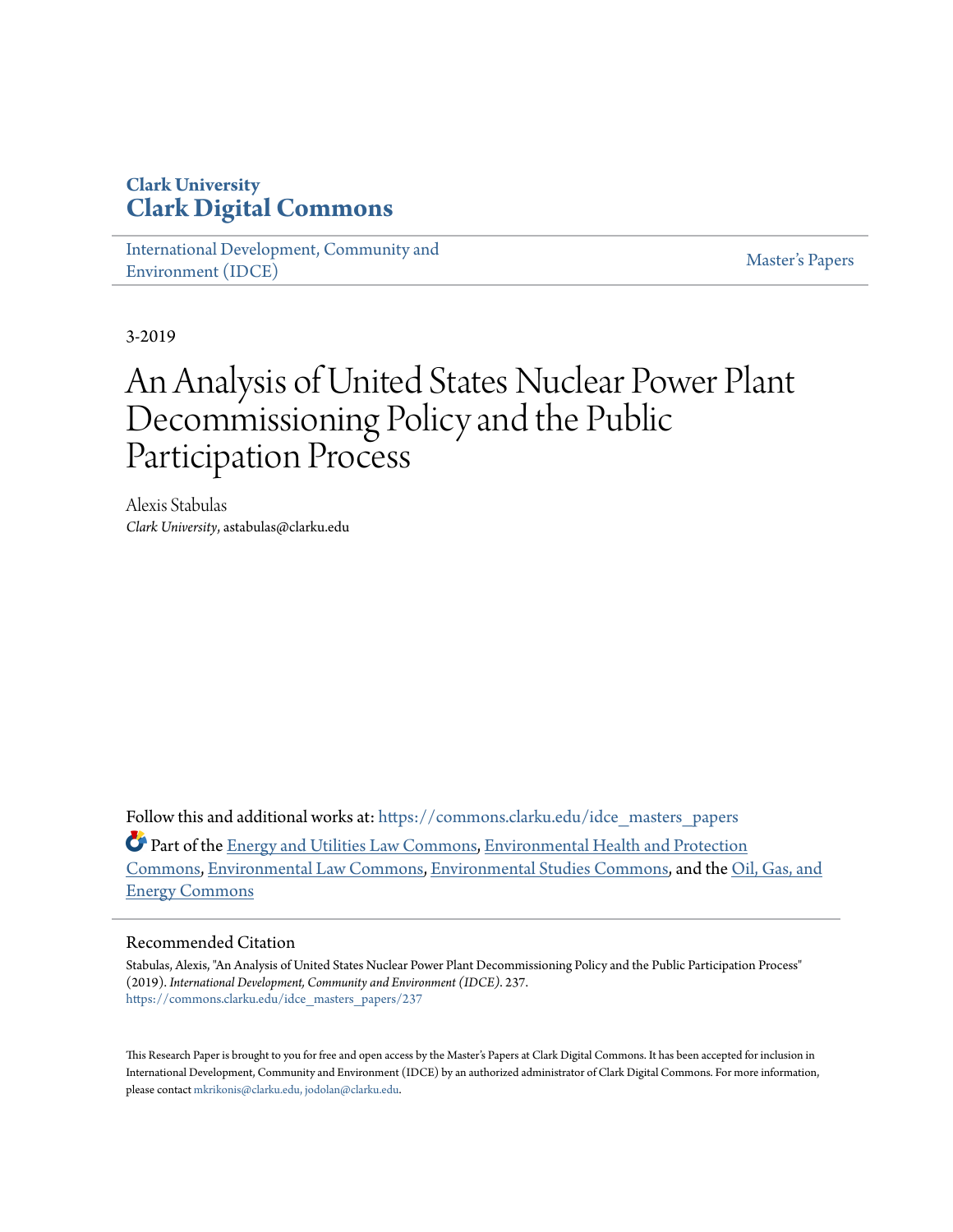## **An Analysis of United States Nuclear Power Plant Decommissioning Policy and the Public Participation Process**

Alexis Stabulas

May 2019

A Master's Paper

Submitted to the faculty of Clark University, Worcester, Massachusetts, in partial fulfillment of the requirements for the degree of Master of Science in Environmental Science & Policy in the department of International Development, Community, & Environment

And accepted on the recommendation of

Morgan Ruelle, Chief Instructor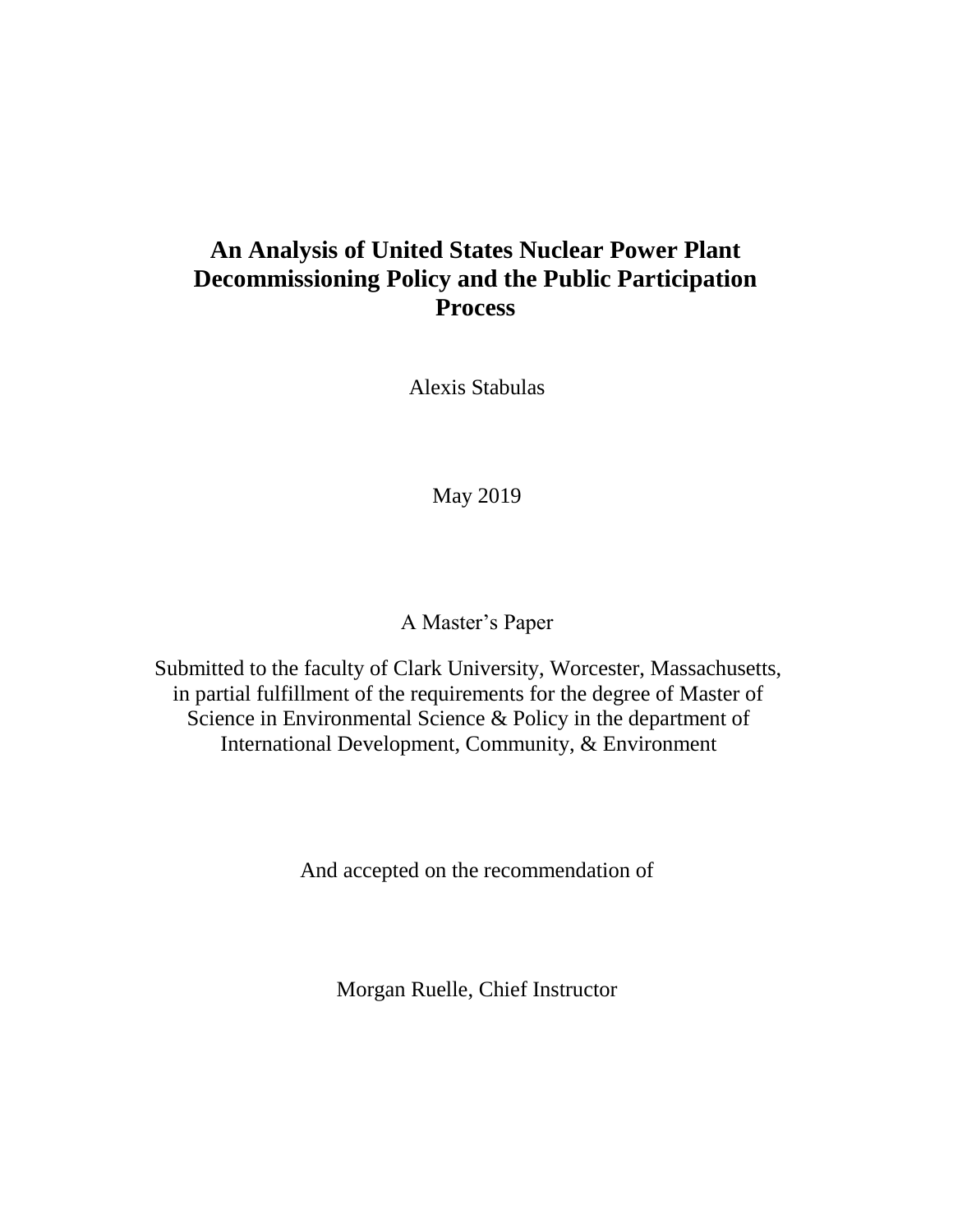#### **ABSTRACT**

## **An Analysis of United States Nuclear Power Plant Decommissioning Policy and the Public Participation Process**

#### **Alexis Stabulas**

As the number of nuclear power plants slated for decommissioning increases, reflecting on the U.S. Nuclear Regulatory Commission's (NRC's) decommissioning regulations in relation to public participation becomes increasingly important. When plants close, communities lose security in economics, employment, and environmental and human health. The NRC's regulations on public involvement are very limited and generally stakeholders do not feel supported in the decommissioning process. Local and tribal governments, citizen groups, the general public, and those directly affected have all found the NRC's public involvement inadequate, ineffective, and infrequent. The case studies of two completely decommissioned plants, Maine Yankee and Big Rock Point, and recommendations/actions of other decommissioning groups, governments, and stakeholders were used to inform policy recommendations for the NRC in order to create a decommissioning process that provides equal opportunity to learn, discuss, and plan for all stakeholders.

**Morgan Ruelle, Ph.D. Chief Instructor**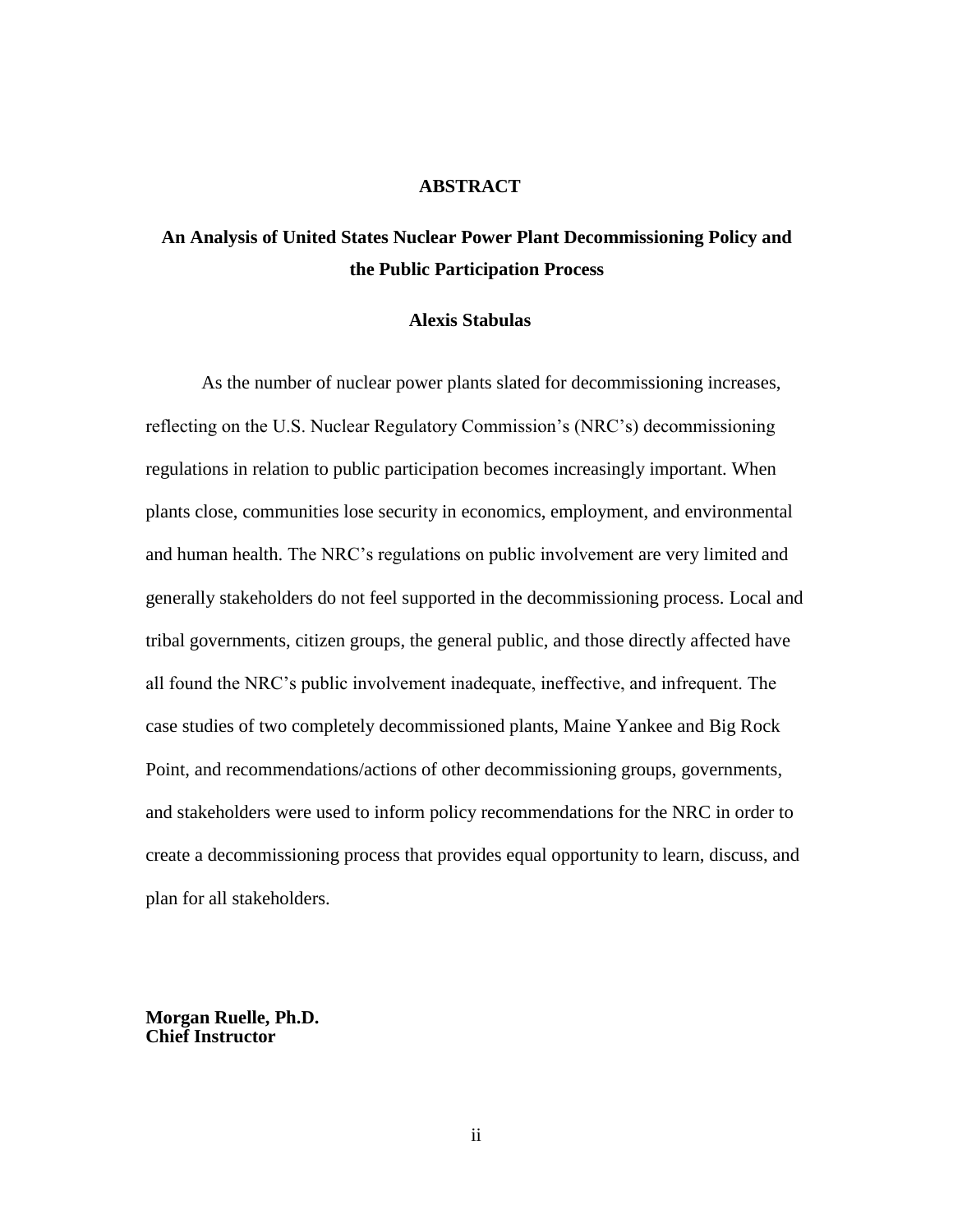### **ACADEMIC HISTORY**

**Name** (in Full): Alexis Judith Stabulas **Date: May 2019** 

**Baccalaureate Degree: Environmental Science**

**Source: Clark University Date: May 2018** 

**Occupation and Academic Connection since date of baccalaureate degree:**

- **Environmental Action Associate, Hudson River Sloop Clearwater**
- **Community Engagement Graduate Assistant, Clark University**
- **Remote Sensing Research Analyst, Provita**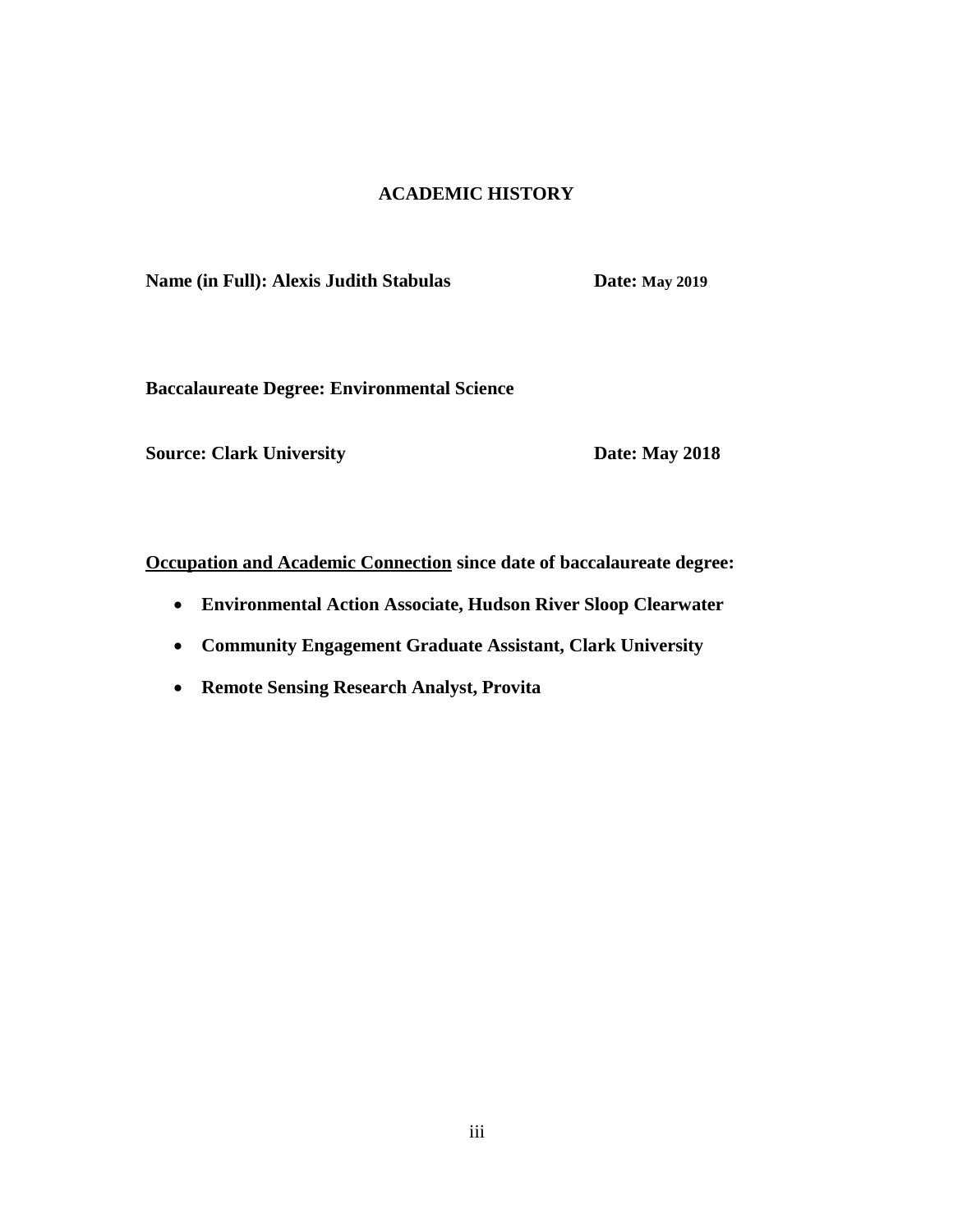#### **DEDICATION**

Thank you to my parents for their constant encouragement, interest, and support throughout the entire process of this paper. Your unending love, praise, and faith in me helped me remain determined. I would never be here without you.

Thank you to my brother for always making me smile and remind me what to love and cherish when things get too overwhelming. You inspire me to be stronger, thank you for sharing your joy with me.

To my friends who always kept me laughing – thank you for the happiness and sweets you gave me during this process and thank you for letting me rant to you about nuclear energy for hours on end.

Thank you to Manna Jo Greene, Environmental Action Director of the Hudson River Sloop Clearwater. Your passion and drive have always inspired me. Thank you for taking me under your wing and teaching me about your deep love and passion for the Hudson. Thank you for giving me the opportunity to work with you to protect the Hudson and for teaching me so much about Indian Point which inspired this paper.

And finally, thank you to my community in Cortlandt Manor, New York. My home on the Hudson River, just ten minutes from Indian Point Energy Center. When I think of how hard the last few years have been since the announcement of Indian Point's closing, I cannot help but admire our community's strength. This paper is for us to learn and grow together. I look forward to when we meet again and work towards creating a future for Indian Point together, as a community.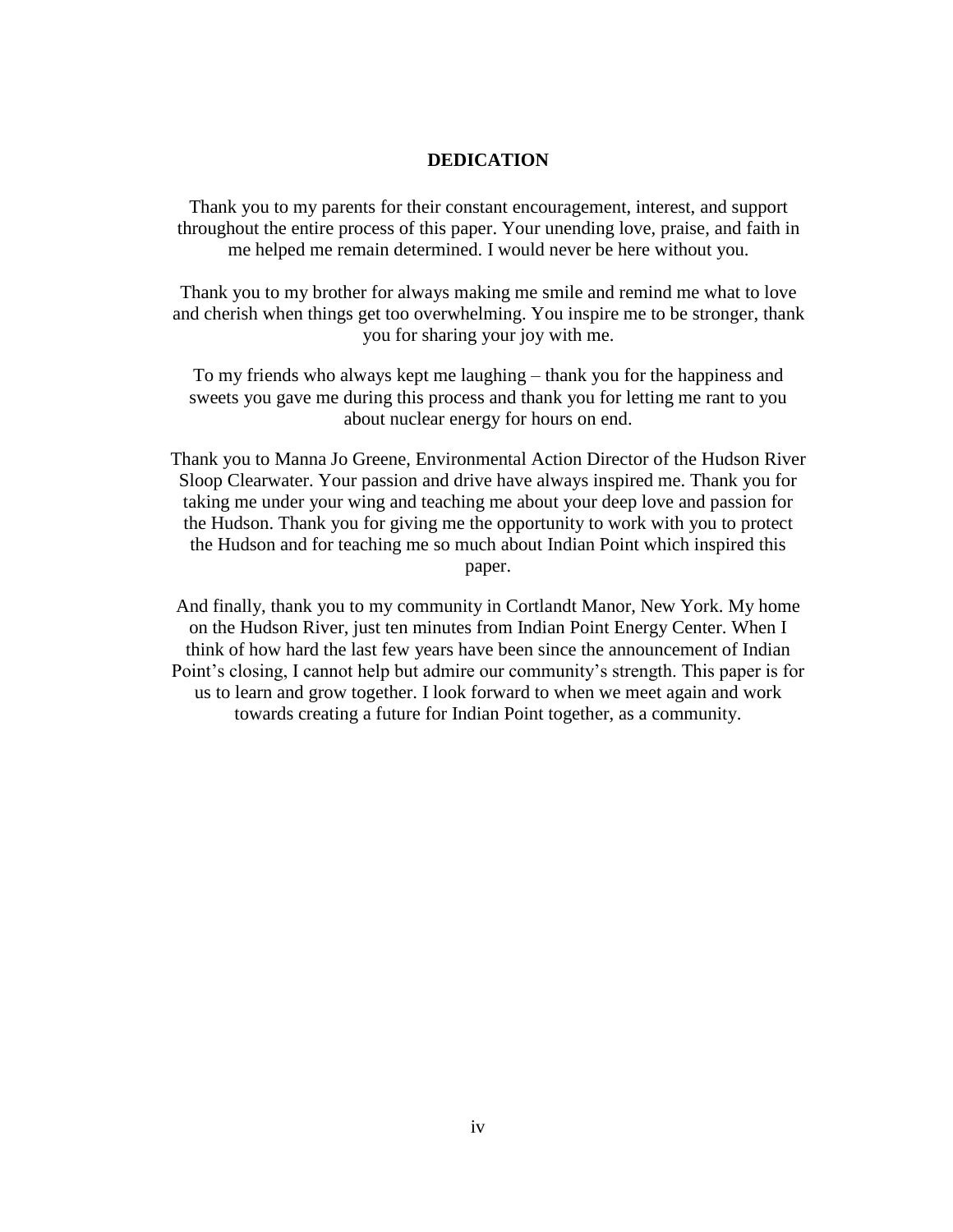#### **ACKNOWLEDGEMENTS**

I wish to thank Professor Morgan Ruelle, for his support of this research and for his patience and guidance throughout this process. Thank you for allowing to sit and talk with you about nuclear power and my home in New York. Thank you so much for teaching me about your work and helping me to learn from the world in a completely new way. Thank you for seeing this project through until the end.

I wish to thank Professor Sam Ratick, for his support of this research and for his guidance throughout this process. Thank you for sharing your past experiences and connections with nuclear scientists so that way I might learn from them and use them to inform my practice.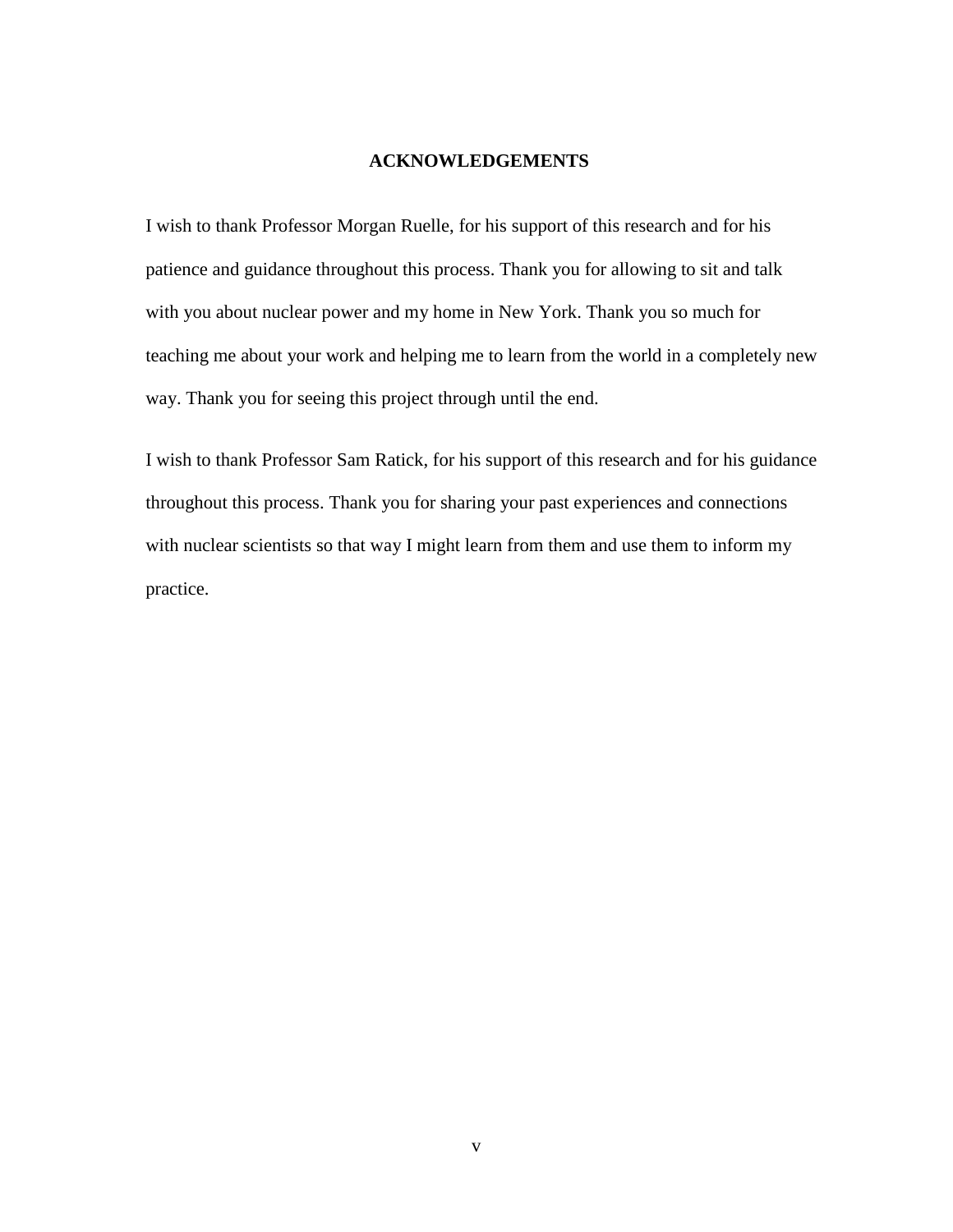## **TABLE OF CONTENTS**

| Introduction                                                                       |    |
|------------------------------------------------------------------------------------|----|
| Chapter 1: A History of Nuclear Energy in the United States                        | 2  |
| Chapter 2: Nuclear Decommissioning Policy in the United States                     | 7  |
| Chapter 3: Public Involvement in NRC Decommissioning                               | 15 |
| Chapter 4: Case Studies of Successful Public Involvement in NRC<br>Decommissioning | 25 |
| Chapter 5: Policy Recommendations for Public Involvement in NRC<br>Decommissioning | 38 |
| Conclusion                                                                         | 45 |
| Appendix I: Figures                                                                | 47 |
| Appendix II: Glossary                                                              | 51 |
| Bibliography                                                                       | 55 |
|                                                                                    |    |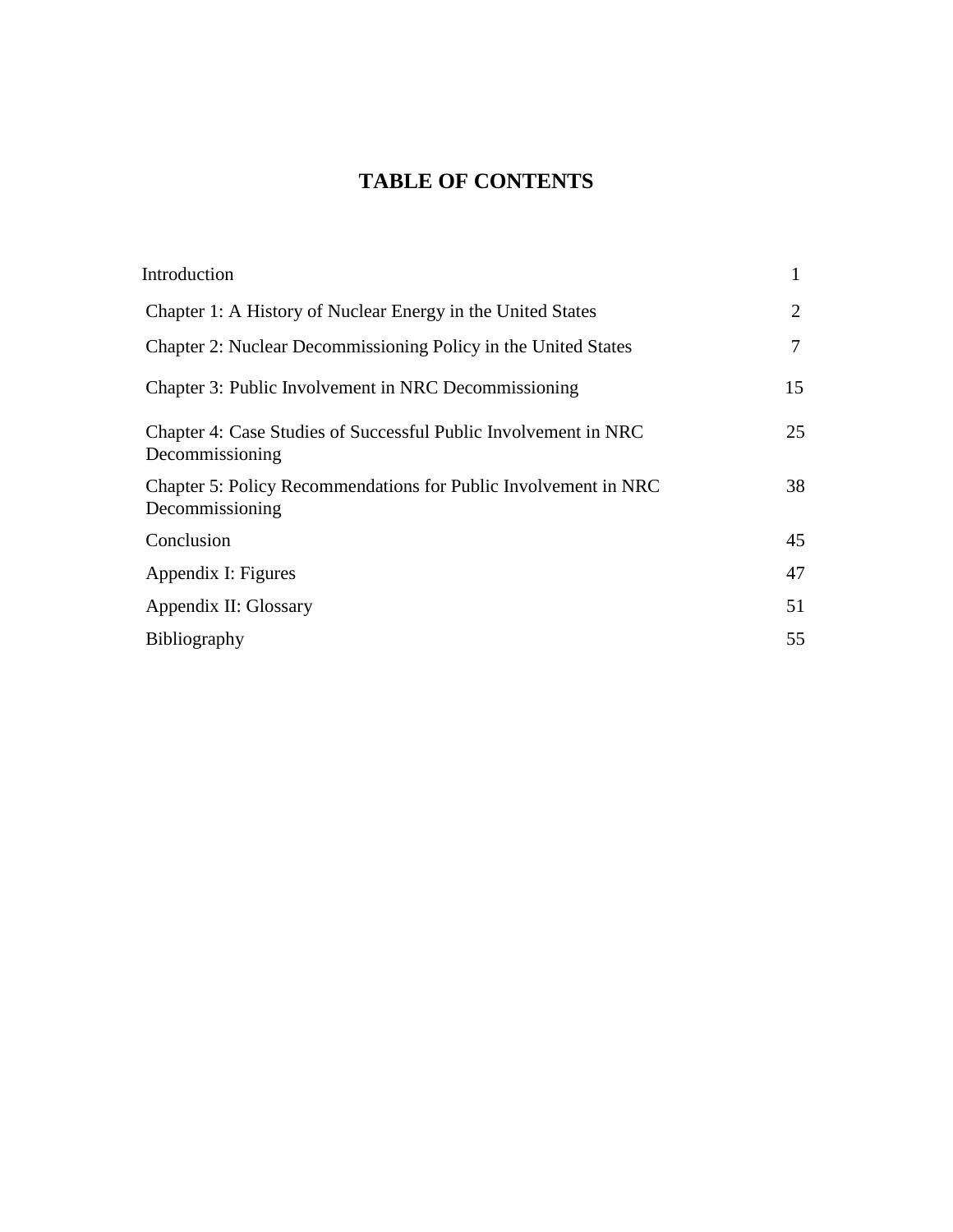#### **Introduction**

The discovering, harnessing, and exploiting of energy sources has been central to human and societal development across time - from early man's struggle for survival to today's technological world. We learned how to control fire and how to create it from biofuels; we used power from the elements of wind, sun, and water; we burned coal, oil, and natural gas and harnessed its chemical energy (Bodansky, 2007). Nuclear energy marked a vast departure from previous methods of energy creation in that it was the first time that humans had actively understood how particulate matter of atoms contained energy and that that energy could be used in electrical power generation (U.S. DOE, 1994).

The first nuclear power reactor was built at the University of Chicago in 1942 (U.S. DOE, 1994). Today, there are 98 active nuclear power plants in the United States (NRC, 2019e). Nuclear power has long been a contested issue globally and especially in the U.S. Only one nuclear reactor has been built in the U.S. in the last twenty years, and as a result the nation has many aging nuclear plants (NRC, 2019d). Eventually, plants reach an age where keeping them running may no longer be economically viable or safe, and, as a result, plants shut down and decommission. Decommissioning a nuclear power plant is a process that can take hundreds of millions of dollars and several decades.

Decommissioning means a loss of energy, but it also means a loss of employment and revenue for communities as well as many questions about the site and the plant's waste. The decommissioning process involves many stakeholders and is a key step for planning and transitioning to a future without nuclear power.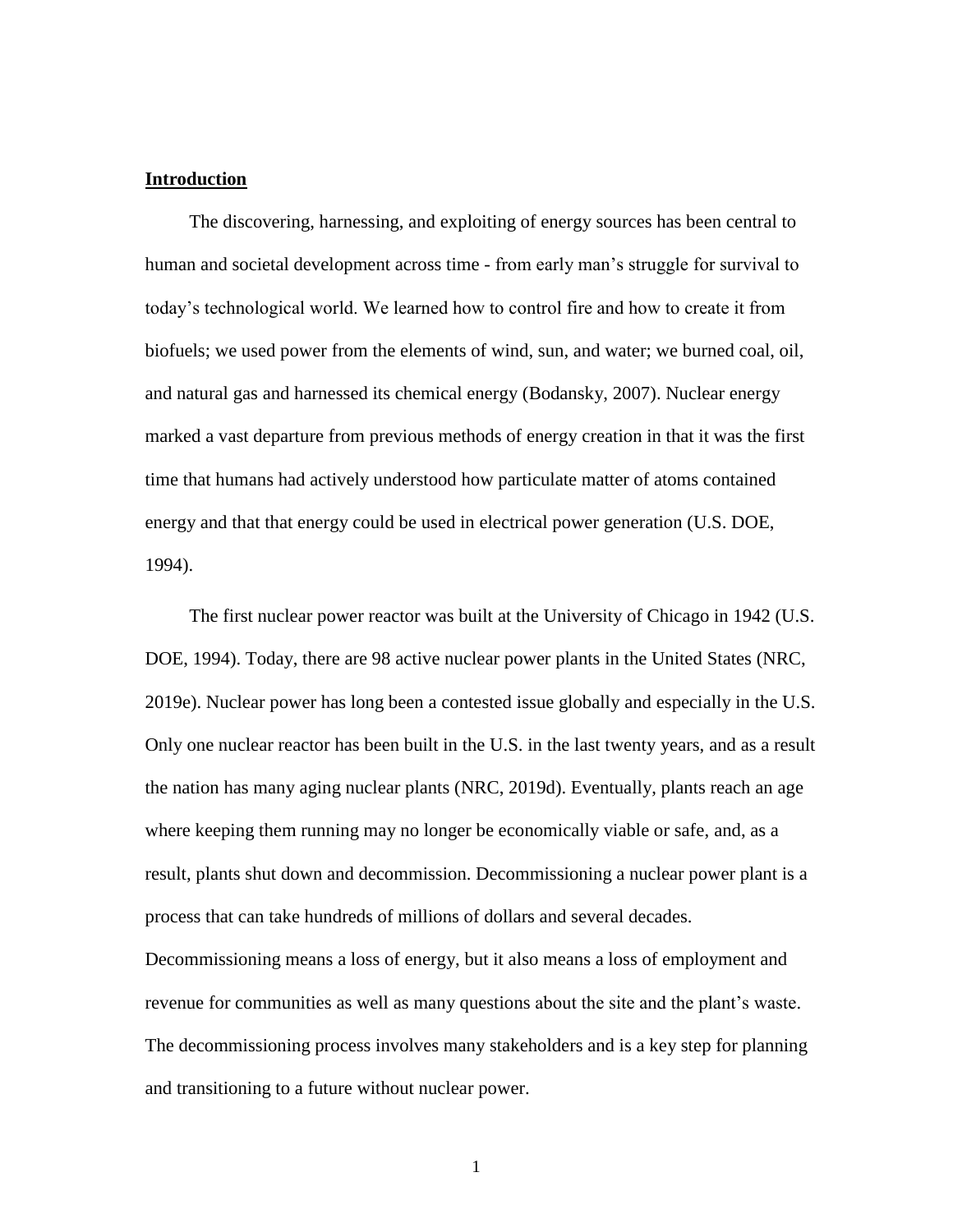#### **Chapter 1: A History of Nuclear Energy in the United States**

The beginnings of nuclear energy, an energy source so powerful it powers cities, villages, and towns across the world today, can all be traced back to the tiny, microscopic atom. Atoms are the particles in molecules that make up the foundations of our universe. Three smaller particles make up atoms called protons, neutrons, and electrons. Protons carry a positive charge, electrons carry a negative electrical change, and neutrons do not have an electrical charge. The protons and neutrons make up the atom's nucleus which is the positively charged center of the atom. The nucleus is held together by an enormous amount of energy that is found in its bonds. This energy can be released when the bonds are broken; the process by which this breaking of bonds, or splitting of atoms, occurs, is called nuclear fission (U.S. DOE, 1994).

Nuclear fission was discovered by Italian physicist Enrico Fermi in 1934. He found that when you bombarded uranium with neutrons, a much lighter element was created. In 1938, German scientists Otto Hahn, Fritz Strassman, and Lise Meitner, along with the Danish scientist Niels Bohr and other collaborators, discovered why the post-fission substances were lighter. When the atom is split, matter is lost. That matter changes into energy that is released as heat. The two (or more) resulting atoms are lighter because there is less matter. The energy released as heat can be harnessed to create electricity. Bohr came to America in 1939 and shared the findings of the mass-to-energy properties of nuclear fission with Einstein and Fermi, who discussed the possibility of a selfsustaining chain reaction (U.S. DOE, 1994).

When an atom is split, the by-products include: two lighter atoms, the energy that is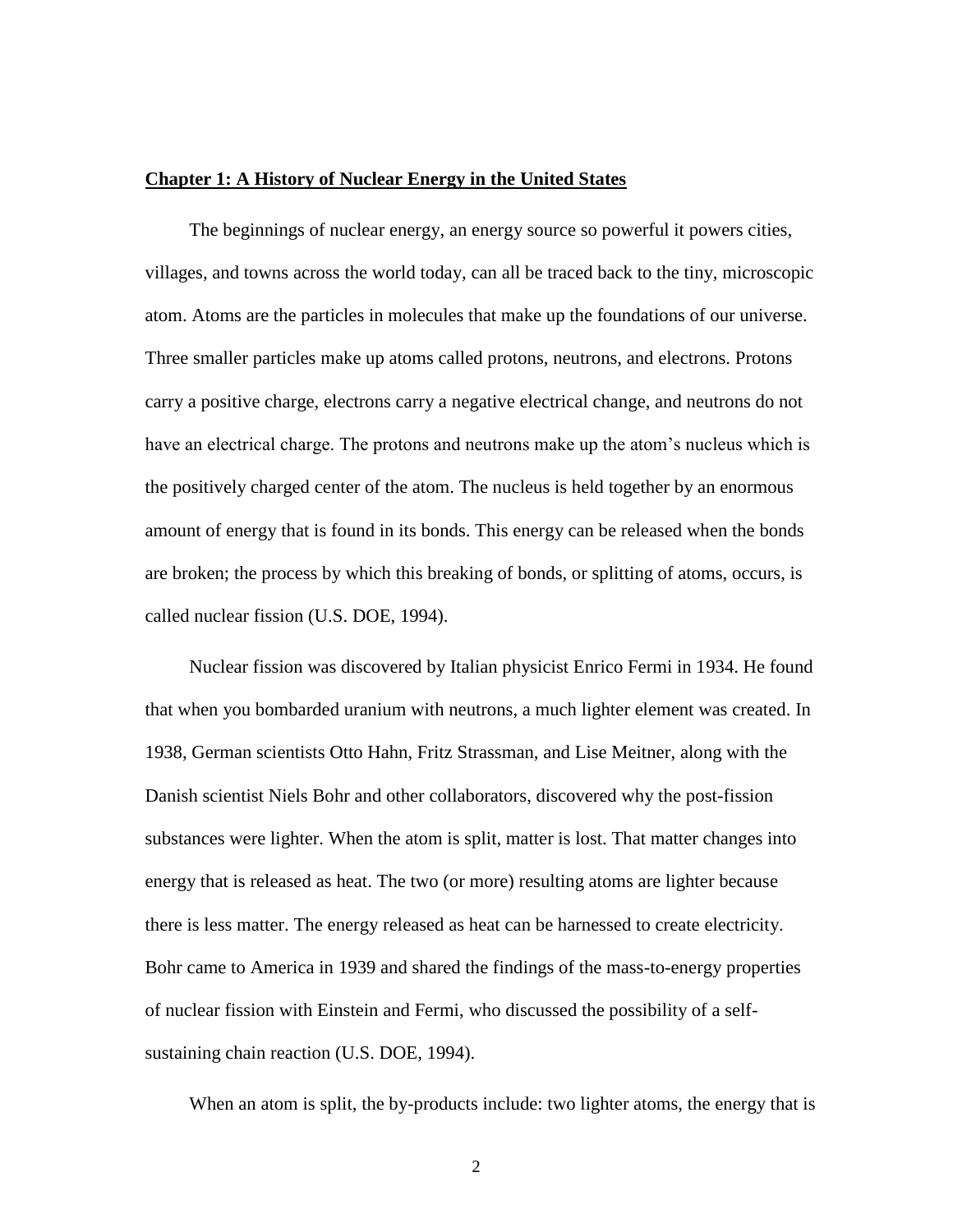released as heat, and two or three neutrons that are released with the heat. These neutrons may hit other atoms and cause a series of fissions – also called a chain reaction. When enough of the element is brought together under the right conditions, a continuous chain reaction occurs, or a self-sustaining chain reaction. This type of reaction creates a great deal of heat because so many reactions are occurring. Like any other steam-electric powerplant, this heat is used to boil water and the steam from the boiling water turns turbines which generates electricity. Using this idea, in 1942, Fermi led a group of scientists at the University of Chicago to develop the world's first nuclear reactor, Chicago Pile-1 (U.S. DOE, 1994).

When research into nuclear energy first began, its development and funding were for the purpose of creating atomic bombs and nuclear weaponry during World War II, not for civilian power use. Fermi's reactor was developed as part of the Manhattan Project, the Allied Forces' nuclear weaponry research. Fermi's work eventually led to the development of both uranium-based and plutonium-based weapons and the subsequent atomic raids on Japan. After the War, the U.S. encouraged further development of nuclear energy, but this time for civilian purposes. In 1946, Congress created the Atomic Energy Commission (AEC). The AEC's responsibility was for both the promotion and regulation of the nuclear industry (Bradshaw & Gruber, 2007). The AEC worked to create a nuclear reactor that could produce electricity for commercial use (U.S. DOE, 1994). In 1957, the Shippingport Atomic Power Station in Western Pennsylvania became the first nuclear central station to produce electricity in the United States (Bradshaw & Gruber, 2007).

The growth of nuclear reactors was slow for the first decade after Shippingport. Between 1963 and 1966, 9 contracts for nuclear power reactors were awarded (Bradshaw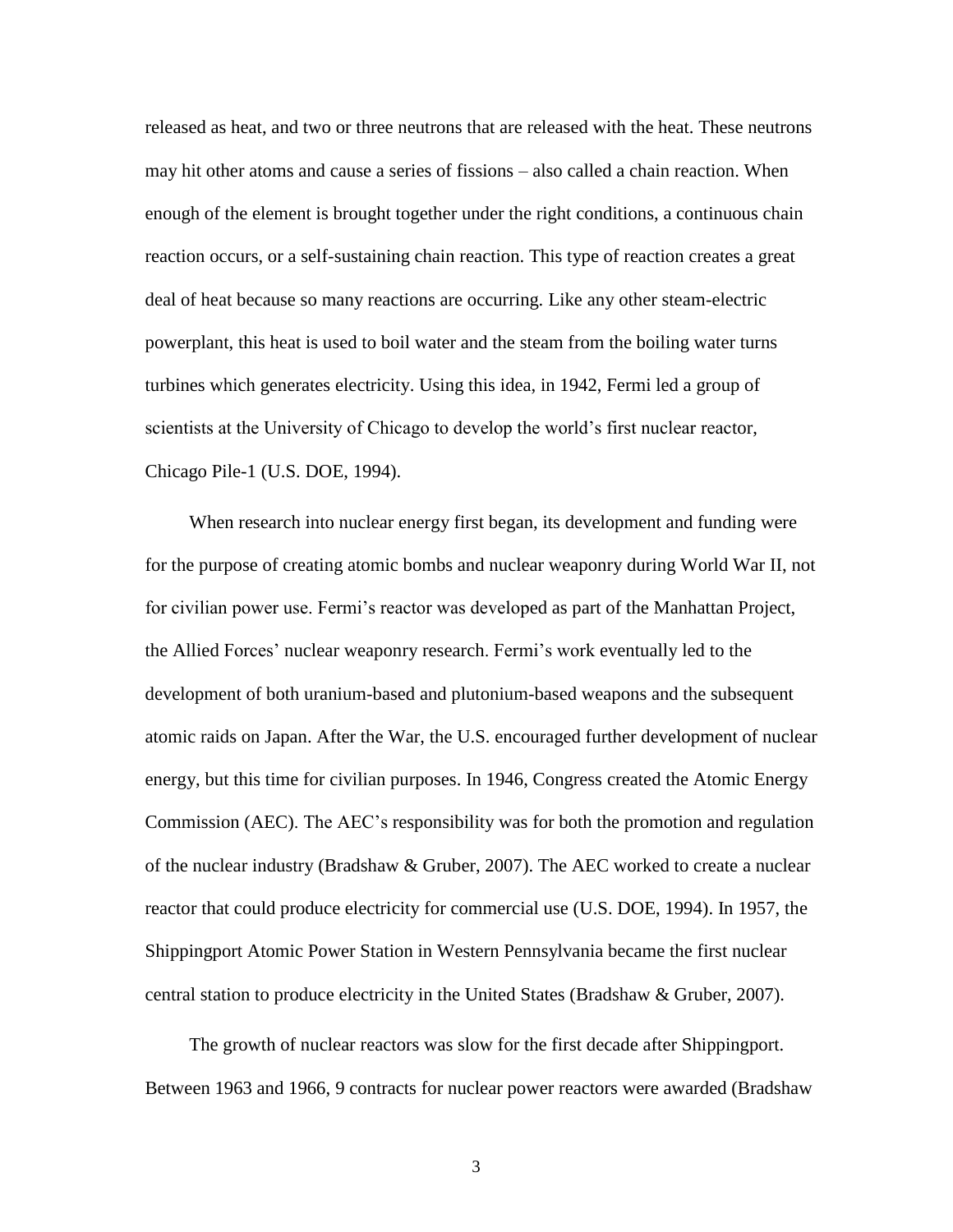& Gruber, 2007). However, this did not deter the AEC, who anticipated more than 1,000 reactors would be operating in the U.S. by the year 2000 (Parker & Holt, 2007). Rapid growth of nuclear plants ensued, and between 1966 and 1967, 52 orders were placed (Bradshaw & Gruber, 2007).

Criticism of nuclear power has been around since its inception. In the 1950s and 60s, many people were concerned that the devastation in Japan from the atomic bombs would happen in nuclear powerplants stateside. Others were fearful of the potential environmental and health impacts of radiation and subsequent radioactive waste. While the protests of civilians forced the abandonment of some plans for nuclear power plants, the nuclear industry's rapid growth continued until 1974 (Bradshaw & Gruber, 2007).

The growth of nuclear was coming to a head. In 1974, over 200 orders for nuclear systems were placed (Bradshaw & Gruber, 2007). In the same year, due to the AEC's very low nuclear health and safety standards, the Commission's regulatory programs had come under such attack that Congress abolished the agency. The Department of Energy absorbed the research and development responsibilities of the AEC, while the regulatory branch was turned into an independent commission known as the U.S. Nuclear Regulatory Commission, or NRC (NRC, 2019c). At the same time, it became clear due to the amount time and resources necessary to build plants, that nuclear power could not grow as fast as originally projected by the AEC, and ultimately more than 120 reactor orders were ultimately cancelled (Parker & Holt, 2007). This period marked the beginning of a decline in the progress of the nuclear industry because of the changes and challenges caused by higher nuclear and environmental standards, economic trends that increased inflation and interest rates, nuclear plant disasters, and increased opposition and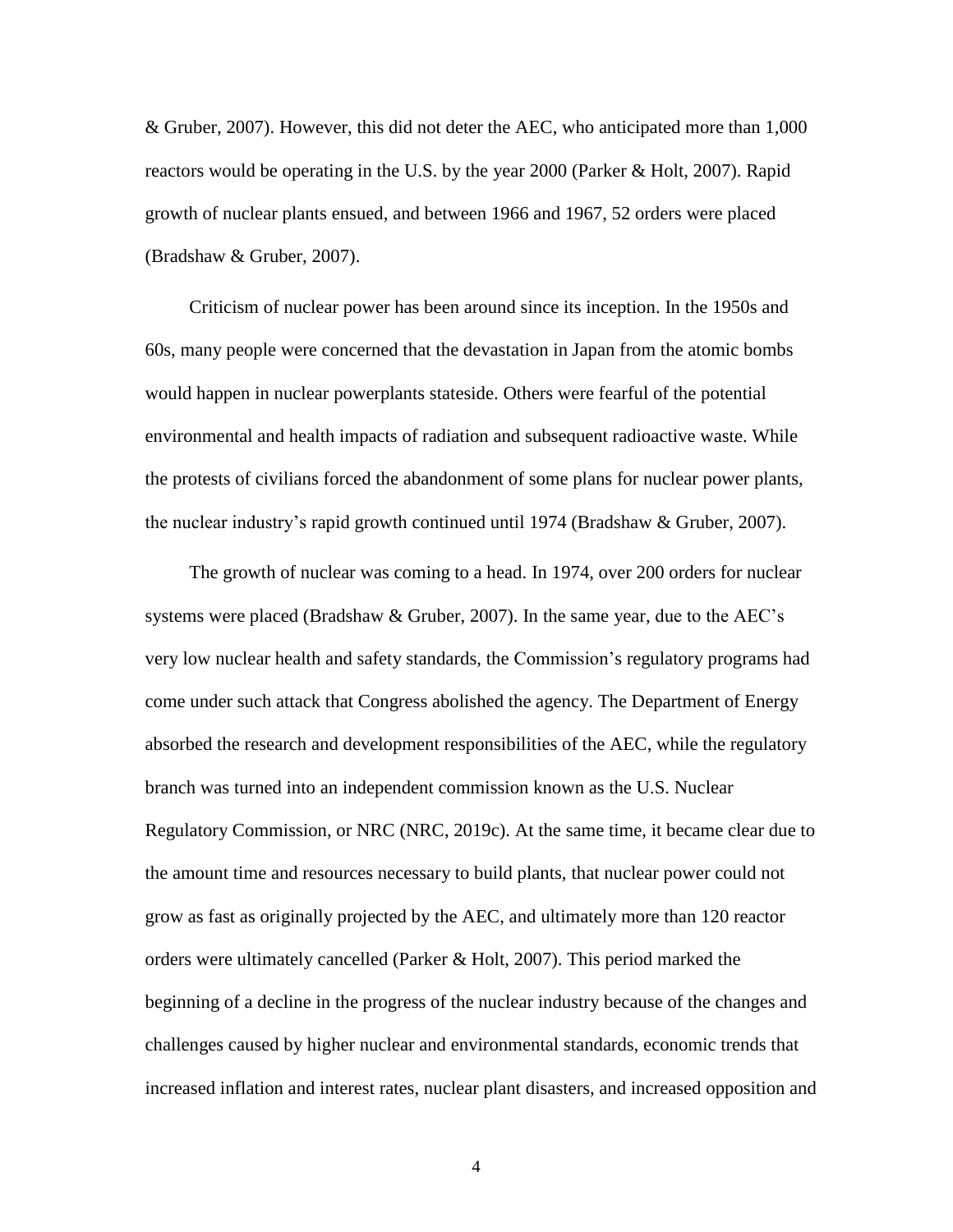protests to nuclear power by civilians (Bradshaw & Gruber, 2007).

In the U.S., there are currently 98 commercial nuclear power plants licensed to operate across 31 different states (NRC, 2019e; Figure 1). The U.S. has two types of nuclear reactors in commercial operation: Pressurized Water Reactors (PWRs) and Boiling Water Reactors (BWRs). The main difference between these two types of reactors are how the steam is generated. PWRs keep hot water under pressure in its primary cooling/heat transfer circuit and steam is generated in a secondary circuit, while BWRs make steam in the primary circuit (Agyeman, 2018). There are currently 65 PWRs and 33 BWRs operating in the U.S. (NRC, 2019e). These power reactors generate about 807 billion kWh, which is about 20% of the nation's electricity (Figure 2). Nuclear is currently the second largest electricity production sector in the nation (EIA, 2019).

The nuclear industry in the United States is entering a new period of change and uncertainty. For the last three decades, there have been few new nuclear power plants (EIA, 2018). The main reasons that nuclear power development has been largely stagnant in the U.S. are: 1) civilian and scientific concerns over the safety of nuclear power and nuclear waste, and 2) the high cost of nuclear power, especially input costs, when compared to the fossil fuel alternatives (Walker & Wellock, 2010; Kessides, 2012). However, there have also been changes in ideologies regarding nuclear power in the United States as a result of the volatility of fossil fuel prices and concerns about climate change (Miller & Sagan, 2009). Another reason why the nuclear industry is changing in America is the age of the nation's nuclear fleet. The average age of U.S. commercial reactors is about 37 years old (EIA, 2018). The NRC only licenses commercial nuclear reactors for 40 years because that was the planned lifespan when these reactors were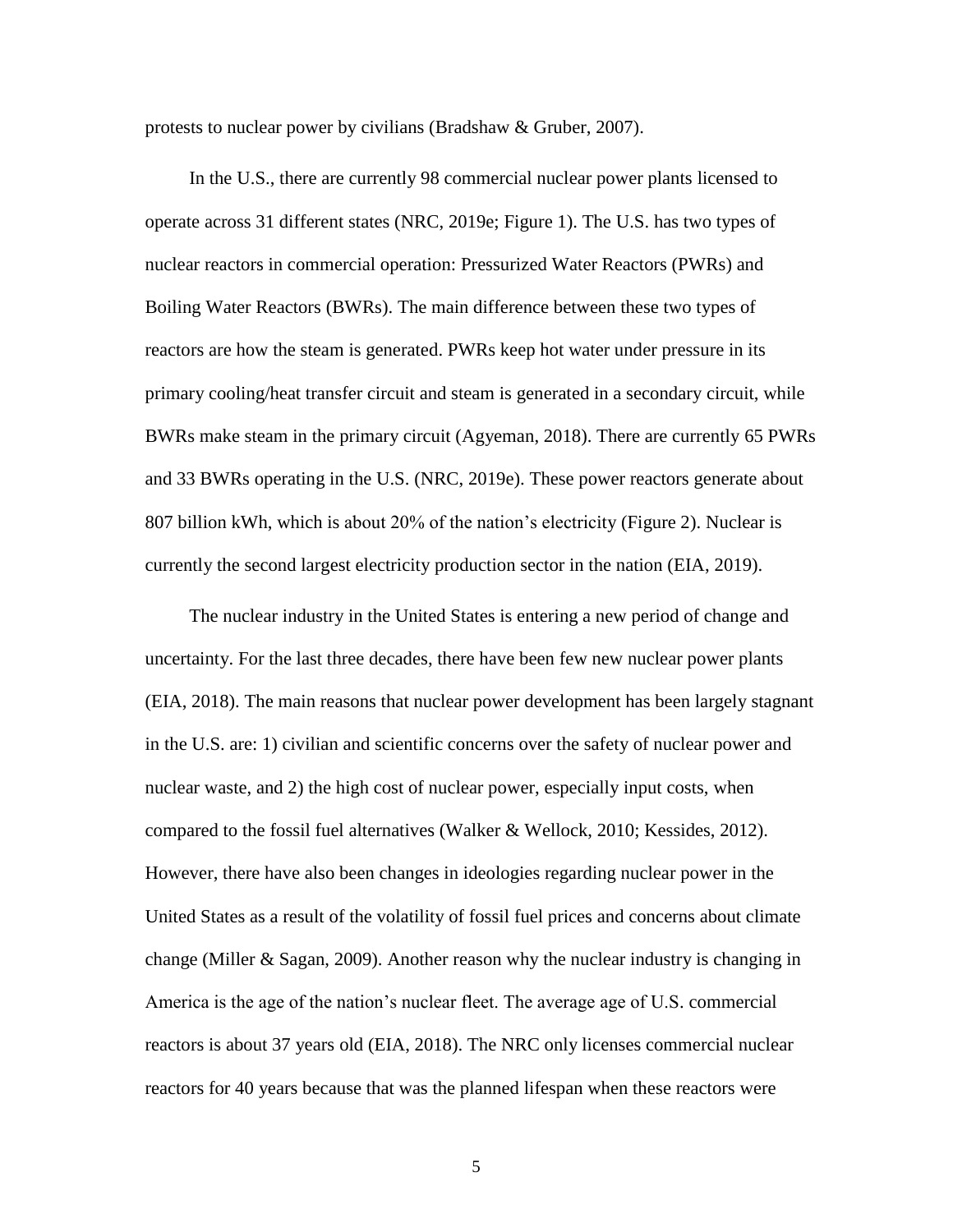built. However, recent statements from the NRC and other experts in the nuclear research industry have said that the nation's nuclear plants will likely run for another 50-70 years, more than double the initial lifetime estimate. This is because almost every component of the plants can be replaced. While the actual plant structure will not be the same over its whole lifespan, these estimates indicate that many nuclear plants in the U.S. could run for 90-110 years (Voosen, 2009). Regardless of these scientific findings, more and more nuclear power plants are nearing the end of their licenses. It is anticipated that at least 10 more plants will announce plans to retire by 2025.

The process of retiring a plant is long and costly. Retirement processes – called decommissioning – can take 60 or more years and can cost over a billion dollars (Gospodarczyk & Kincer, 2017). As the number of nuclear plants slated for retirement continues to increase, it is necessary to reflect on these decommissioning regulations, to ensure they reflect the wants and needs of a nation with a divisive relationship to nuclear power and that these regulations actively include the public in decommissioning.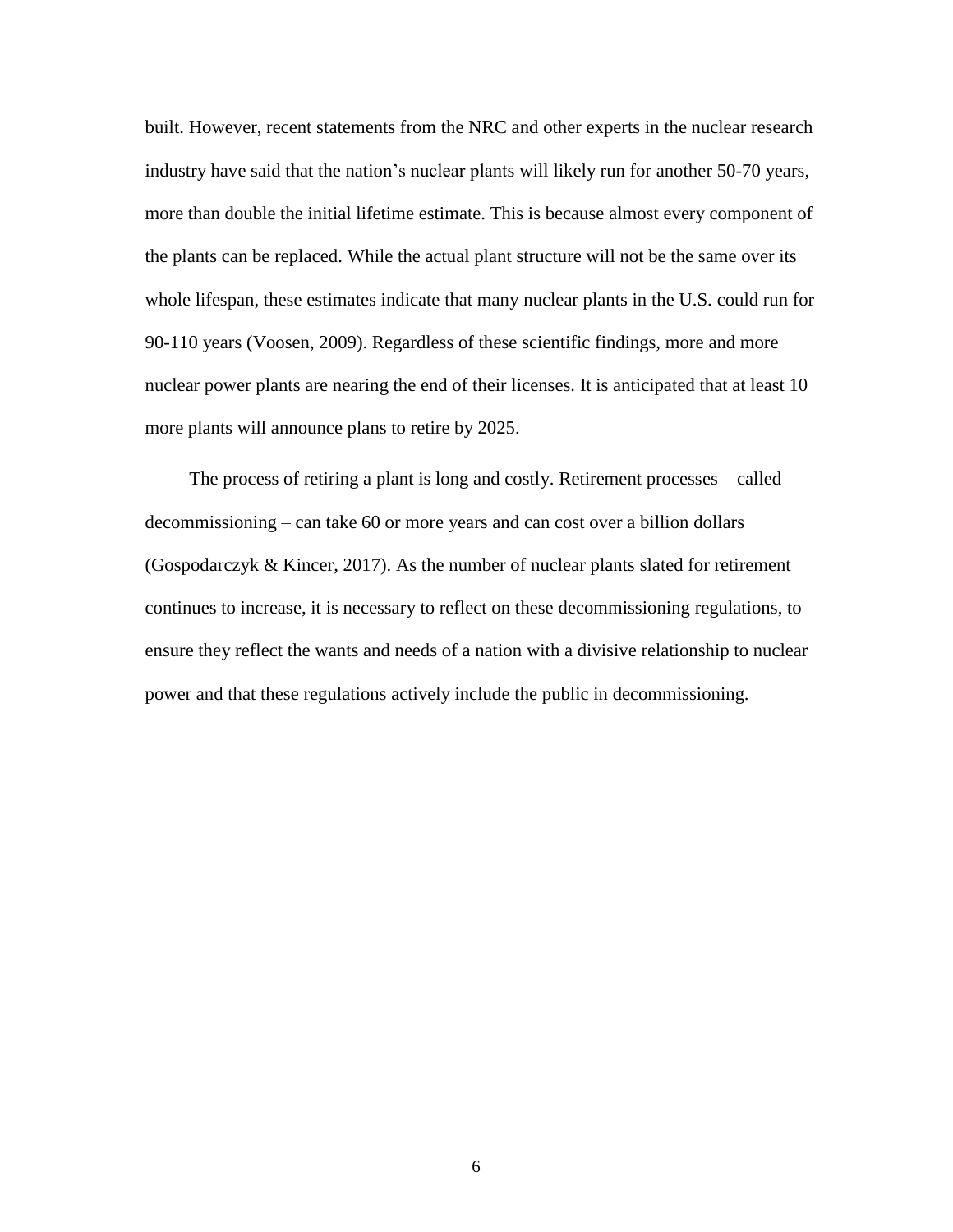#### **Chapter 2: Nuclear Decommissioning Policy in the United States**

Of the 98 nuclear reactors currently operating in the U.S., 92 of them, or 94%, are over 30 years old, while 48 (or 49%) are over 40 years old. Six of the current power reactor licenses will terminate within the next five years, 17 within the next 10 years, and 53 within the next 20 years (NRC, 2019d). Regardless of whether these plants will renew their licenses, the United States has an aging nuclear fleet that must look towards life after operation.

When a power company decides to permanently close a nuclear power plant, the facility must be decommissioned. According to the NRC, decommissioning is, "the process of safely closing a nuclear power plant (or other facility where nuclear materials are handled) to retire it from service after its useful life has ended" (NRC, 2019d). In summary, decommissioning is the process of closing a facility followed by reducing residual radioactivity to levels that permit the release of the property for unrestricted use, after which the license can be terminated. From the initial shutdown decision to the completion of the planned end-state and termination of the license, decommissioning activities are subject to various laws and regulations. In the U.S., the NRC and Department of Energy (DOE) are the primary agencies that oversee compliance with federal requirements. The DOE is responsible for research and development of nuclear power while the NRC is the regulatory branch (NRC, 2019c). Nuclear facilities are subject to many environmental laws and regulations, however much of this authority is delegated to the states, so regulations differ state-by-state. There are numerous federal requirements to which all U.S. nuclear facilities must adhere. The NRC is the federal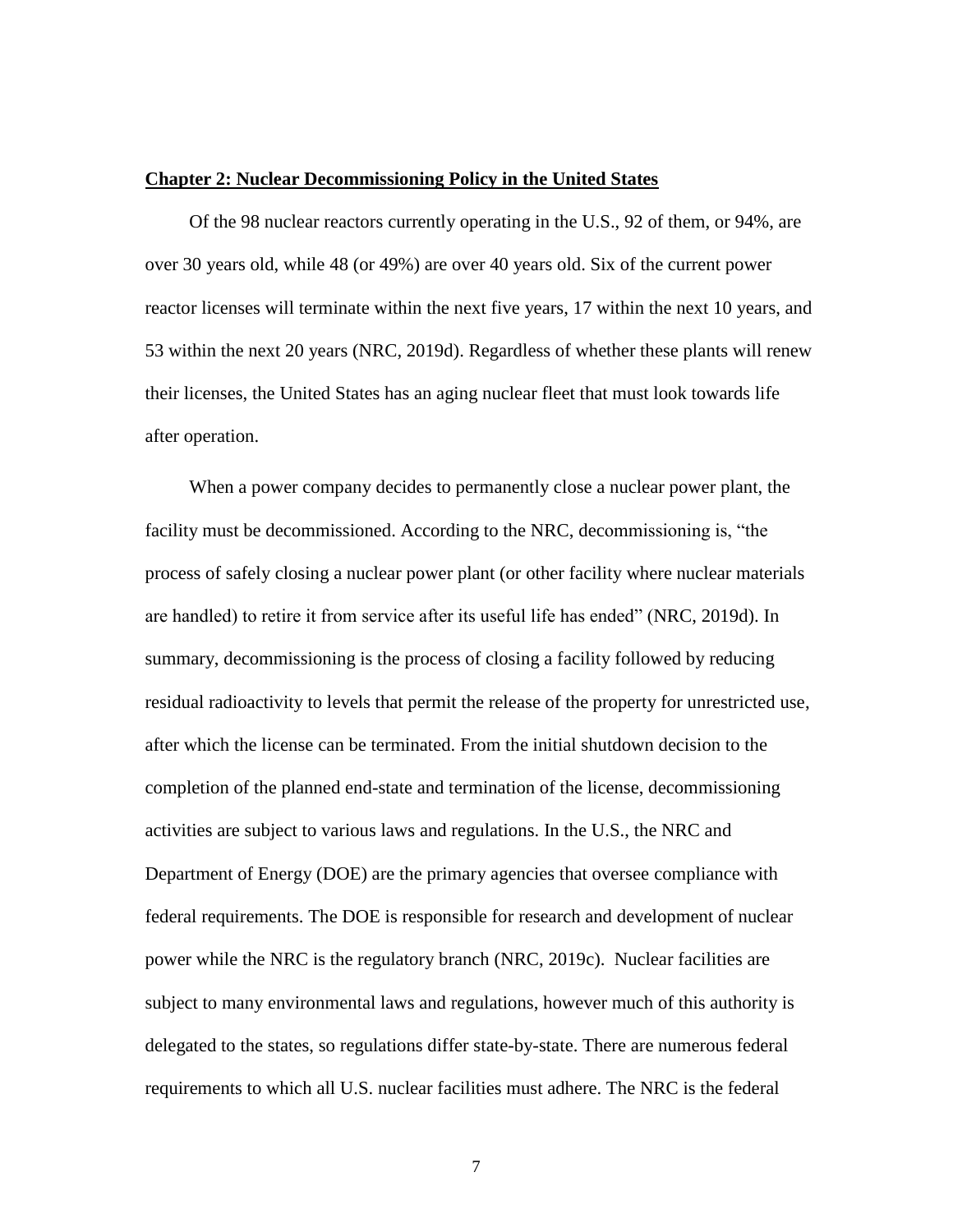agency responsible for regulating the decommissioning of commercial nuclear facilities (Taboas, Moghissi, & LaGuardia, 2004). Currently, the NRC is in the process of decommissioning 20 commercial nuclear reactors and another 21 commercial reactors are likely to shut down in the next decade (Clemmer, Richardson, Sattler, & Lochbaum, 2018). To date, the NRC has completed decommissioning of 10 commercial reactors (Gospodarczyk & Kincer, 2017).

The NRC regulatory framework is codified within Title 10 of the Code of Federal Regulations (C.F.R.), especially Parts 0 through 199. These regulations apply to all individuals and organizations with a license to operate nuclear facilities and/or a license to hold or use radioactive materials. In addition to Title 10 of the CFR, the NRC has produced guidance documents and NUREG (nuclear regulatory guides) documents for decommissioning (Taboas, Moghissi, & LaGuardia, 2004).

#### **NRC Decommissioning Strategies**

j

Licensees may choose from three decommissioning strategies – DECON, SAFSTOR, and ENTOMB<sup>1</sup>. In short, DECON is the dismantling and removal of equipment, structures, and portions of the facility containing radioactive contaminants soon after operations cease; when radiation returns to the permissible level for property release, the NRC license can be terminated. SAFSTOR, often considered deferred dismantling, is when the facility is maintained and monitored to allow radioactivity to decay before it undergoes DECON. Under ENTOMB, radioactive contaminants are

<sup>&</sup>lt;sup>1</sup> See Appendix II for a full description of each decommissioning method (DECON, SAFSTOR, and ENTOMB) along with each's pros and cons.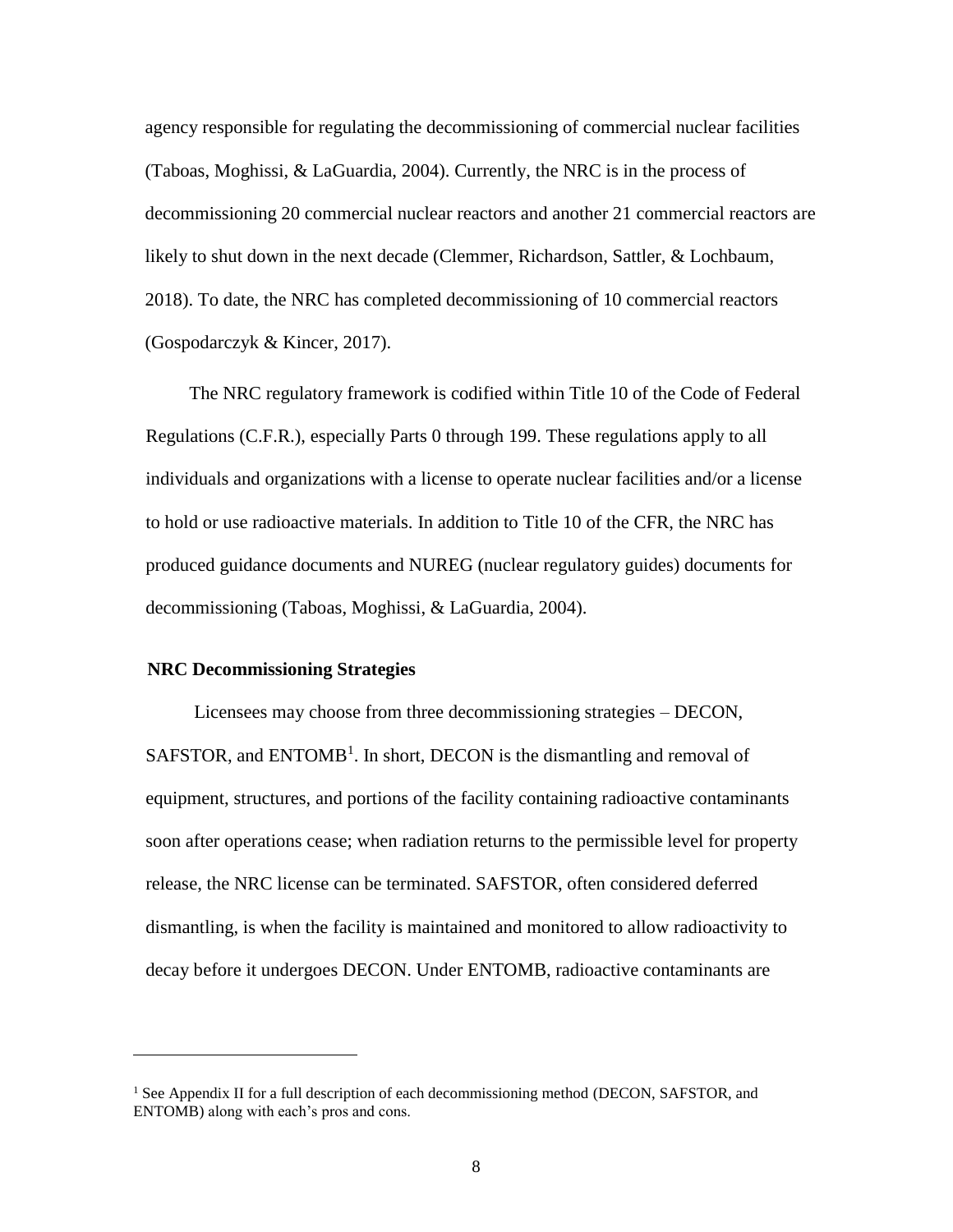permanently encased onsite in structurally sound material, such as concrete; the facility is maintained and monitored until the radioactivity decays, permitting restricted release of the property (NRC, 2019a).

The choice of decommissioning method is entirely up to the licensee. However, the NRC would require the licensee to re-evaluate if: their choice could not be completed as described, it could not be completed within the 60-year timeline, the activities would have beyond permissible risk to the public according to the NRC's health and safety regulations, or it would result in a "significant" impact to the environment (NUREG-1628, 2000).

Decommissioning must be completed within 60 years of ceasing plant operations; however, if facilities apply to extend this deadline, it will be reviewed and possibly accepted by the NRC if the extension is necessary to protect public health and safety (Taboas, Moghissi, & LaGuardia, 2004). Some benefits of DECON are that the facility license will be terminated quickly so the site can be released, there is a possibility of a just transition for workers, and it has lower estimated costs than SAFSTOR. Some disadvantages of DECON are that there is higher radiation exposure for workers and the public, it takes more money up-front, and there is a higher chance that spent fuel will remain onsite indefinitely. Benefits of SAFSTOR include a reduction in radiation exposure, less required waste disposal space, and lower upfront costs. Some cons of SAFSTOR are that the site will not be usable for a long time, there is a need for and cost of continued maintenance, security, and surveillance, and there is a small chance for continued staff employment during decommissioning, so SAFSTOR has higher total costs (NUREG-1628, 2000). Licensees may choose to adopt a combination of the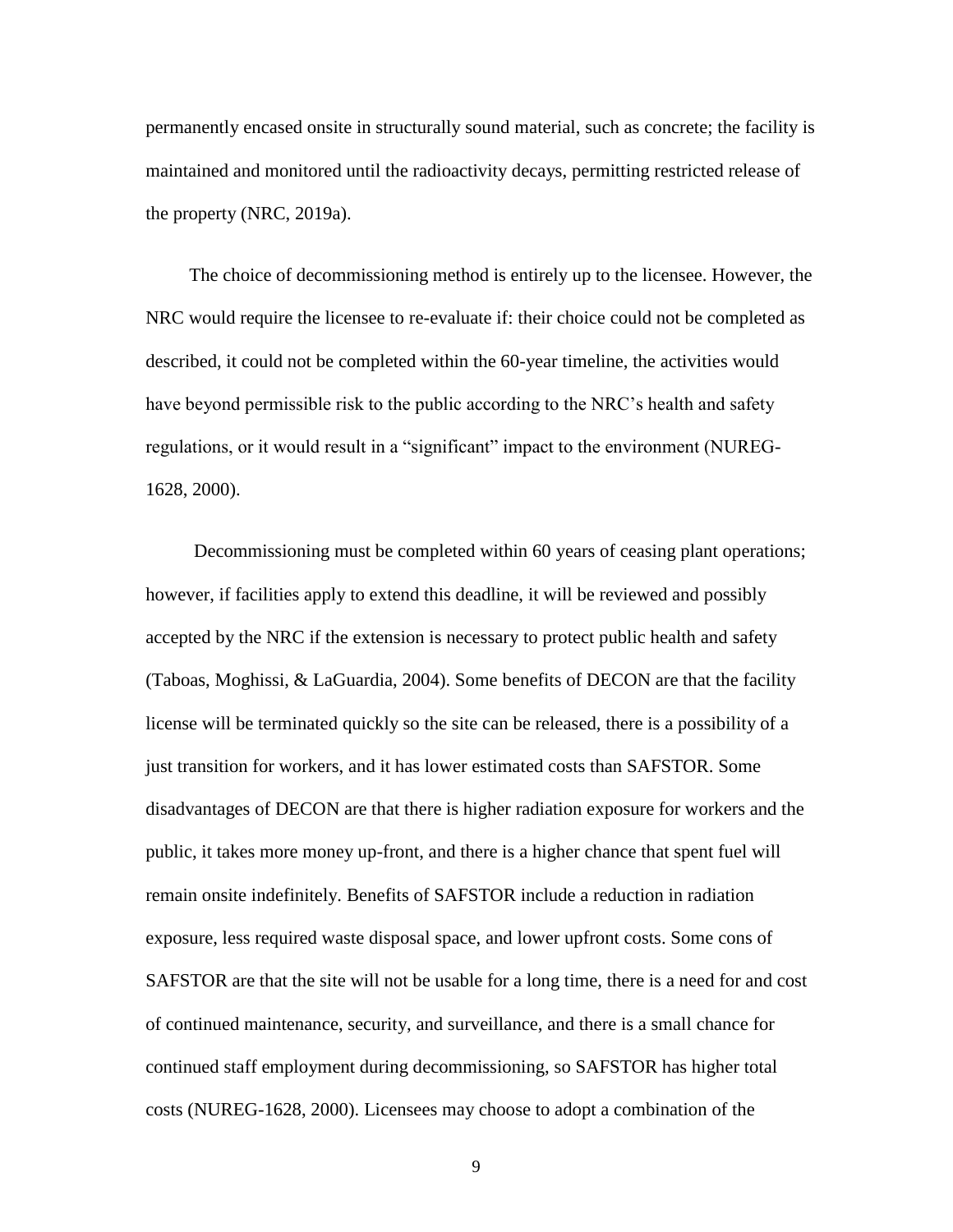DECON and SAFSTOR strategies with some portions of the facility being immediately dismantled while others are left in SAFSTOR.

No NRC facilities have yet requested the ENTOMB option. The reason why ENTOMB has been used in the U.S. is because there is almost no possibility for the land to be repurposed. Since the facility is completely contained the concentrations of radionuclides would not allow for unrestricted use of the site for at least 100 years. The site also needs to be under constant supervision for security and monitoring purposes, which can accrue high costs over this options indefinite timescale (NUREG-1628, 2000).

#### **Outline of NRC Power Reactor Decommissioning Activities**

The decommissioning activities of nuclear power reactors can be divided into three parts: (1) initial activities/transition, (2) major decommissioning  $\&$  storage, and (3) license termination activities (Figure 3). Decommissioning action begins when the decision to permanently cease operations is made. Within 30 days of the final shutdown, a written certification of permanent operation cessation must be given to the NRC. When radioactive nuclear fuel is permanently removed from the reactor vessel, the owner must submit another written certification to the NRC – this surrenders the licensees' authority to operate the reactor or load fuel into its vessel (NRC, 2018a).

Within the two years after cessation, a post-shutdown decommissioning activities report (PSDAR) must be submitted. This report includes planned decommissioning activities, a schedule, cost estimate, and an evaluation of environmental impacts associated with site-specific activities that states why the decommissioning activities will be appropriately bounded by Environmental Impact Statements (EISs). The NRC will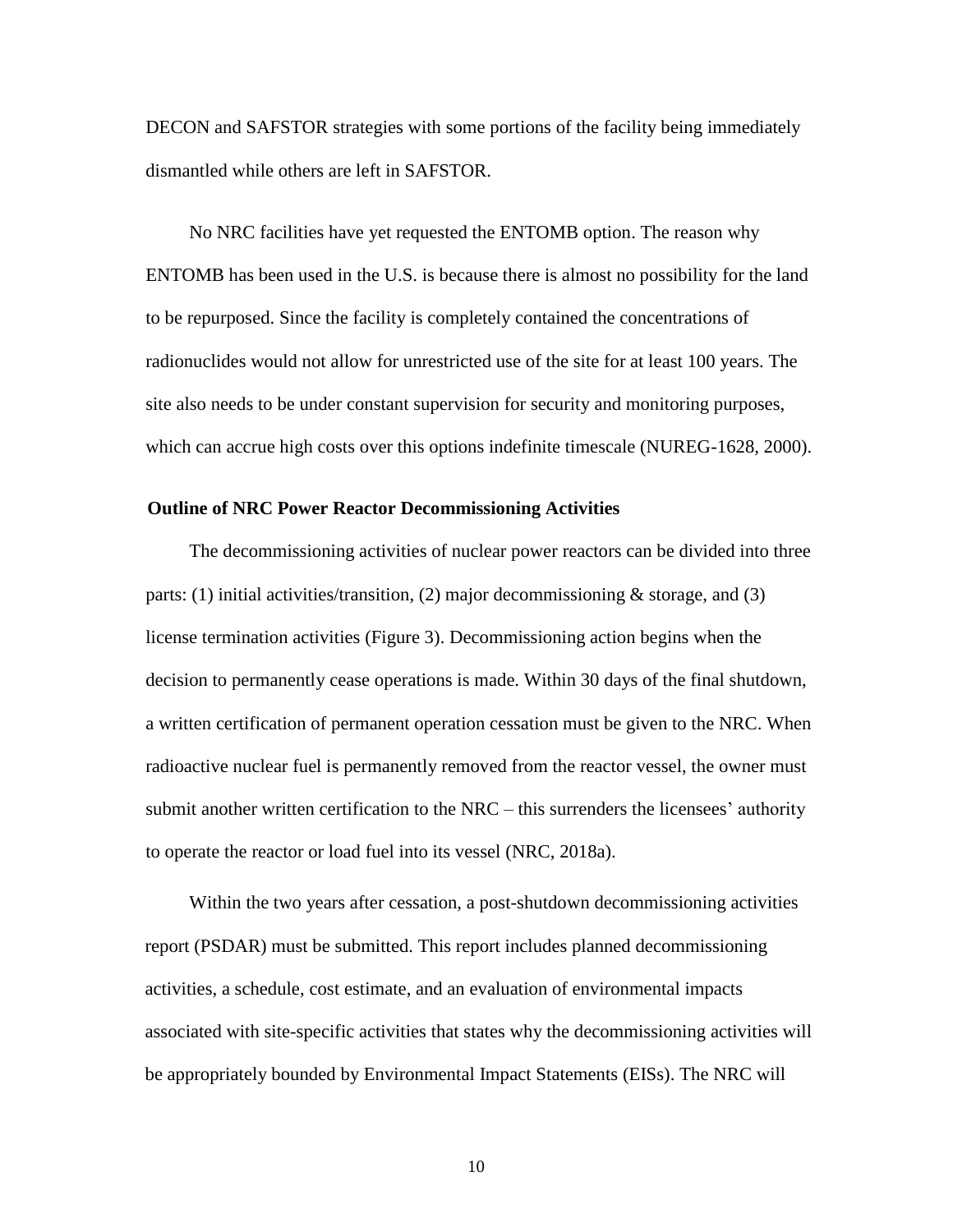notice the receipt of the PSDAR in the *Federal Register* and it will be made available to the public (NRC, 2017a). Usually within 90 days of the PSDAR's submission, there is a required public meeting held in the vicinity of the facility. There is also a public comment period for the PSDAR (Taboas, Moghissi, & LaGuardia, 2004). After the PSDAR's submittal, there is a 90-day wait period, after which three major decommissioning activities may begin: (1) the permanent removal of major radioactive components; (2) permanent changes to the containment structure; (3) dismantling components that have Greater-Than-Class C waste<sup>2</sup>. According to 10 C.F.R.  $\S$  50.59, after the submittal of the PSDAR, the licensee must notify the NRC before performing any decommissioning activity inconsistent with, or significantly change the schedule of those activities and schedules in the PSDAR (NRC, 2017a).

However, there are certain changes for which the NRC does not require prior notification or approval. The owner can begin major decommissioning activities without specific NRC approval. For example, the NRC does not require approval for the permanent removal of major components – the reactor vessel, steam generators, large piping systems, pumps, and valves. However, if the permanent removal of major components may prevent the release of the site for unrestricted use, cost more than the available funds, or have a "significant" environmental impact, the licensee must submit a license amendment request. The reason why the licensee will have to submit a licensee amendment request is because their actions have deviated from the plan outlined in their license and thus requires further review and subsequent approval by the NRC. As part of

 $\overline{a}$ 

<sup>2</sup> See Appendix II for definition of Greater-Than-Class C waste.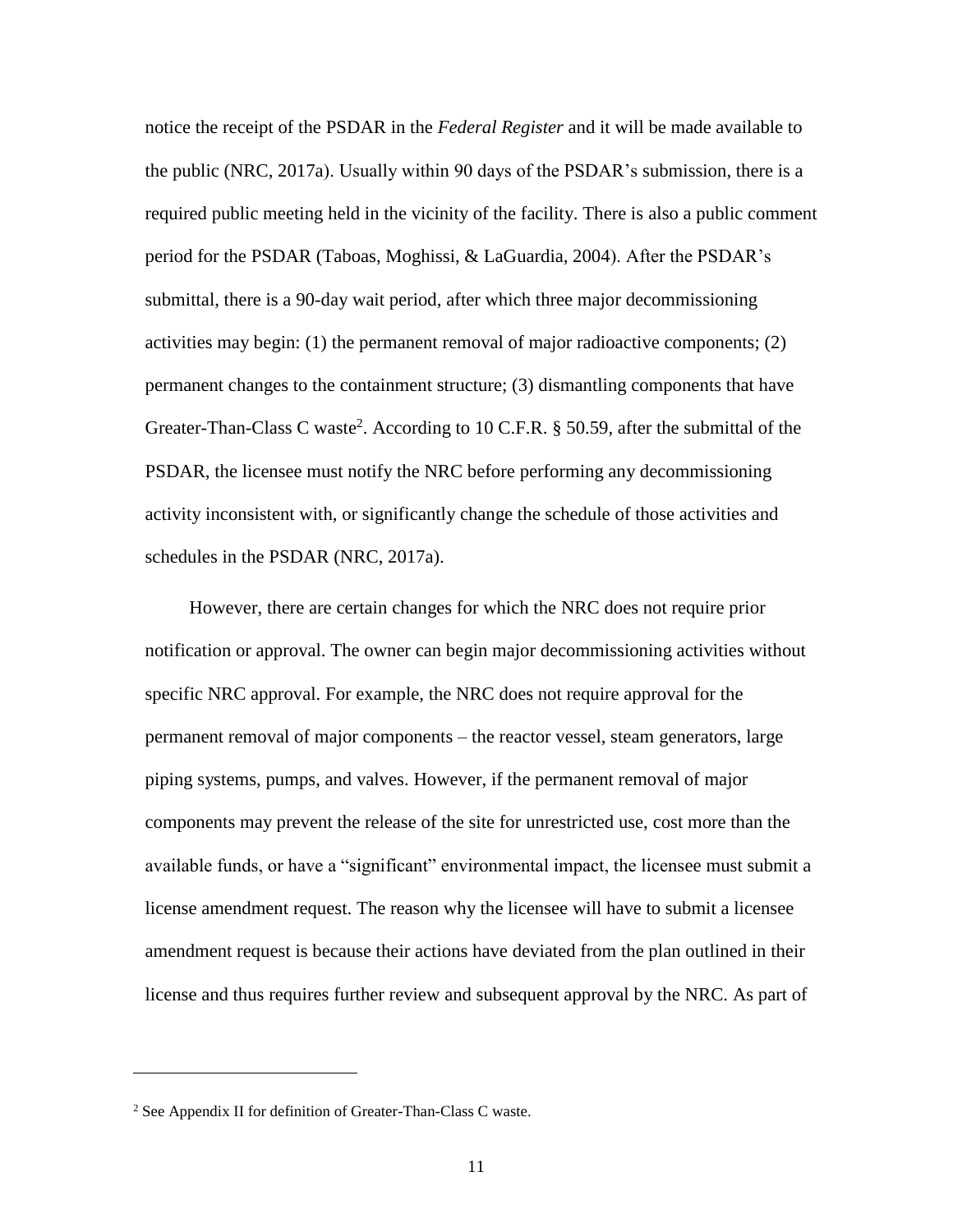10 C.F.R. § 50.91(a)(2), the NRC must publish any amendment request in the *Federal Register* and there is an opportunity for a public hearing and a public comment period is opened for 30 days (NRC, 2018a).

The owner is required to submit a license termination plan (LTP) within two years of the expected license termination for the reactor. The LTP must include: a site characterization<sup>3</sup>; identification of remaining dismantlement activities; site remediation plans; detailed plans for final radiation surveys for the release of the site; description of the end use of the site (if restricted); updated estimate of remaining decommissioning costs; a supplement to the environmental report describing new information or "significant" environmental change associated with the final cleanup. If the site will be in restricted use, meaning it has radioactivity levels higher than permitted for unrestricted use, then as part of the LTP, the licensee must describe the site's planned end use, public consultation, institutional controls, and financial assurance needed to comply with the license termination for restricted release. If the site plans for public, unrestricted use, meaning residual radiation at the site is below 25 millirem annual exposure, then no further regulatory controls by the NRC are necessary. The LTP requires NRC approval of a license amendment. Before the approval can be granted, there is another opportunity for a hearing, and a public meeting is held near the plant site. The NRC will review the plan and decide to approve it or not (NRC, 2018a). According to 10 C.F.R. § 50.82 (2017), if the remaining dismantlement is in accordance with the LTP and the NRC's final survey demonstrates that the facility and site are suitable for release, the NRC issues a letter

 $\overline{a}$ 

<sup>&</sup>lt;sup>3</sup> See Appendix II for a full description of what needs to be included in an NRC site characterization.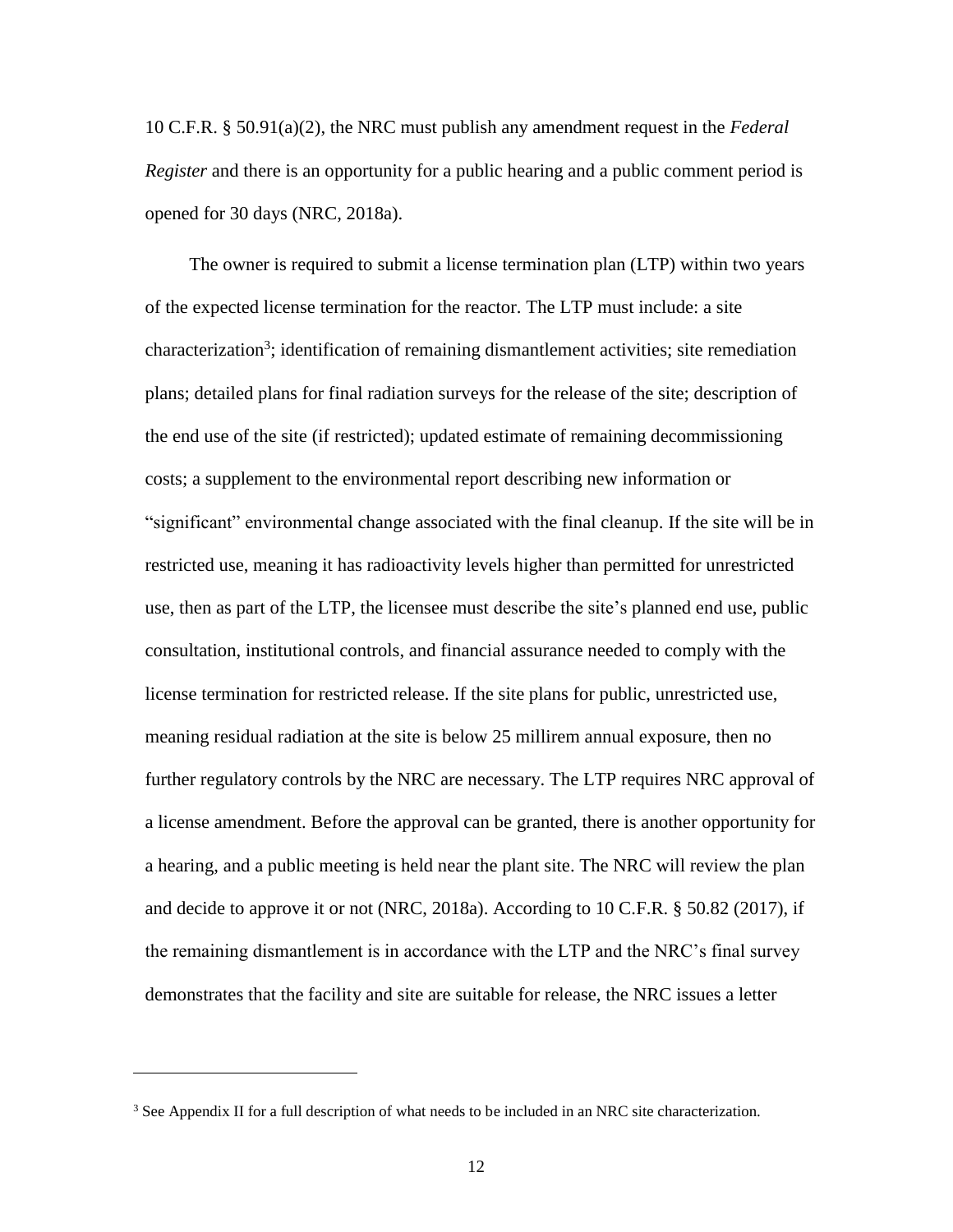terminating the operating license once all decommissioning activities are complete.

As noted, the NRC has completed decommissioning of 10 nuclear power reactors. Of those 10 reactors, only three have had their license completely terminated with no spent fuel on site. The remaining seven reactors have completed decommissioning and their licenses terminated but have an Independent Spent Fuel Storage Installation (ISFSI) meaning the spent fuel from nuclear activity is still contained on site. Because this waste is highly radioactive and dangerous, it is monitored and guarded to ensure the safety of the site and community. Of the decommissioned sites with no fuel on-site, decommissioning processes ranged from five to 40 years until license termination (Gospodarczyk & Kincer, 2017). Figures 5 and 6 include information on the decommissioning strategies and reactor locations of NRC licensed reactors, including a map and timeline. Of the seven reactors that completed decommissioning with an ISFSI, the decommissioning processes required between 8 and 20 years to complete. Currently there are 20 nuclear reactors undergoing decommissioning, of which 14 are following the SAFSTOR process and the other 6 are in various stages of DECON (NRC, 2018a). Of the reactors that are in SAFSTOR, most have been going through the decommissioning process for over 40 years. The same is true of those reactors undergoing DECON, with some reactors having been in the process up to 47 years (Gospodarczyk & Kincer, 2017). In short, decommissioning is both a costly and long process that costs between \$300-400 million over four decades (NRC, 2017b).

Over the last decade, the culture surrounding nuclear power has changed, with more American supporting this source of energy as a result of climate change. However, some opinions on nuclear power remain constant, for example those related to the issue of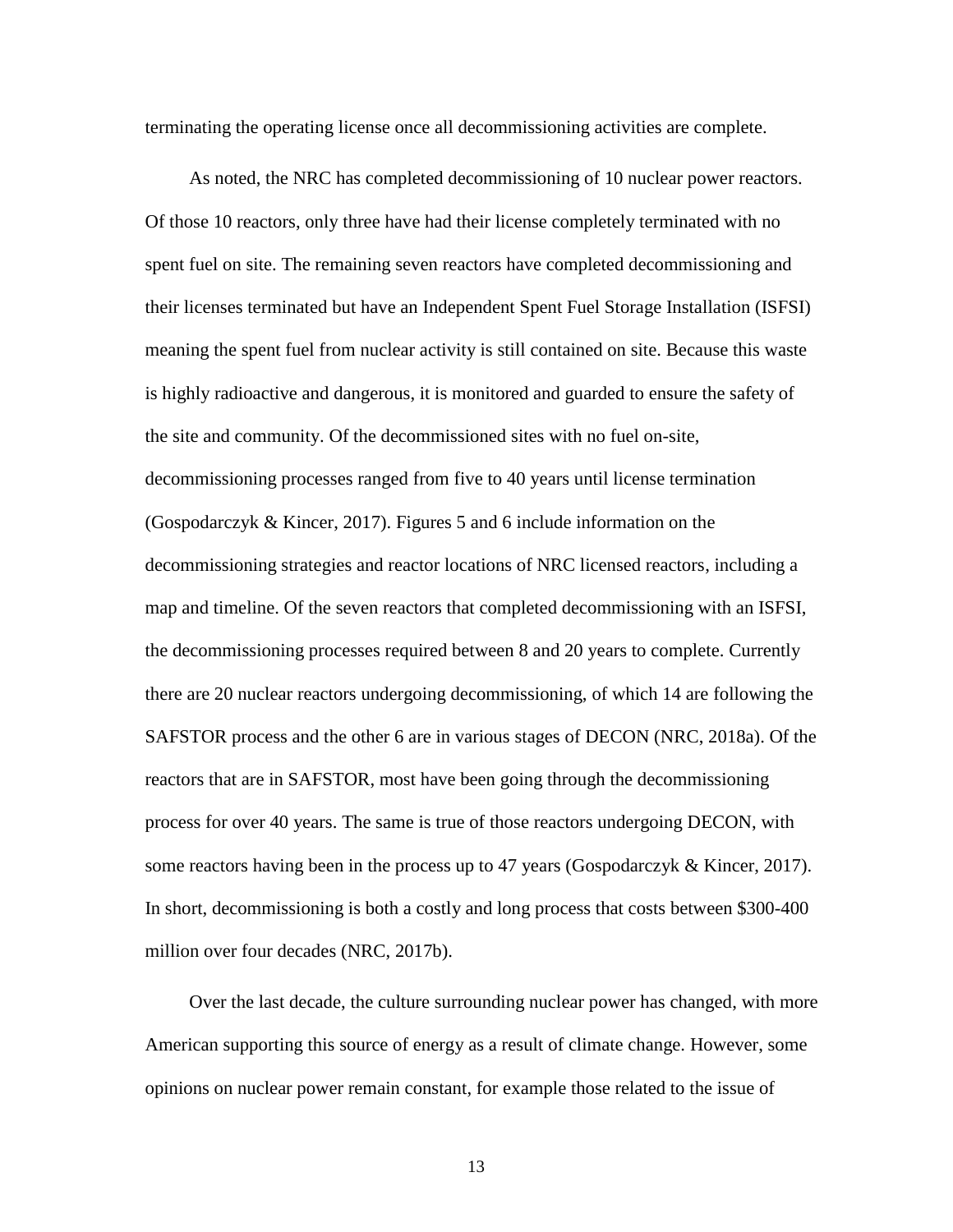nuclear waste. Regardless, the nation's political climate on the nuclear industry is changing. The nuclear industry's changing and uncertain future are not unnoticed by those in charge; the NRC is currently in the process of developing new decommissioning regulations (NRC, 2018a). These plans have not been made fully public, and there is no mention of what specific types of new regulations are being developed and if those regulations will only deal with the transitional period of decommissioning or have further implications. The NRC is taking action to make changes to decommissioning regulations, which is important. However, given current issues and complaints surrounding nuclear decommissioning policy, there are clear advantages to involving the public in the development of new regulation. Regardless of whether the public is invited to participate in new policy development, for those with nuclear reactor facilities and/or waste in their communities, it is time to fight for a just transition, including increased mandatory, effective, active public involvement.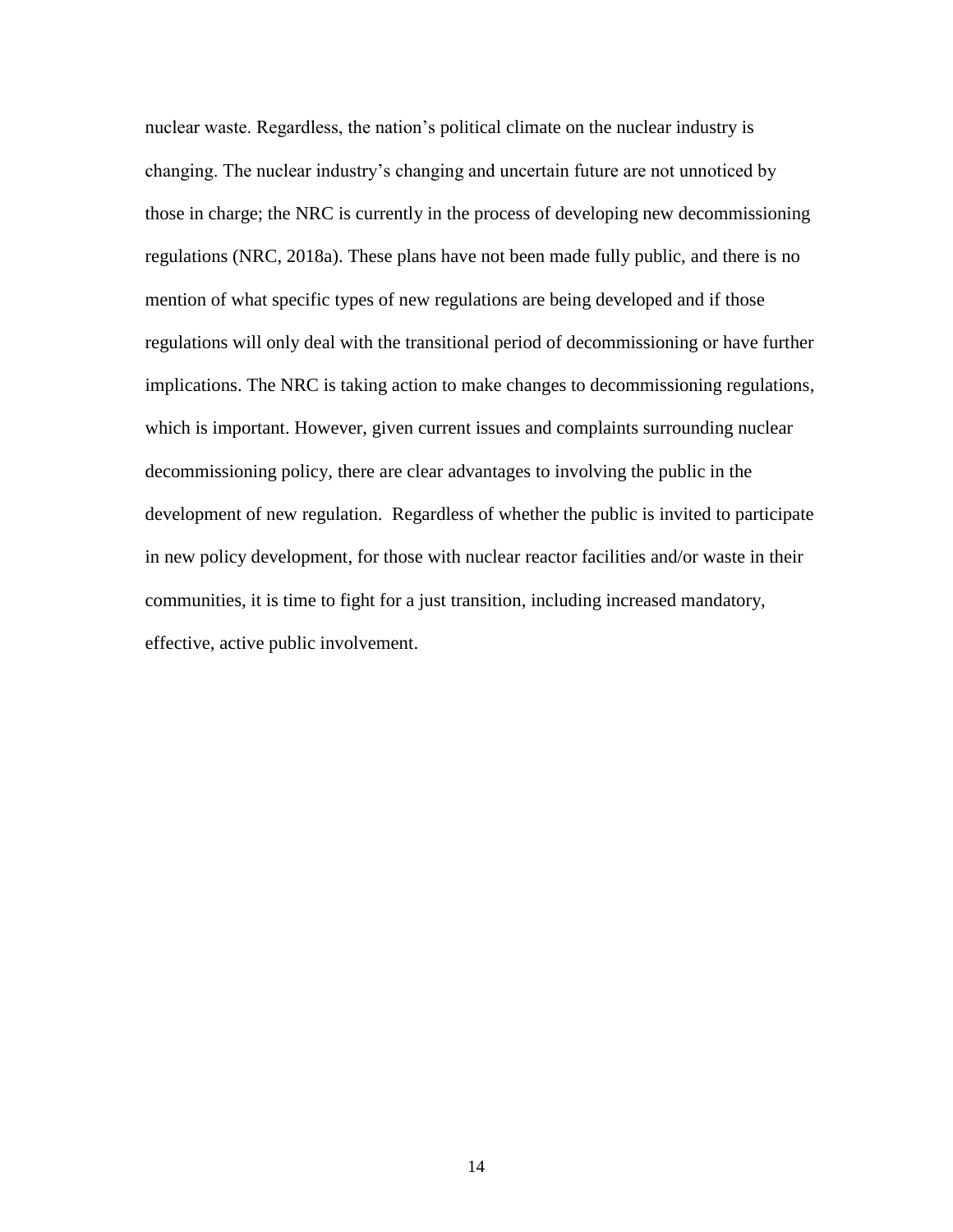#### **Chapter 3: Public Involvement in NRC Decommissioning**

Nuclear power plants demand a lot of the communities where they are located. Generally, nuclear power plants require large quantities of water to produce energy and so they require access to local natural resources. Reactor facilities are expansive and require a lot of staff to operate, maintain, and secure the reactor. Because a large staff is necessary, many community members will work for the nuclear power plant in their area. The size of facilities requires a large swath of land that is removed from densely populated areas; such property could have otherwise been used by the community or for other economic development. The community has to give a lot to a nuclear facility in order for it to run, and in return the plant provides employment opportunities and economic incentives, such as community tax breaks, revenue in the form of state and local taxes, and/or monetary contributions to community services such as the budgets for local government, school districts, and public libraries (Duke Energy, 2012). However, when a plant ceases operation, those monetary contributions and employment opportunities go away and the community's future becomes less secure (Clemmer et al., 2018). As plants decommission, the future of those communities becomes less certain and is highly dependent on the decisions of the nuclear power plant owner and the NRC. Due to the demands nuclear power plants make of communities and the institutionalized reliance of communities on this industry, public involvement throughout the decommissioning process is essential.

#### **Basics of Mandatory NRC Decommissioning Public Involvement**

According to the NRC, they consider "public involvement in decommissioning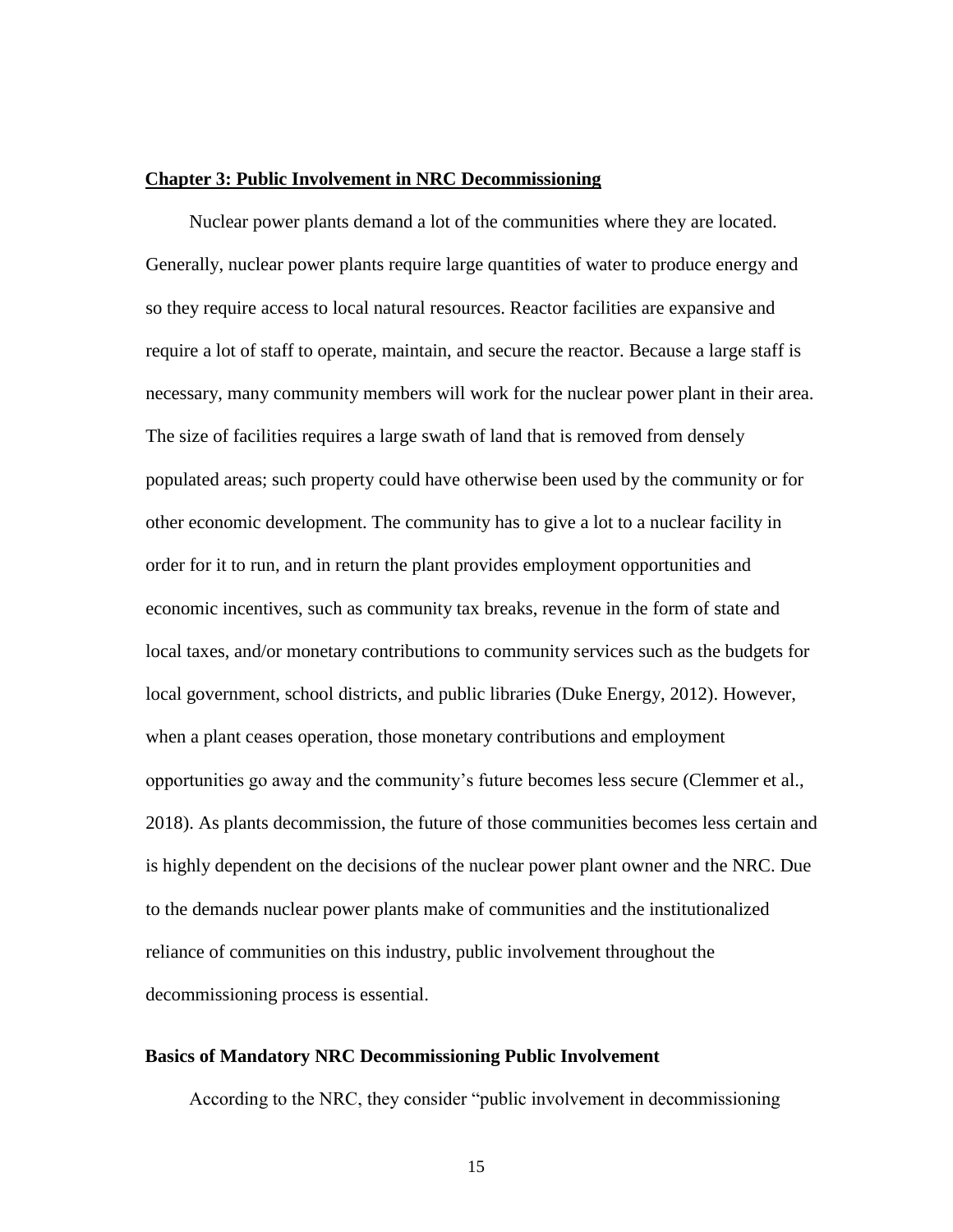activities to be a cornerstone of strong, fair regulation of decommissioning" (NRC, 2018c). As part of its policies regarding public involvement, the NRC allows the opportunity for public meetings, hearings, and comments at various points throughout the entire decommissioning process. However, according to NRC regulations, the Commission only has to hold two public meetings. For the entire decommissioning process, from the announcement of the plant's closure to the license termination (which, remember, typically unfolds over the course of more than 60 years), the NRC is required to meet with the community only two times. In addition, there are opportunities to provide comments whenever a licensee submits a PSDAR, LTP, or other licensee amendment requests (NRC, 2018c). However, there are no requirements that the NRC and/or licensee read and/or consider these comments. Finally, whenever the NRC prepares an environmental impact statement (EIS), the draft has to be announced and published in the *Federal Register* and the NRC's website. In accordance with the National Environmental Policy Act (NEPA), this document also must be made available for public comment (Taboas, Moghissi, & LaGuardia, 2004). Similar to the licenseesubmitted documents, although there is a comment period open to the public, there are no regulations to enforce or incentivize the NRC to read or consider these comments. The NRC has agreed to release "non-sensitive" incoming correspondence (except for Congressional correspondence) within 24 hours after distribution to the NRC. However, there are no mechanisms to enforce this policy (NRC, 2003).

#### **Mandatory Public Comment in NRC Decommissioning**

The types of documents that have to be made available for public comment during decommissioning are the PSDAR, LTP, licensee amendment, and EIS. These documents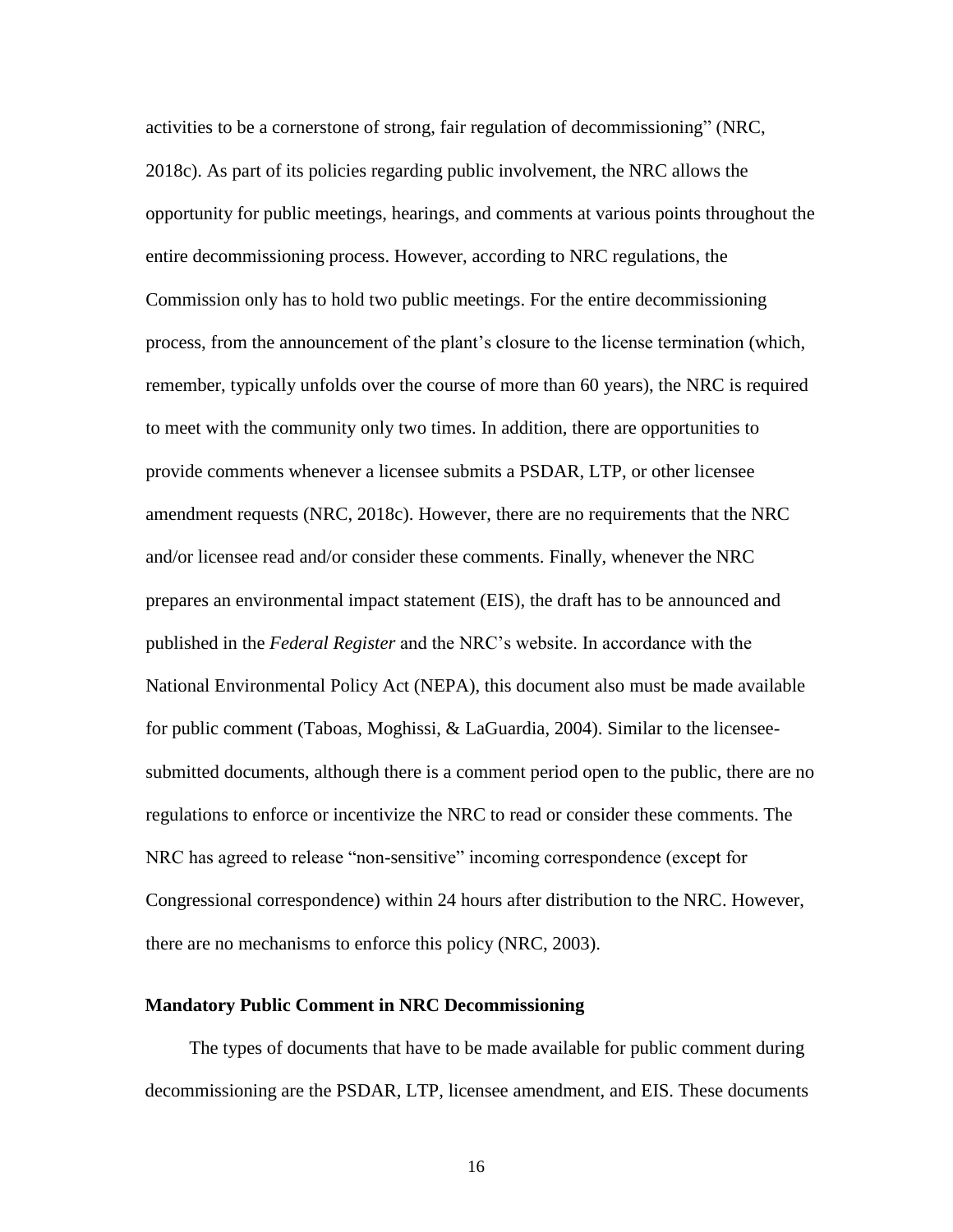are published in the *Federal Register* and on the NRC's website under "Documents for Comment" as wells as sometimes as press releases. Comments to these types of documents must be submitted online (NRC, 2019b). The documents are usually linked via the NRC's website and comments are written on the Federal rulemaking website, Regulations.gov. These comments are posted on the NRC website and Regulations.gov. These comments are not edited nor do they remove any identifying or contact information so the NRC cautions against using any information that you would not want to be publicly disclosed (NRC, 2018d). There are no specific references or regulations as to how/if public comments will be read, reviewed, answered, and/or integrated into the NRC decommissioning process. However, the one specific reference to public comments by the NRC states, "in finalizing the [regulatory] guides, the staff considers all comments received during the public comment period, as appropriate" (NRC, 2018d).

According to 10 C.F.R.  $\S$  50.91(a)(2) (2017), the comment period for a licensee amendment will begin the day after its publication and this period will 30 days; the NRC says that normally the amendment will not be granted until the public comment period is over. This implies that while there is a mandatory comment period, there is some possibility that the NRC could grant the amendment before public comment has even been given. Also, if the NRC determines that the amendment is of "no significant hazards consideration", the NRC does not have to publish or a make a final determination unless it receives a request for a hearing on that specific amendment (10 C.F.R. § 50.91(a)(3), 2017).

The PSDAR must be made available for public comment (10 C.F.R. §  $50.82(a)(4)(ii)$ ,  $2017$ ). However, there are no regulations on incorporating public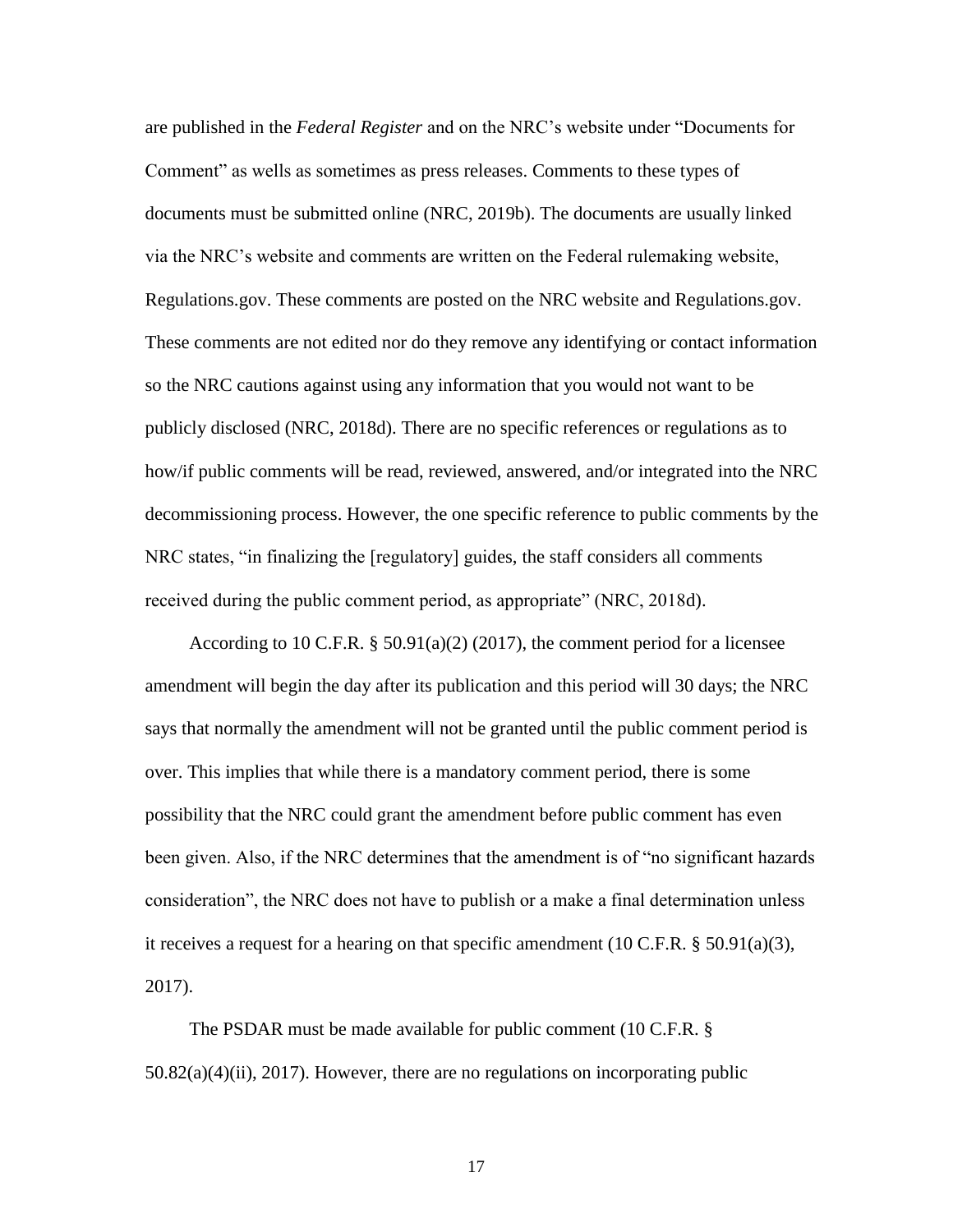comment. Although the NRC does not approve the PSDAR, 10 C.F.R. § 50.82(a)(5) (2017), states that the licensee will not perform any major decommissioning activities until 90 days after the NRC has received the licensee's PSDAR. There are no regulations regarding when the PSDAR has to be made public, nor the timing nor the duration of the PSDAR public comment. Therefore, the public comment period and 90-day wait period may not even coincide. In conclusion, although the PSDAR has to be made publicly available and have a public comment period, there are no regulations as to the duration or timing of that comment period, nor are there any assurances that public comments will be read, reviewed, or incorporated into the draft. Ultimately, the draft does not even have to be approved by the NRC. The NRC has the power to disapprove of a PSDAR if the Commission believes it would have significant environmental and/or health effects (NRC, 2017a). So, the PSDAR public comment period has no integration frameworks into the report because the PSDAR does not require approval.

An LTP also must be made available for public comment. The document must be submitted to the NRC at least two years prior to the license termination date, and the NRC has to acknowledge receipt and make it available for public comment (10 C.F.R. §  $50.82(a)(9)(iii)$ ,  $2017$ ). Once again, there are no regulations as to when the NRC must notify receipt of the LTP, when or for how long the NRC has to allow public comment on the LTP, and there is no mention as to the mechanisms or regulations of public comment reading, review, or integration into the LTP. Unlike the PSDAR, the NRC has to approve the LTP, and the Commission must approve the plan by license amendment (10 C.F.R. § 50.82(a)(10), 2017). However, because this license agreement is submitted by the NRC and not the licensee, the NRC is not required to hold a public comment period on this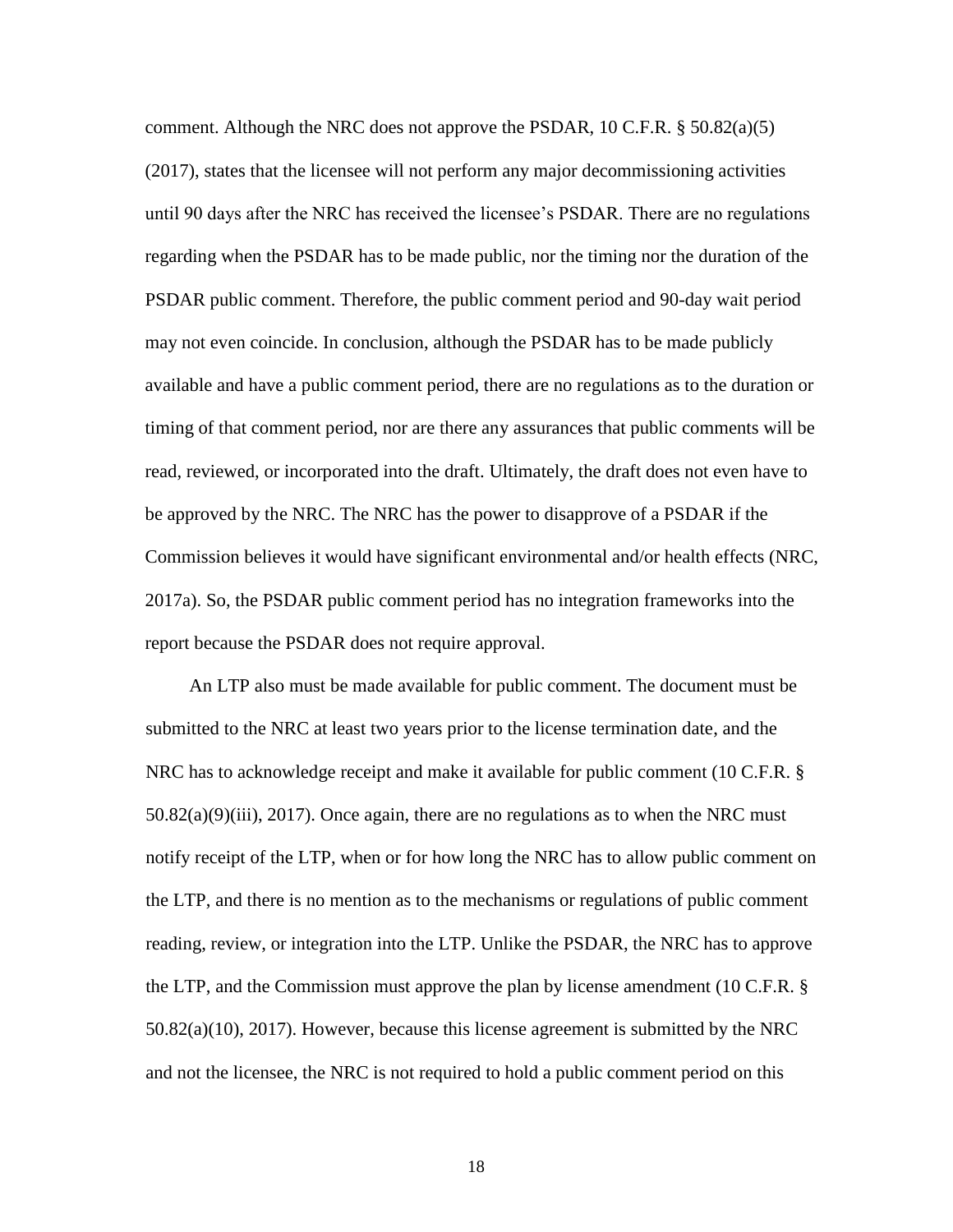license amendment. Therefore, if the NRC finds no issue with the LTP, they will approve it. Once the NRC approves the LTP, if they believe the remaining dismantlement is performable, and if the final radiation survey is within the limits of parts released for use before decommissioning, then the license is terminated and the licensee has no further responsibility to the site (10 C.F.R.  $\S$  50.82(a)(11), 2017). In conclusion, there is a mandatory public comment period for the LTP; however, there are no regulations on that process outside of where the LTP and comments will be posted. As long as the NRC approves, the license can be terminated regardless of public opinion or action.

#### **Mandatory Public Meetings in NRC Decommissioning**

The NRC has two mandatory public meetings throughout the decommissioning process. These public meetings have to be held after the PSDAR has been received by the NRC, and after the LTP has been received by the NRC. If a nuclear power reactor licensee has an opportunity for a hearing under subpart G of 10 C.F.R. part 2 due to a license violation, then no public meeting will be held after the PSDAR submission and instead the regulations of subpart G of 10 C.F.R. part 2 will take precedent (10 C.F.R. § 50.82, 2017; 10 C.F.R. § 2.700, 2018). Outside of this exemption, both public meetings are required to be held. Each of the public meetings must be held within the vicinity of the licensee's facility. In both cases, the NRC will publish notice of the meetings in the *Federal Register* and in some forum, for example the local newspaper, that is deemed accessible to those within the vicinity. This notice will announce the date, time, and location of the meeting, along with a description of the meeting's purpose (10 C.F.R. § 50.82, 2017). According to another regulation, 67 FR 36920-36924 (2002), the NRC is supposed to publish notice of meetings on the NRC website via the Public Meetings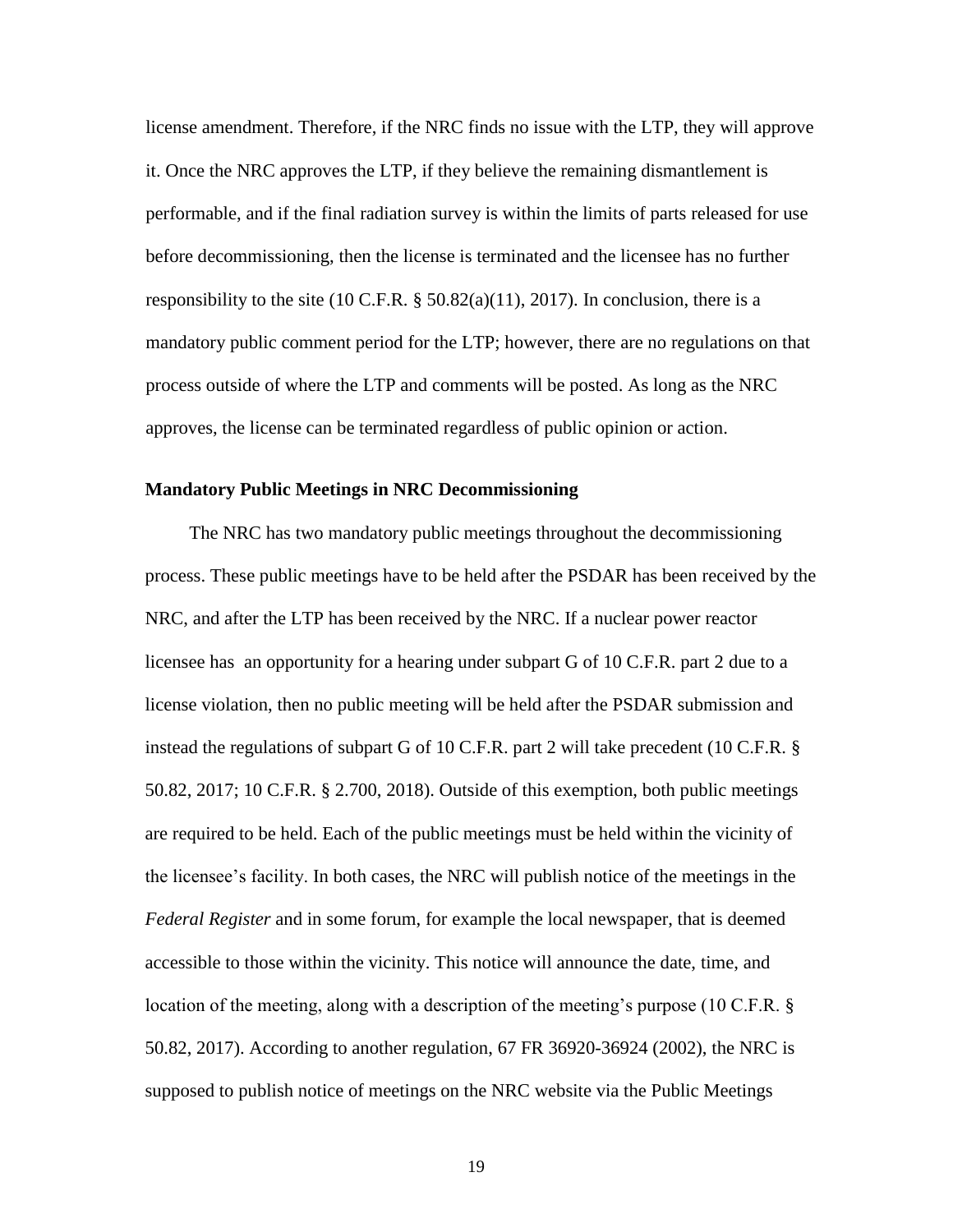Schedule webpage. For those unable to access the website, they can contact the NRC Public Document Room<sup>4</sup>, by phone or email, for information on scheduled NRC meetings. This regulation also states that meeting announcement information is to be given to the public, "as soon as the staff is reasonably confident that a meeting will be held and firm date, time ad facility arrangements have been made". Generally, notice of meetings will be given no fewer than 10 calendar days before the event; but, if 10-day notice isn't possible, the staff will provide as much advanced notice as they are able (67 FR 36920-36924, 2002). Outside of this information, there is no mention as to when after the documents' submission periods the meeting is meant to be held. There is a 90-day wait period between the PSDAR's submission and when the licensee is allowed to begin major decommissioning activities; however, there are no regulations that state that the public meeting has to take place within this wait period or when the meeting is meant to occur at all outside of being after a PSDAR submission (10 C.F.R. § 50.82(a)(4)(ii)-(5), 2017). The LTP has to be approved by the NRC before the licensee can continue further action; however, there are no regulations as to when the public meeting is to occur except that it has to be after the LTP's submission – so there is no regulation as to whether or not the public meeting has to occur before the LTP has been approved (10 C.F.R. § 50.82(a)(9)(iii)-(10), 2017). If a meeting changes or a cancellation occurs, information will be updated on the NRC website via the Public Meetings Schedule webpage; however, it is unclear whether or not print sources or the *Federal Register* will be updated in the case of changes or cancellation. If you do not have access to the internet/the NRC's

 $\overline{a}$ 

<sup>4</sup> See Appendix II for information on how to contact the Public Document Room.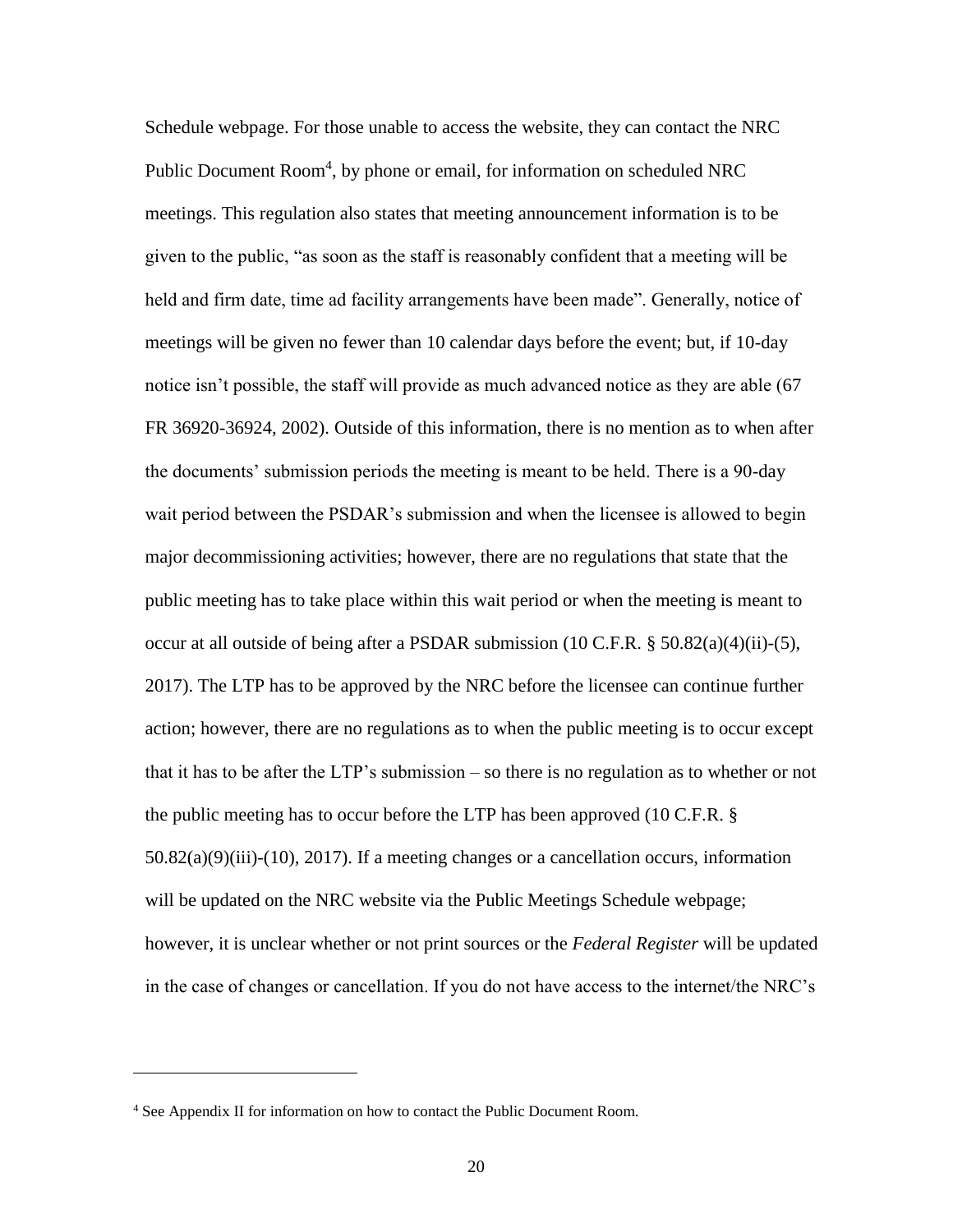website, you must confirm the public meeting information with the NRC Public Document Room (67 FR 36920-36924, 2002).

According to the NRC, "A public meeting is a planned, formal encounter open to public observation and participation between one or more NRC staff members and one or more external stakeholders<sup>5</sup>, with the expressed intent of discussing substantive issues that are directly associated with the NRC's regulatory and safety responsibilities" (67 FR 36920-36924, 2002). The Commission sees public meetings as efforts to provide information to the public and to seek public views on various issues within established ground rules for conducting the meeting.

There are different categories of public meetings and these categories define the people who will be present, the meeting purpose, the level of public participation, the type of information provided, and the follow-up measures for the meeting. For the NRC, there are three different categories of public meetings (Figure 7). In brief, Category 1 Public Meetings are typically with the licensee, vendor, applicant, etc. to discuss regulatory issues for their specific facility. The public is invited to observe the meeting and will have the opportunity to communicate with the NRC and the licensee (if this party so chooses) after the business portion of the meeting has finished (67 FR 36920-36924, 2002). Of the different public meeting categories, Category 1 provides the least opportunity for the public to speak or join in the discussion. Category 1 is more conducive to testimonials or specific questions than conversation after watching the meeting and exchanges between the NRC and the licensee. While no category is

 $\overline{a}$ 

<sup>&</sup>lt;sup>5</sup> See Appendix II for a list of exemptions from the NRC's definition of external stakeholder.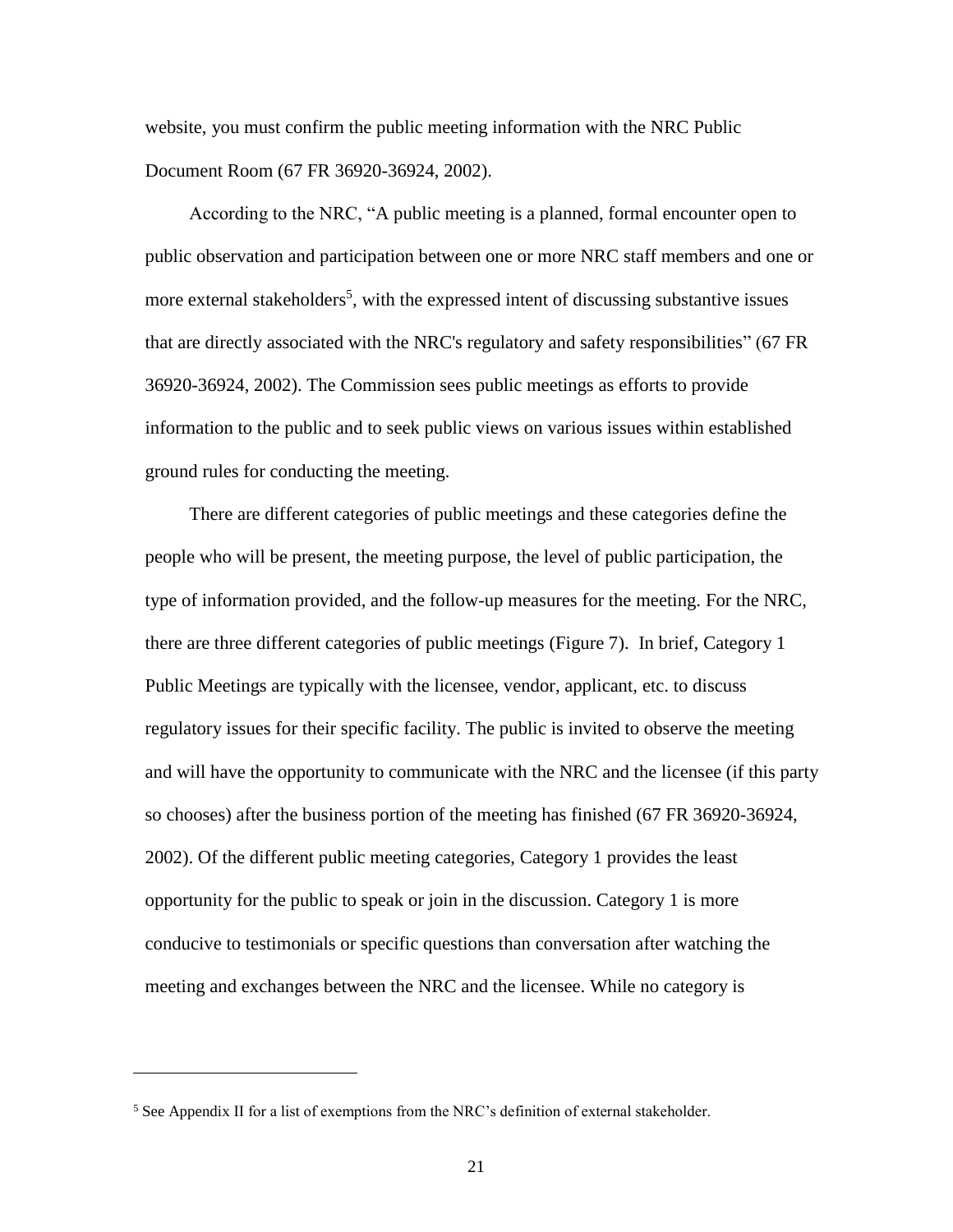specifically mentioned for PSDAR and/or LTP public meetings, the examples of what this category of meeting might include are most similar to the Category 1 Public Meeting because it is the only category that is meeting to discuss a particular site.

Depending on the interest in the meeting, members of the public may, in advance, request a meeting be reclassified as Category 2, particularly if they believe there is enough interest and think they would benefit from more of an active role in the meeting. Alternatively, NRC staff believe the meeting will generate high public interest, they can provide more than one opportunity for public comments and questions. The purpose of a Category 2 meeting is, "for NRC to obtain feedback from the regulated community and the external stakeholders on issues" (67 FR 36920-36924, 2002). The level of participation is described as the public is, "invited to discuss regulatory issues with the agency" (67 FR 36920-36924, 2002). However, this participation is, "at designated points identified on the agenda" (67 FR 36920-36924, 2002).

The types of information provided for meetings is different for each category. Category 1 meetings require only an agenda or a list of items to be discussed, which are entered into the Agency-wide Documents Access and Management System (ADAMS). The ADAMS document accession number will be provided in the meeting notice posted on the NRC website, for access to any primary or background documents. Category 2 meetings require posting an agenda, names of participants, and background documents on ADAMS. As for Category 1, the ADAMS package accession number will be provided in the meeting notice. For this category, a website with links to other appropriate background information will be made available, at the discretion of the NRC.

The follow-up procedures for these two categories of public meetings are also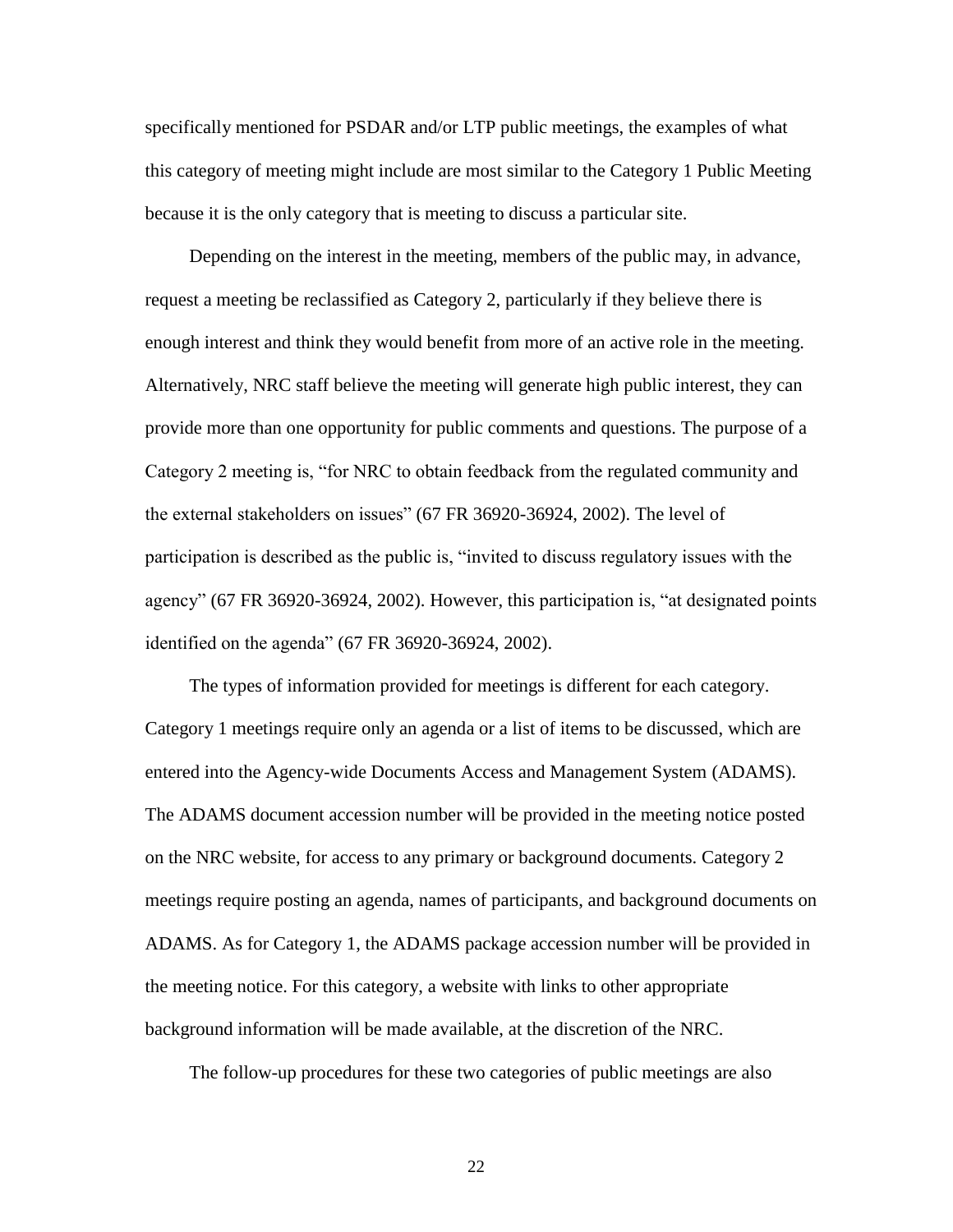different. A Category 1 meeting has no formal follow-up process, while Category 2 has follow-up measures so that designated staff can respond to all questions that remained unanswered during the meeting. Both categories of public meetings require distributing feedback forms at meetings, and posting meeting summaries and participant lists in ADAMS after the meeting. Following a Category 2 meeting, a transcript is also posted in ADAMS (67 FR 36920-36924, 2002).

While there are only two mandatory meetings during the decommissioning process for power reactors, the NRC does allow the opportunity for a public hearing whenever a licensee submits a request for a license amendment, and allows the public to observe some meetings between the agency and the licensee (NRC, 2018c). Public hearings are different from public meetings. Hearings are adjudicatory proceedings on various types of licenses and licensing actions or to enforcement actions involving the imposition of civil penalties or orders to modify, suspend or revoke a license or take other appropriate action (67 FR 36920-36924, 2002). All rules surrounding NRC hearings are in included in part 2 of 10 C.F.R. (2017). The important thing to note is the only opportunity for a public hearing during the decommissioning process is when a licensee submits a request for a license agreement. Whether or not that hearing is held is up to the discretion of the NRC. Also, when the NRC holds meetings with licensees, "members of the public are allowed to observe the meeting (except when the discussion involves proprietary, sensitive, safeguards, or classified information)<sup>6</sup>" (NRC, 2018c). Given the content of these meetings, the protocol of these types of public meetings would be most in-line with a

j

<sup>6</sup> See Appendix II for a full description of exemptions to meetings between NRC staff that the public cannot attend.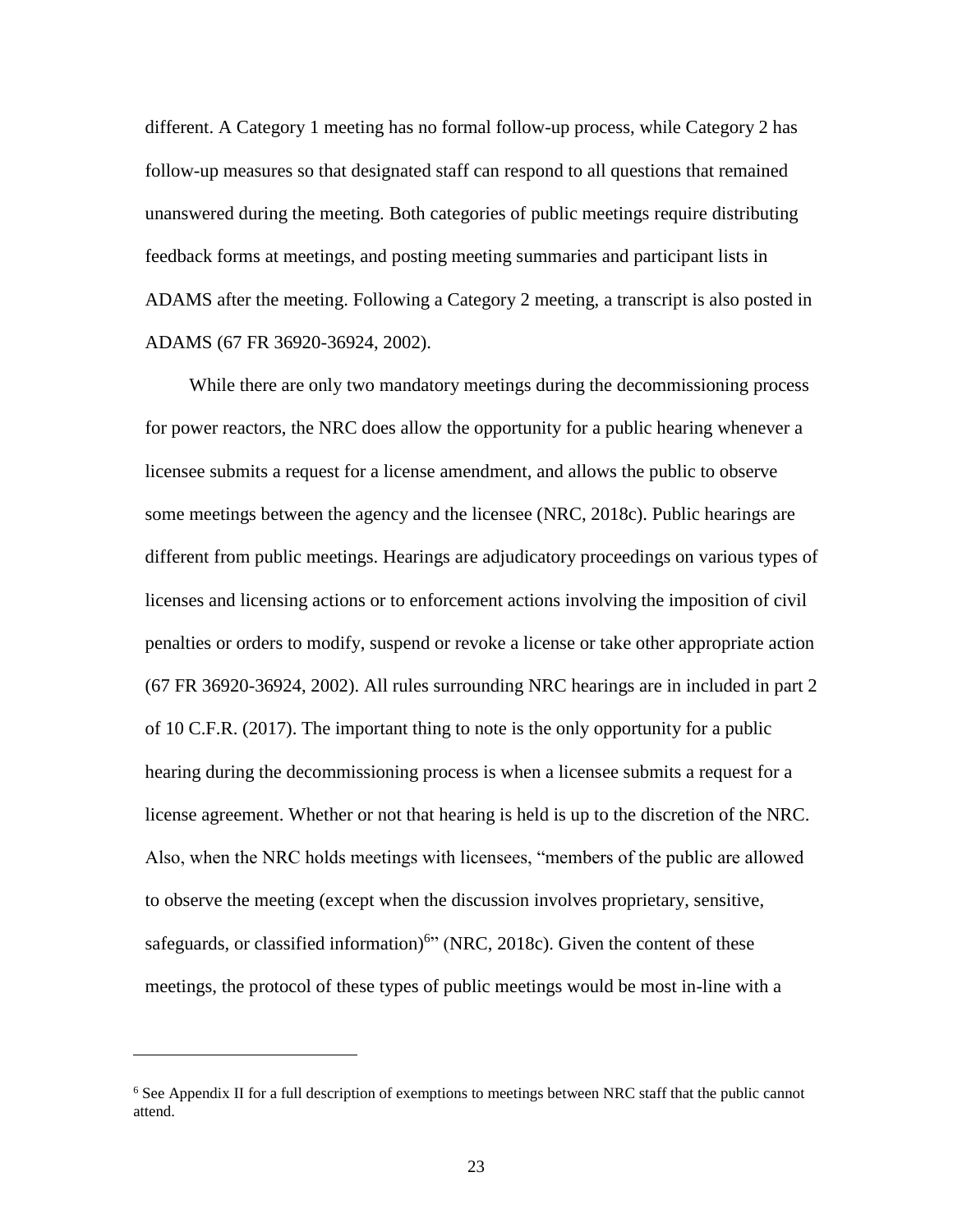Category 1.

Another important type of public meeting to note is held when the NRC and licensee hold meetings prior to the submittal of the LTP. These meetings are to discuss the format and content of the LTP. The NRC states that, "these meetings are open to the public and intended to improve the efficiency of the LTP development and review process" (*Status*…, 2017). These meetings, while technically not formal public meetings, are still public meetings and their announcements and information can be found on the Public Meetings Schedule webpage.

While there are only two mandatory formal public meetings that the NRC has to hold during decommissioning, there are numerous other meetings that the NRC holds with the licensee during the decommissioning process that are open for the public to observe. This is the main way for the public to be informed of how the decommissioning process is being conducted, as well as any changes to planned decommissioning activities. Given the limited communication between the NRC and the public during decommissioning, attendance at these meetings is integral to a more inclusive and informed decommissioning process for the public, NRC, and the licensee.

#### **Chapter 4: Case Studies of Successful Public Involvement in NRC Decommissioning**

Revisiting and learning from past decommissioning experiences can help to create a better future decommissioning regulatory framework for all involved parties. A lot can be learned from how past NRC licensees have or have not partnered, contacted, and/or communicated with external stakeholders throughout the process of decommissioning, especially the frequency and mechanisms of these interactions. These examples of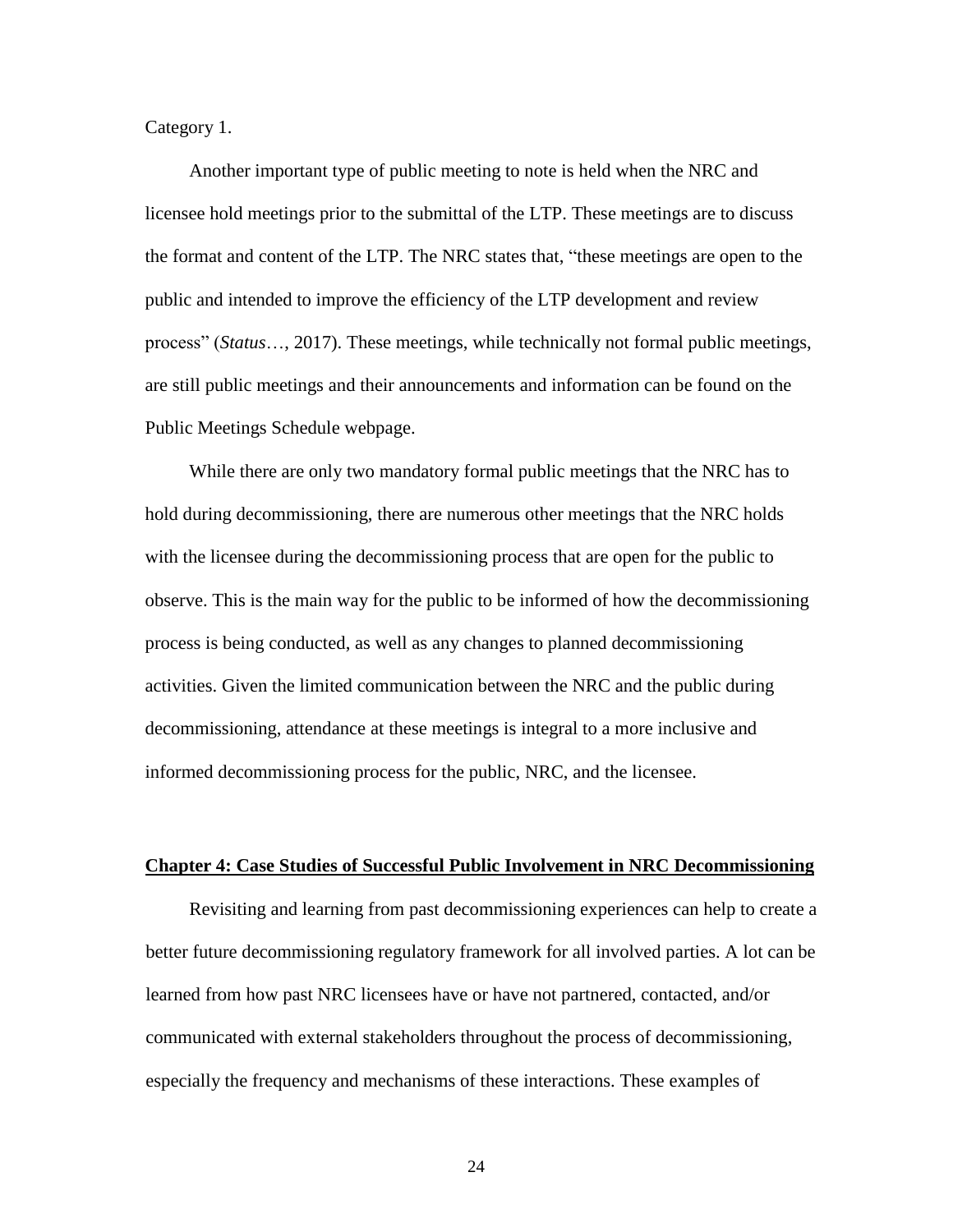decommissioned power reactors can help inform future policy and regulation actions as well as potentially influence relationships between licensees and stakeholders or provide inspiration for communities to navigate this process.

#### **Maine Yankee**

The Maine Yankee Nuclear Power Plant was a single unit 900 megawatt PWR facility on the Atlantic coast in Wiscasset, Maine. Maine Yankee is the only nuclear power plant in the state's history. The plant began operations in late 1972 and throughout its operation accounted for one-third of Maine's electric power (Bisgaard-Church, 2011). The plant closed in 1997 after 24 years of operation. Maine Yankee was closed for economic reasons. Allegations of numerous environmental and safety violations were confirmed during a series of investigations by the NRC (EA-96-299, 1998). These investigations found that the plant was in desperate need of repairs. The costs of these repairs were not economically viable for the licensee and, after a failed sale attempt, the plant shut its doors. The decision to close the plant came in August 1997, eleven years earlier than the expected termination of its operating license. At the time of the plant's closing, only three nuclear power plants had ever been decommissioned in the U.S. Decommissioning required only eight years and was completed in 2005 (Maine Yankee CAP, 2005).

As is the case in many communities with nuclear power facilities, Maine Yankee has had a tumultuous history with the Wiscasset community as well as the state of Maine. The fight to close Maine Yankee began before the operating license was even granted. In 1971, many activist groups, government entities, and organizations from Maine and across the nation petitioned the Atomic Energy Commission (AEC) asking for the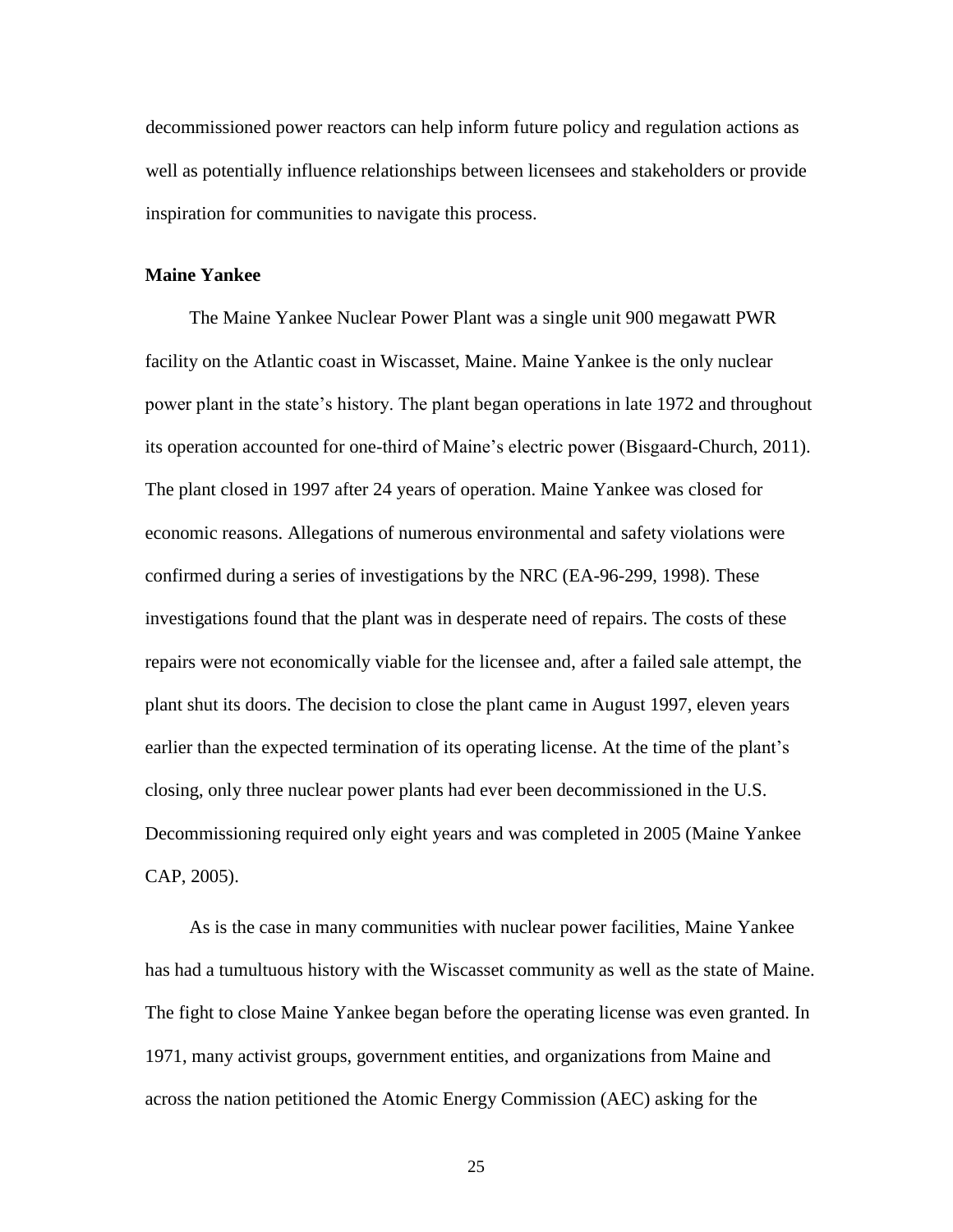suspension of the plant's operating license until environmental and safety assurances were made. The AEC held public hearings regarding the approval of the plant's operating license and gave those opposed to the plant a forum to present their concerns. The NRC worked with the community and, in 1972, held additional hearings where the State of Maine and a citizens' group, Safe Power for Maine, were the lead speakers. These hearings and the concerns of the stakeholders helped determine that Maine Yankee would not operate at full capacity for the first 18 months. The NRC also implemented stricter safety and environmental standards for the plant. As the Maine Yankee license was approved and operations began, active pro- and anti-nuclear citizens' groups continued to fight for the plant's continuance or closure through petitions, campaigns, and referendums until the day the plant permanently shut down (Bisgaard-Church, 2011).

This difficult relationship continued with the announcement of the plant's closure. The community felt betrayed by the licensee's lack of transparency and they were scared because of the economic security the plant had provided would be lost. To illustrate this point, in 1996, Maine Yankee had provided 91% of of the town's tax base. In order to address community concerns when the plant shut down, the licensee immediately established efforts to create a shared decommissioning vision that incorporated employees and the other community members in the creation of a mutually beneficial plan (Maine Yankee CAP, 2005). Maine Yankee ultimately chose the DECON method for decommissioning. The decision to return the site to a greenfield condition (except for during the fuel storage period) was made by the owner, community, and other stakeholders. Maine Yankee created a Community Advisory Panel (CAP) with stakeholders; the CAP was chaired by a locally-elected official (State Senator) and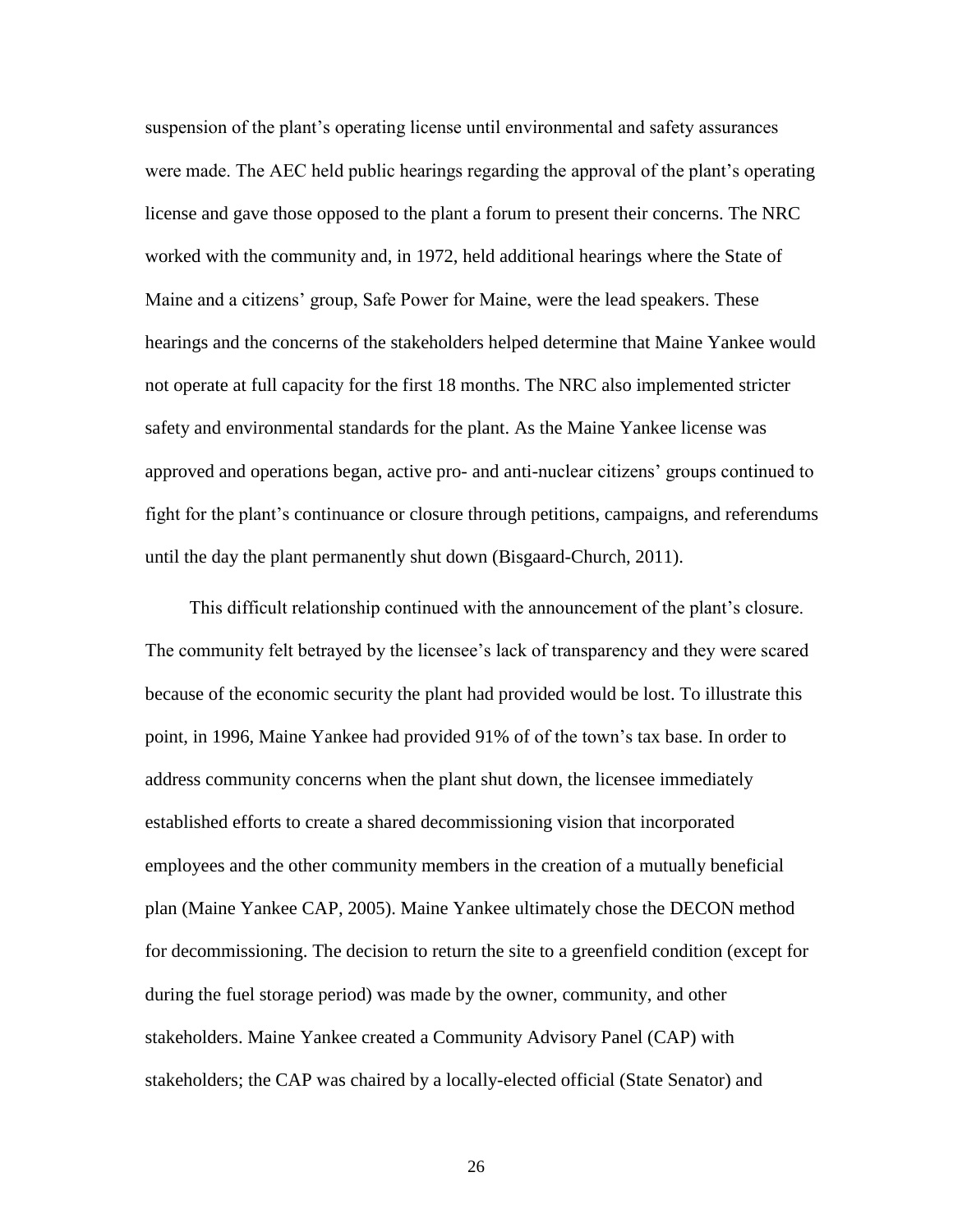included other local officials, residents, state representatives, educators, environmental activists, and the licensee. The first CAP meeting was held shortly after the shutdown announcement and additional meetings were scheduled every four to six weeks until decommissioning was completed (Maine Yankee CAP, 2005). The CAP was involved throughout decommissioning and worked to facilitate decision processes to ensure stakeholders could voice their opinions to Maine Yankee. As part of the LTP development process, the State of Maine and locals wanted more intensive environmental standards for radiation levels than the NRC requires; these stakeholders worked with the CAP to create a forum and work with the EPA to have these stricter standards included in the LTP, which was ultimately approved by the NRC (Taboas, Moghissi, & LaGuardia, 2004). The CAP helped change communication within Maine Yankee, the community, and the NRC to create more informative dialogues between the parties to share opinions, wants, and needs as well as to educate and learn from each other (Maine Yankee CAP, 2005). Maine Yankee decided to hire outside organizations for the decommissioning process, which had resulted in a large number of the plant's employees in losing their jobs. To offset these losses, Maine Yankee created an on-site career center that made a significant effort to place former employees in new jobs (Taboas, Moghissi,  $\&$ LaGuardia, 2004).

The Maine Yankee decommissioning process had active local stakeholders, government officials, and a licensee that was willing and proactive in working with the community. Notably, Maine Yankee had violated federal regulations while in operation and were jeopardizing the safety of their employees and the entire community through negligence and dishonesty. However, the licensee's commitment to repairing community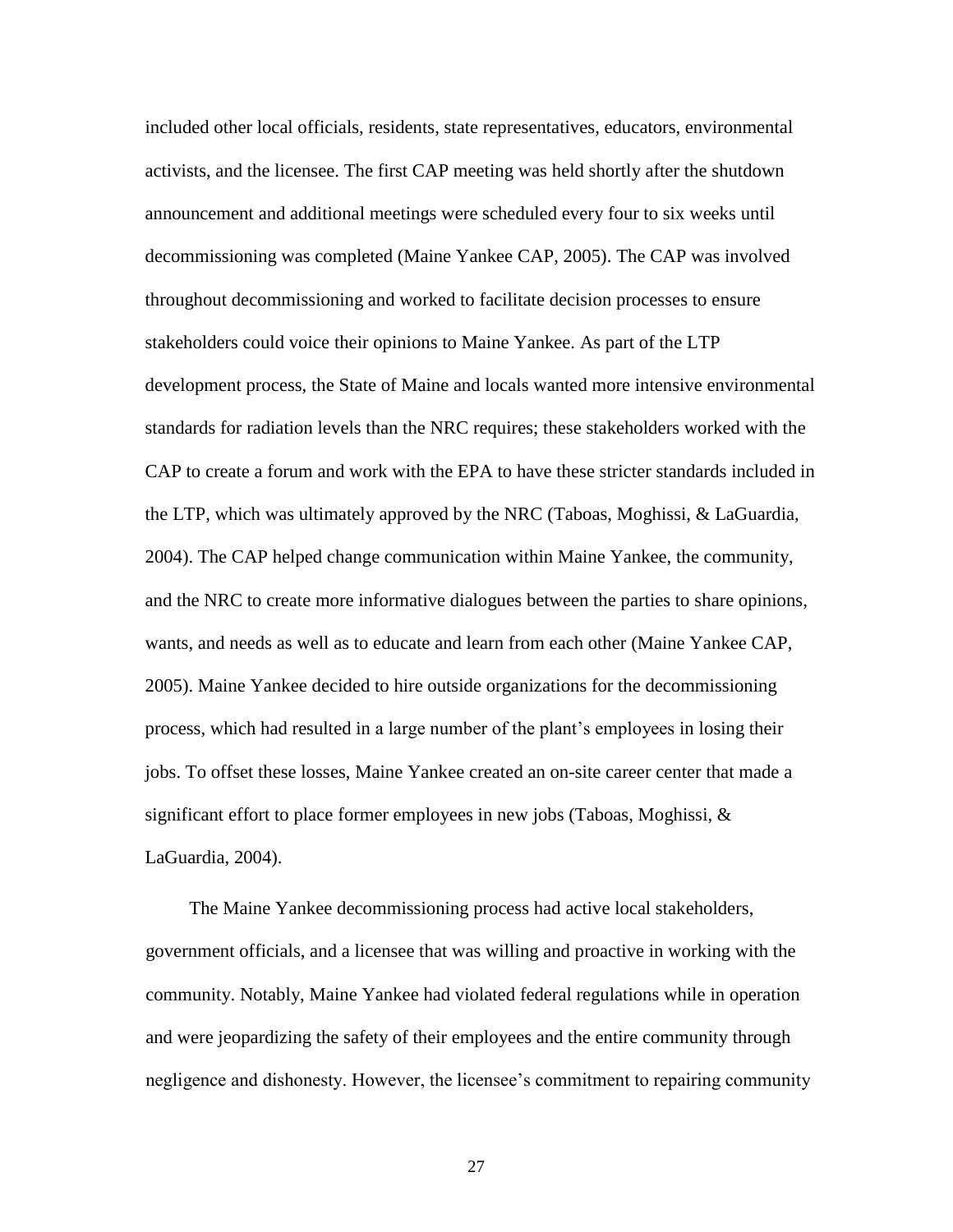relations was admirable through their creation of the CAP. While Maine Yankee's motivation for creating the CAP may require further scrutiny, the CAP itself greatly enhanced public involvement in the plant's decommissioning process. The CAP provided networks to connect stakeholders, community members, federal regulators, and the owner through proactive and focused communication. The CAP increased education of all parties, empowered community members through communication, and ultimately created real change based on community priorities (Maine Yankee CAP, 2005).

Maine Yankee also laid off almost all of their employees and did not employ them in the decommissioning process. The plant says that they hired a decommissioning contractor because it aligned with the community's shared vision for a fast decommissioning process. While the plant provided resources to place former employees in new jobs, this does not provide the job security had they employed staff through the decommissioning process (Taboas, Moghissi, & LaGuardia, 2004). In addition to firing most of the plant's staff, there was no employee representation in the CAP nor did any other civilian groups represent labor issues or fight for employee rights. Employees are a stakeholder group that needs to be actively targeted and included in public participation during decommissioning.

The NRC and federal government have consistently treated nuclear waste storage onsite as a temporary option, promising to remove the waste to a national geologic repository. The idea of a national repository has been discussed since the beginning of the nuclear industry in the United States. While there have been hundreds of millions of federal dollars invested in the project, no consensus has been made. As a result, former nuclear sites are forced to manage nuclear waste on land that was promised to be returned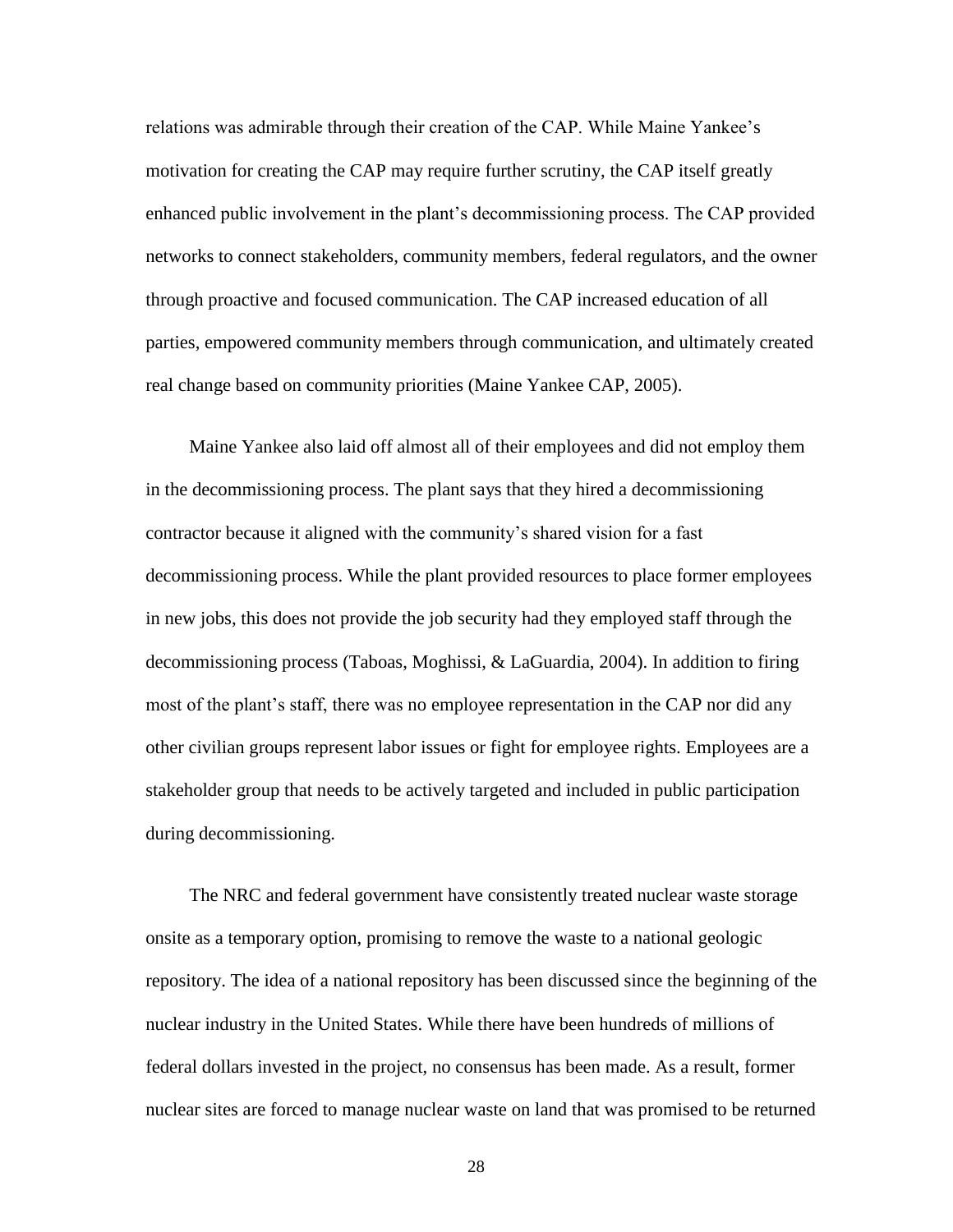for community use. Although Maine Yankee completed decommissioning nearly 15 years ago, and the federal government promised to remove all spent fuel in 1998, today 1,434 spent nuclear fuel rods in 60 steel canisters remain encased in concrete, and another four casks of irradiated steel (each weighing 100 tons) are still on site.. The Maine Yankee CAP has continued to meet all these years, and nuclear waste removal is now their top priority (Hamilton, 2017). Although Maine Yankee completed decommissioning in 2005, the company must cover the costs of operating, maintaining and providing security for the radioactive waste at a cost of \$8 million per year (McCarthy, 2012). Maine Yankee has successfully sued the federal government three times, and is planning a fourth phase. Over the years, the federal government has been forced to pay Maine Yankee several hundred million dollars in damages (Hamilton, 2017). While this is the unfortunate reality of many former nuclear power plant sites, the networks of communication generated during the decommissioning process at Maine Yankee have remained important and helpful for over two decades and will hopefully continue for as long as the stakeholders feel is necessary.

#### **Big Rock Point**

Big Rock Point was a BWR facility built on the shores of Lake Michigan near the town of Charlevoix, Michigan. The plant closed in August 1997, after 35 years of operation, because the licensee, Consumers Energy (CE), found that the plant was no longer cost-effective. Big Rock Point ceased operations three years prior to its license expiration. The licensee chose to immediately dismantle the plant with the goal of returning the site to greenfield by 2005 (Taboas, Moghissi, & LaGuardia, 2004). CE completed site remediation in August 2006, which signified the end of decommissioning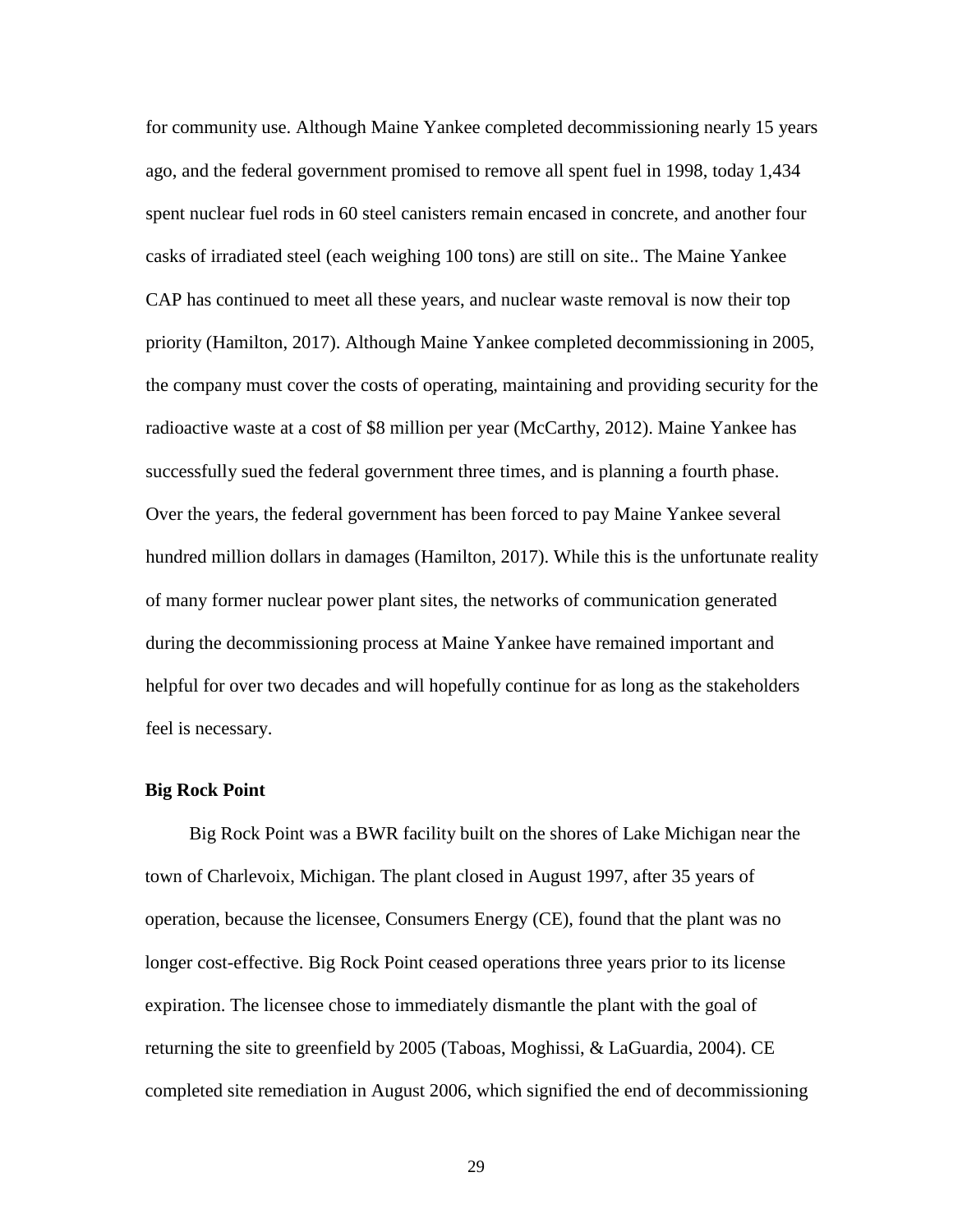for this site. The site has an ISFSI that contains eight casks of spent fuel. The IFSI was sold to Entergy Corp. in July 2006 as part of the sale of another nuclear facility (NRC, 2016a). In January 2007, CE received approval from the U.S. Nuclear Energy Commission to release 435 acres of the site, 87% of the total property, for unrestricted use (Petrosky, 2007).

Consumers Energy decided to announce the closure of Big Rock Point in June 1997, two months prior to the cessation of operations. It is unusual for licensees to announce closures more than a month in advance, because 30 days' notice is the NRC's minimum regulation and most plant owners merely follow the regulation. CE wanted to provide employees with as much information as possible about the plant's closure so as to, "leave them feeling proud of the work they had done"(Taboas, Moghissi, & LaGuardia, 2004, 5-40). On the day of the closure announcement, the company president, senior nuclear officer, and plant manager met with employees in group meetings about the plant's closure and decommissioning plans as well as supplying written information so that employees could give the materials to their families. All employees received an organizational chart with departments and jobs, a timetable for placement activities, instructions on how to bid for jobs, and numbers to call for information and employment policies so that they could receive their benefits, such as severance and bonuses. Meetings were held throughout the summer on outplacement activities, financial planning, employee assistance, as well as pension and savings plans. Various plans (severance, retention, etc.), salary increases, and concessions were described and offered to employees, based on whether they were non-union, union, or could not find positions with the company post-shutdown. These types of plans and packages are rare during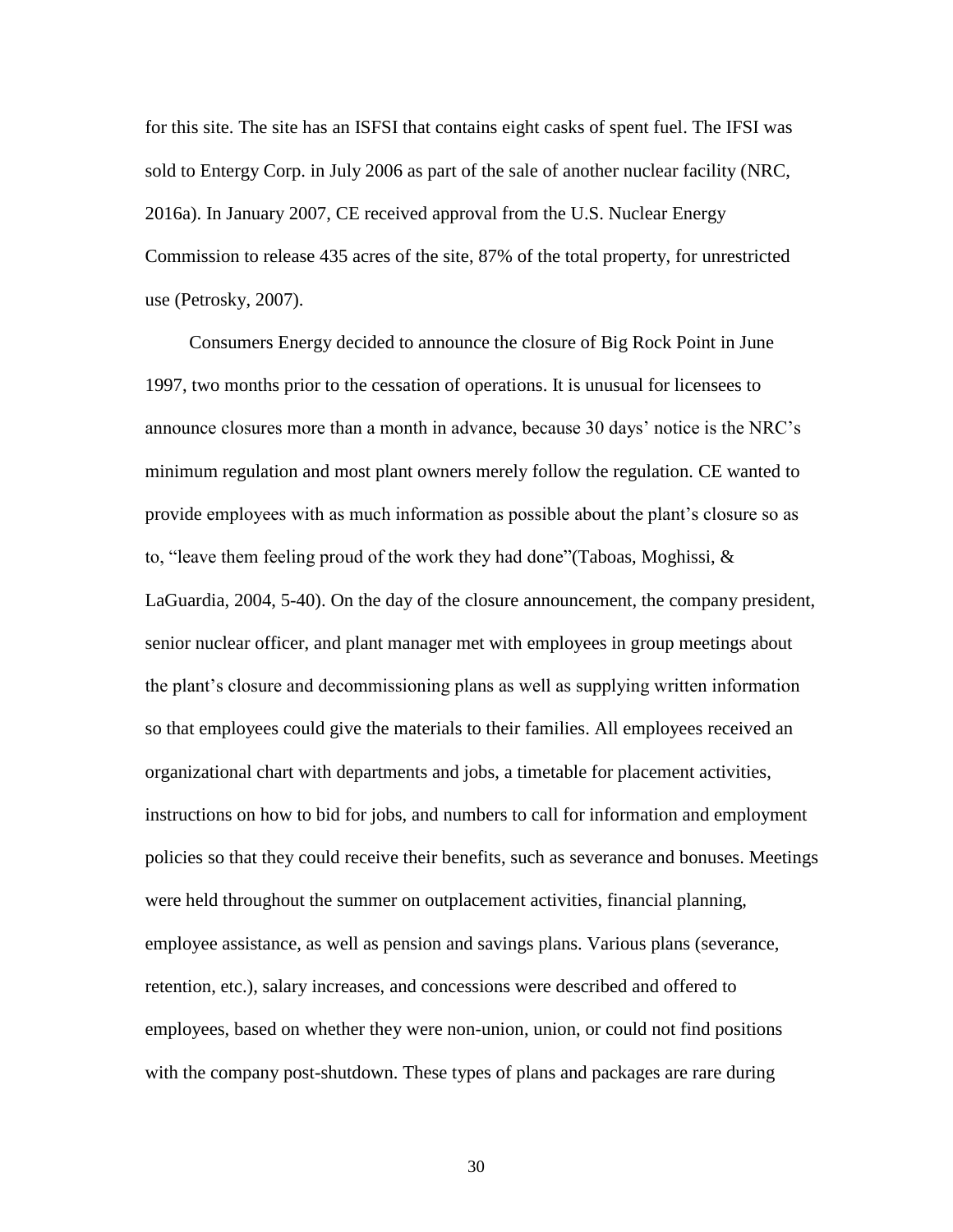decommissioning, and although CE was struggling economically, the company offered ways to assist their employees during the transition. In the end, CE decided to keep 200 original staff and hire 200 to 300 specialty contractors for decommissioning. In an effort to create an integrated team that shared the knowledge bases of these two groups, all personnel were integrated into a unified management structure and performed assessments as a unified group (Taboas, Moghissi, & LaGuardia, 2004).

The relationship between Consumers Energy and the community in Charlevoix was generally positive and supportive throughout the plant's 35 years of operation (Taboas, Moghissi, & LaGuardia, 2004). Big Rock Point was the biggest taxpayer and employer in the city, so its closure brought economic distress for all community members (Harrison, 2001). During the closure, CE increased communication with the community to ensure they were informed about Big Rock Point restoration activities. CE created a quarterly community newsletter and expanded site newsletter provided to opinion leaders, speaker bureau activities, and the involvement and education of the plant's Citizen Advisory Board (Taboas, Moghissi, & LaGuardia, 2004). There was a lot of community concern and questions about radiation, so the plant brought in high school teachers to educate the stakeholders about the risks. CE incorporated many different outside sources in the education process so as to include as many stakeholders as possible while trying to build their trust (Harrison, 2001).

A Citizen Advisory Board (CAB) independent from CE was established in 1995. The CAB, which was made up of community leaders from Charlevoix County as well as the surrounding counties, was created to provide input and recommendations on decommissioning plans to plant officials (Tompkins, 2006). The Citizen Advisory Board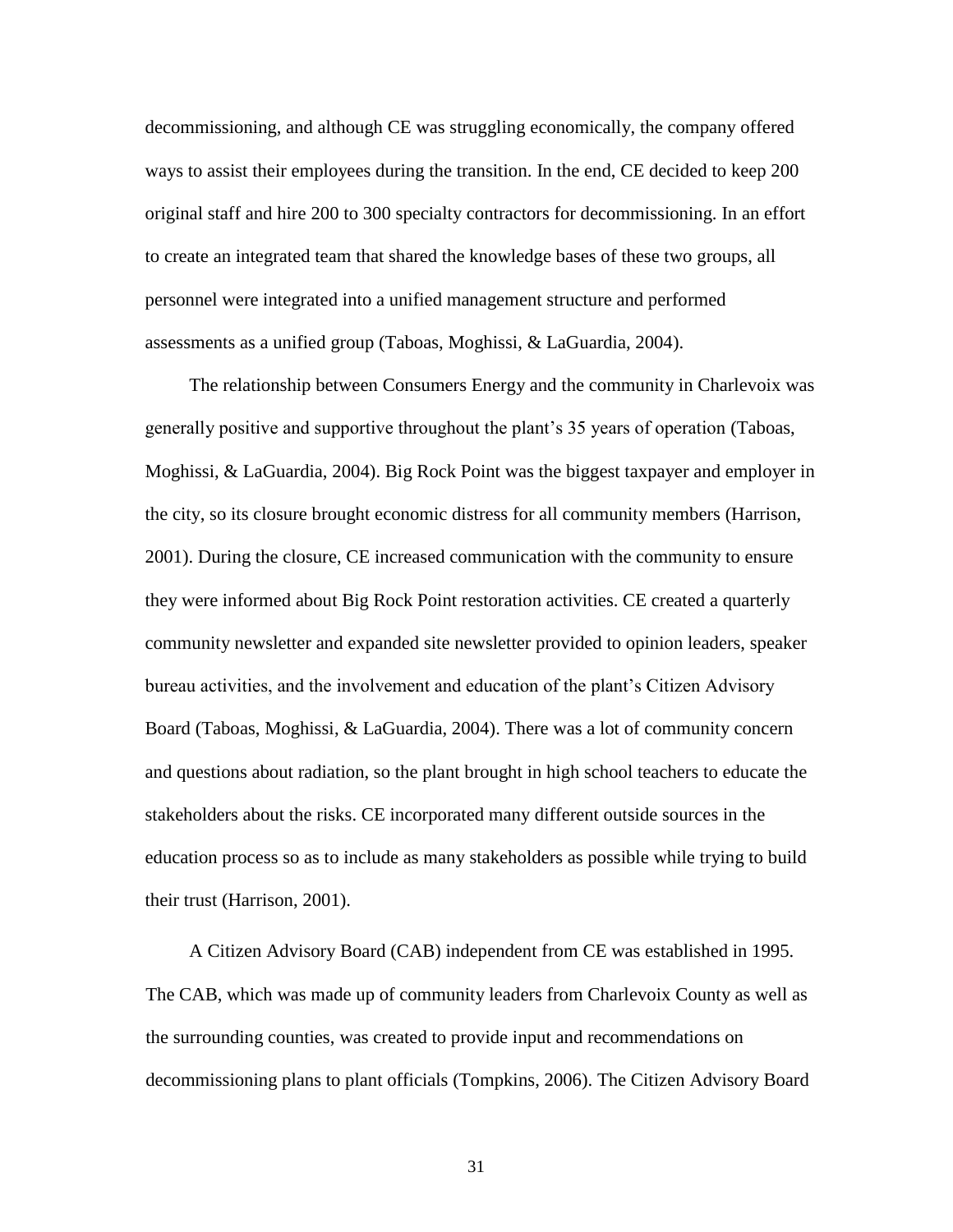was disbanded with the completion of the first phase of decommissioning, marked by the release of the power reactor and associated land areas from the NRC's license with Consumer Energy (NRC, 2013). Another independent group, the Restoration Safety and Review Committee (RSRC), was formed in 1998. The RSRC consisted of three recognized nuclear experts who had experience decommissioning nuclear plants, radiological safety, and spent fuel storage. The RSRC met at Big Rock Point three times a year to review and critique the plant's decommissioning progress (WM Symposia, 1999).

Big Rock Point's decommissioning process involved major stakeholders from the beginning of the site to the license termination. However, one major stakeholder group that was not actively involved in the decommissioning process was the Little Traverse Bay Bands of Odawa Indians (LTBBOI). Since at least the mid-nineteenth century, Big Rock is a landmark that was used as a gathering place each spring for the Odawa (Petrosky, 2007). Although the Big Rock Point site, and the surrounding lands, are a historic gathering place of the LTBBOI, they were not consulted during decommissioning with regard to what they wanted for the future of their historic site. However, in 2006, a landmark was put at Big Rock Point with two plaques: one noted its significance as a nuclear power plant and the other as a site of spiritual significance for the LTBBOI (NRC, 2016a). At the ceremony to celebrate the landmark, the chairman of the LTBBOI came to discuss the site's importance and how its future belongs to nature and the promise of new life (Petrosky, 2007).

Another critique of the decommissioning process is the disbandment of the CAB at the end of decommissioning. Although decommissioning was completed in 2006, nuclear waste is still at the ISFSI. While this waste is now Entergy Corporations's responsibility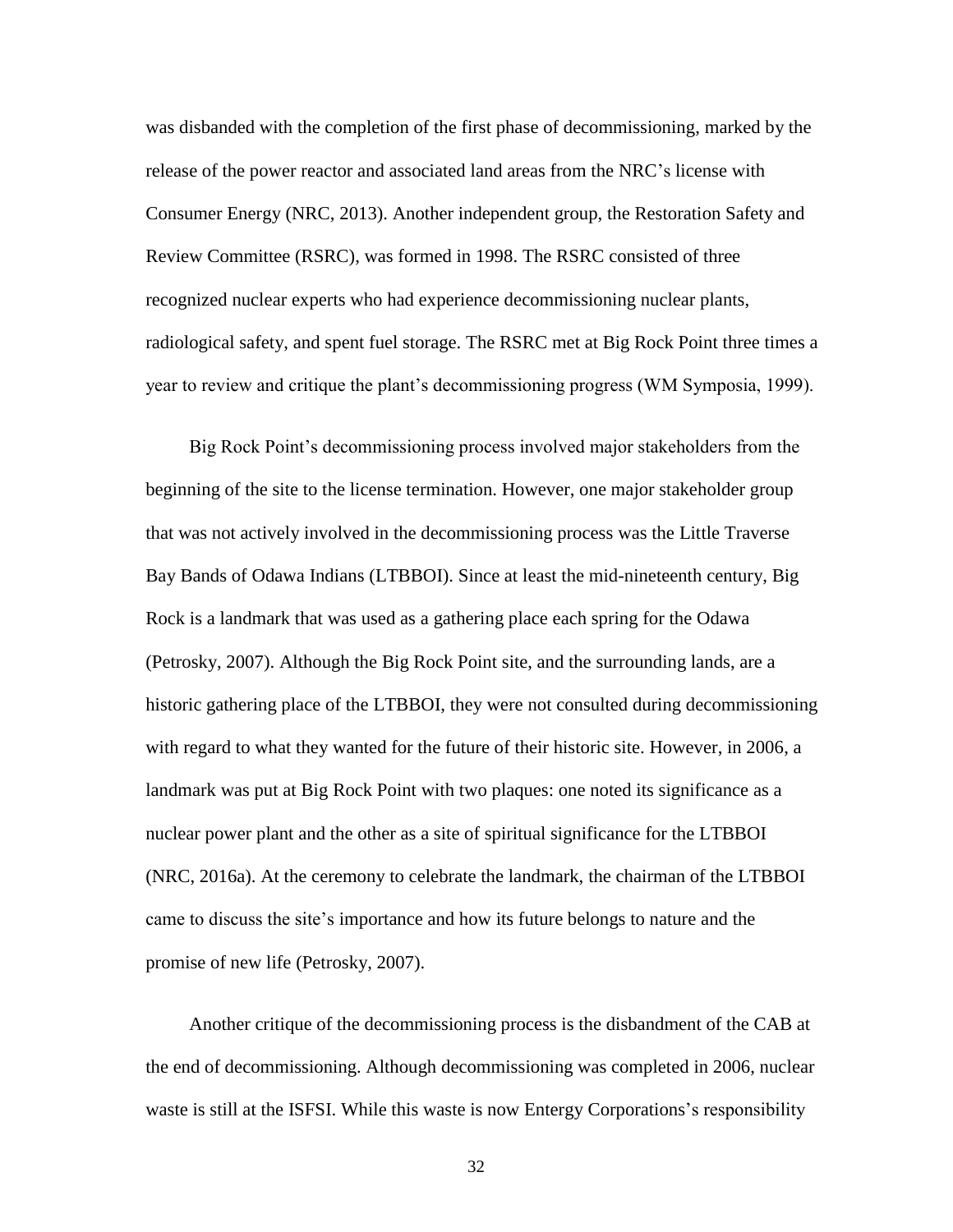(they bought the land from Consumer Energy), this remains an unresolved issue. The CAB should be concerned with the waste at the ISFSI and would serve as an important communication bridge between the community and Entergy. However, since this group has been disbanded, a new community board should be created for Big Rock Point's waste to ensure that the ISFSI is in compliance with community's wants, needs, and concerns.

### **Discussion of Case Studies**

Both Big Rock Point's and Maine Yankee's decommissioning processes actively involved stakeholders through networks that the licensees and stakeholders themselves created outside of the NRC's regulatory structure. There are some common takeaways from both case studies, including positive lessons to employ in future decommissioning as well as examples of what could be improved, given how similar situations were handled at these two plants.

Both licensees were adamantly supportive of community involvement and the fact that communication is critical, including the principle that communication must come early and often. For both licensees, communication early in the process led to a simpler and faster process to disseminate information about the shutdown and to hear and incorporate stakeholder input. In the case of Maine Yankee, this simplified conflict resolution, as stakeholders (including the State of Maine) came forward with complaints and issues that they wanted solved (Taboas, Moghissi, & LaGuardia, 2004). Big Rock Point's former plant manager, Ken Powers, was vocal about the importance of stakeholder involvement and communication with the public during the decommissioning process. In an interview in 2001, Powers said that, "Developing relationships with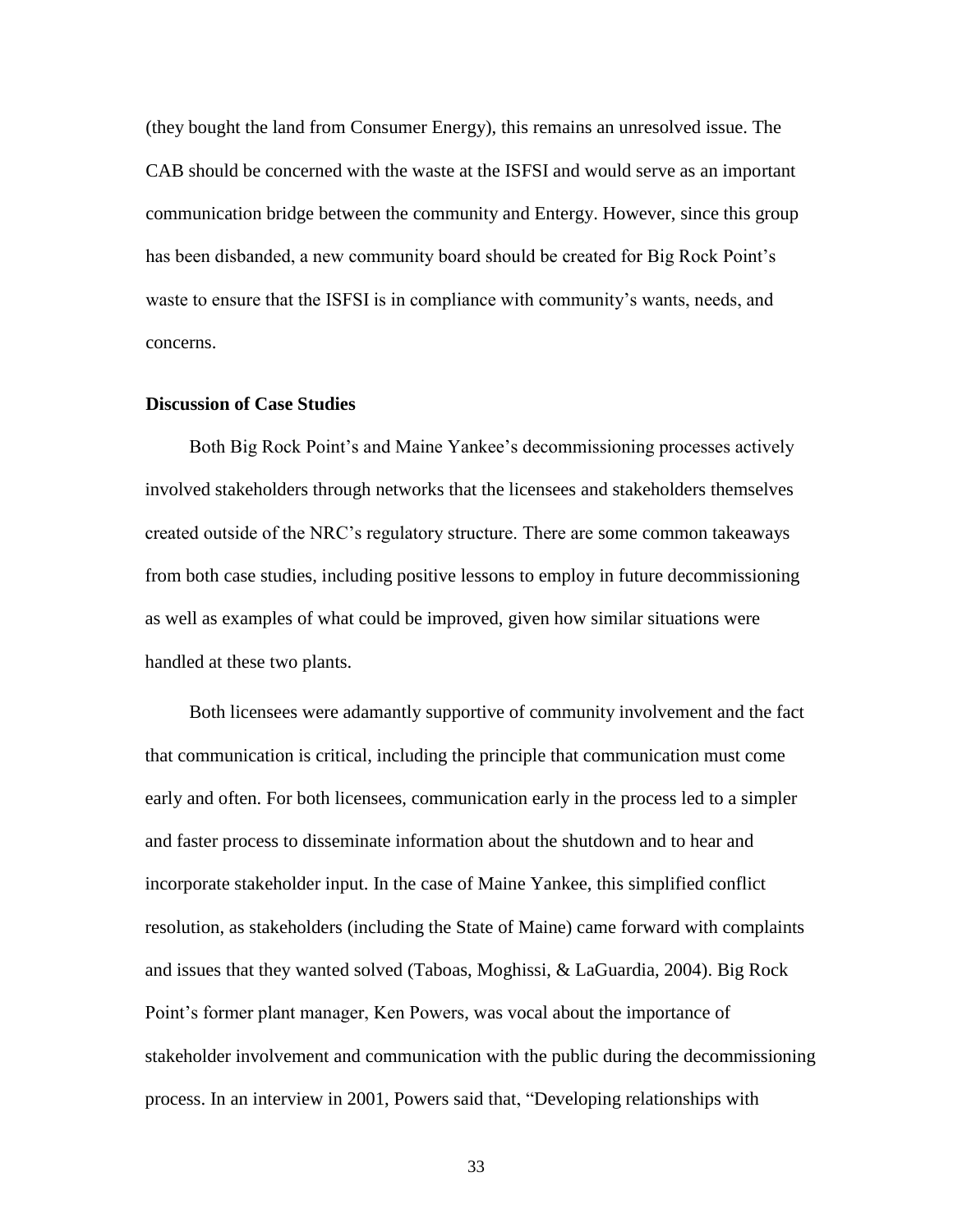stakeholders requires honest and authentic attitudes and behaviors. We must truly care about the stakeholders and their perspectives . . . Every project has different people with different issues. We all have to work together in order to make our decommissioning projects successful" (Harrison, 2001, 12). Powers' statements as the head of the plant say a lot for the licensee's actions during decommissioning and provide a model for how other licensees should view their commitment to the public during decommissioning, even when that commitment is not legally required.

A key element of both plants' decommissioning was the creation of citizen advisory panels/boards. Maine Yankee created their own CAP, while Big Rock Point's CAB was an independent organization. Both plants' citizen organizations were present throughout the entire decommissioning process and helped aid in communication and education between licensees and stakeholders. Maine Yankee's CAP benefited from having a panel that was created by the plant; because the panel members were selected by the licensee, communication may have been easier and more productive than a completely outside group, which likely would have been more contentious. While Big Rock Point's CAB was successful at communicating with Consumer Energy and provided an important role in the decommissioning process, this was a more difficult relationship to maintain and depended on the willingness of the plant to meet with communities. Once an owner ceases operations, the economic incentives for working with the community disappear, as they are not legally bound to foster a relationship with the community during decommissioning. Maintaining strong communicative relationships takes more time and resources, with no real benefits other than a feeling of moral obligation to employees and the broader community. Comparing the two case studies, there are clear benefits to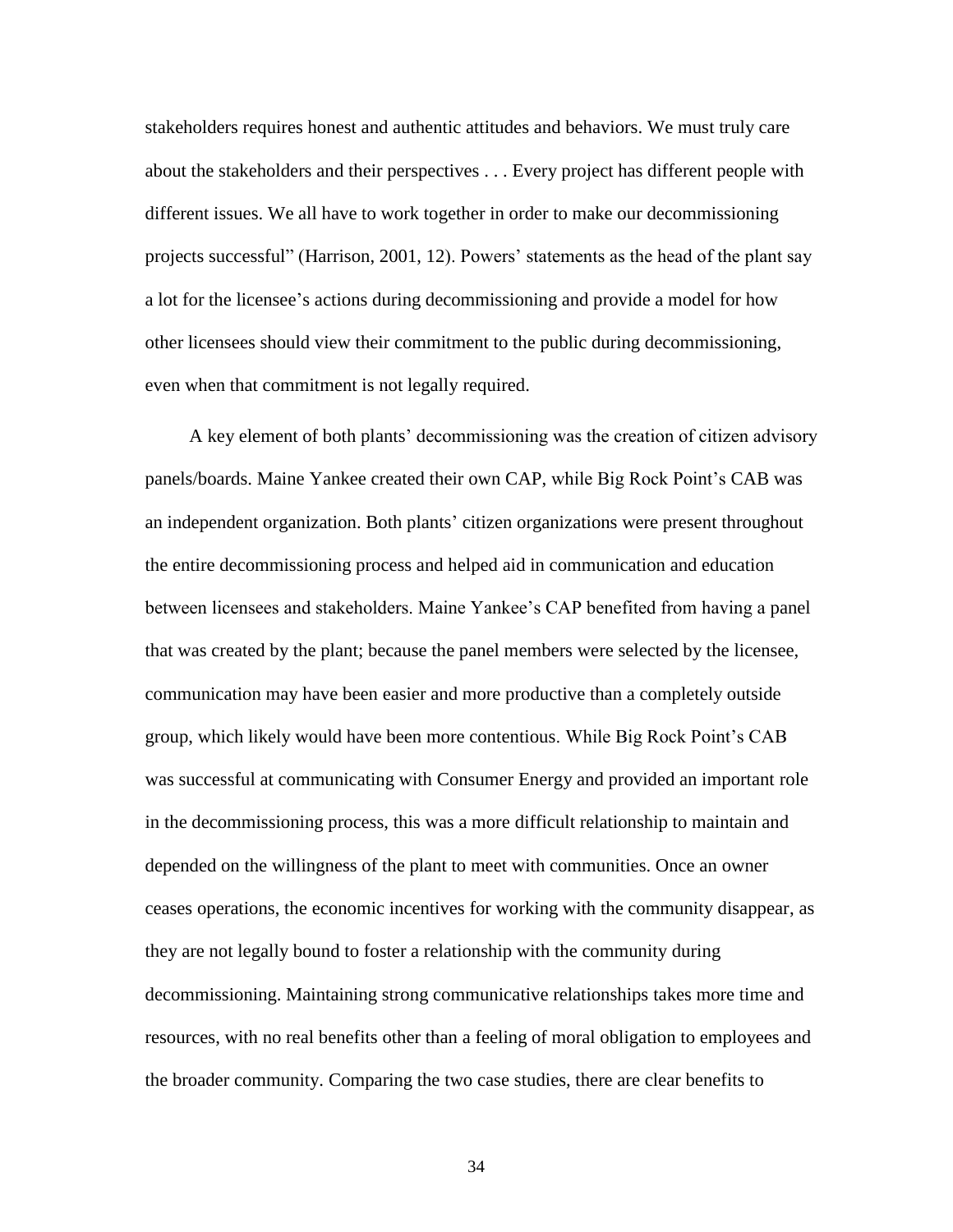having a dependent and independent citizen decommissioning board, with different strengths and weaknesses. It is beneficial to the community to have both types of organizations to increase communication across all fronts and engage as many voices as possible. However, solely having a citizen group like Maine Yankee's may prevent the casual and frank conversations possible in a completely independent organization, and may alienate some people from taking part in these discussions because they mistrust the licensee. Maine Yankee's CAP is still in place today, which speaks volumes for its members' commitments to the community, as well as the success of this organizational format. Big Rock Point's CAB disbanded after decommissioning ended; however, as the site is still an ISFSI, communication with licensees is key to ensure that the property, which houses nuclear waste, is properly monitored and secured.

Big Rock Point's actions to inform and provide options to plant employees acknowledged how detrimental the plant's shutdown was to their lives. Not only were livelihoods and financial security taken away, but many plant employees were also community members, which means parts of their identity were changed or lost as a result of plant closure. Sometimes community members can pressure employees for information because it might be perceived that they have more insider knowledge as the licensee's plans. However, by creating more frequent conversations where all stakeholders are represented, this can alleviate that pressure on employees to ensure the public that all stakeholders have access to the same knowledge. There also expectations that plant workers will inform the community because it is assumed that they know what is going on inside the plant as well as the owners. This further highlights the importance of communication between the licensee to the community so that all information is relayed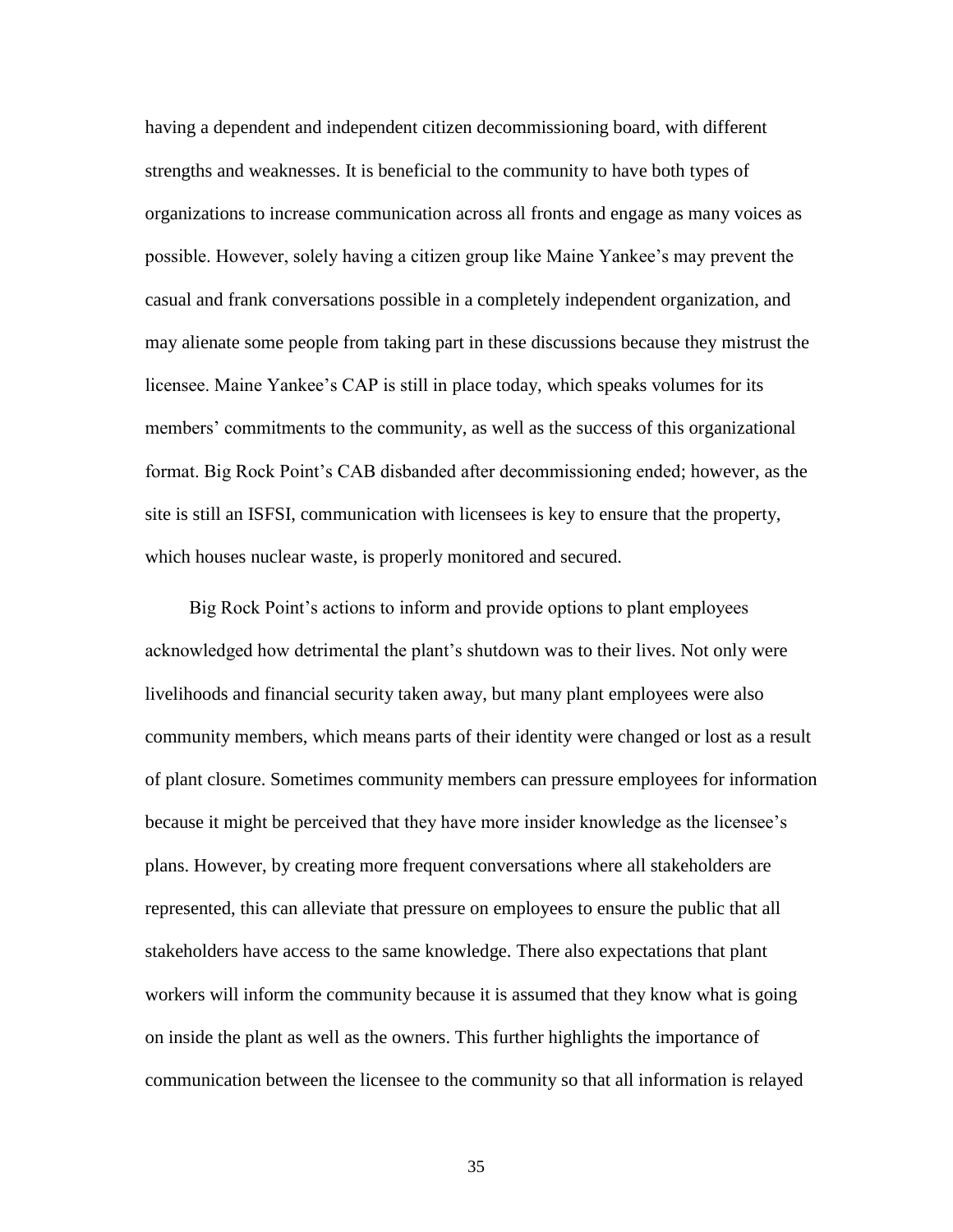so as to actively work to avoid conflict within and among different stakeholders. Former Big Rock Point plant manager Ken Powers recognized that most of his employees' whole careers were spent at the site. Because the plant had been open for nearly four decades, several generations had worked there. As a result, Powers said that plant workers, "have deep roots in the community, and when a site faces decommissioning, you are ripping the roots out from under them" (Harrison, 2001, 8). Compared to Big Rock Point, Maine Yankee did not offer as many forms of support to their employees, and released most of them prior to decommissioning in favor of outside contractors. While Big Rock Point also released a significant amount of the staff, they worked with those staff to provide financial support to offset for this major blow. For those that they kept employed through the decommissioning process, Big Rock Point restructured to create a unified workforce of the seasoned plant employees and new contractors.

Both plants went far beyond regulation to include their communities in the decommissioning process, creating avenues for education and frequent conversations with many different stakeholders, including local representatives, government officials, community members, and plant employees. These owners serve as positive examples of how licensees can actively involve stakeholders' concerns, observations, wants, and needs into an integrated decommissioning plan.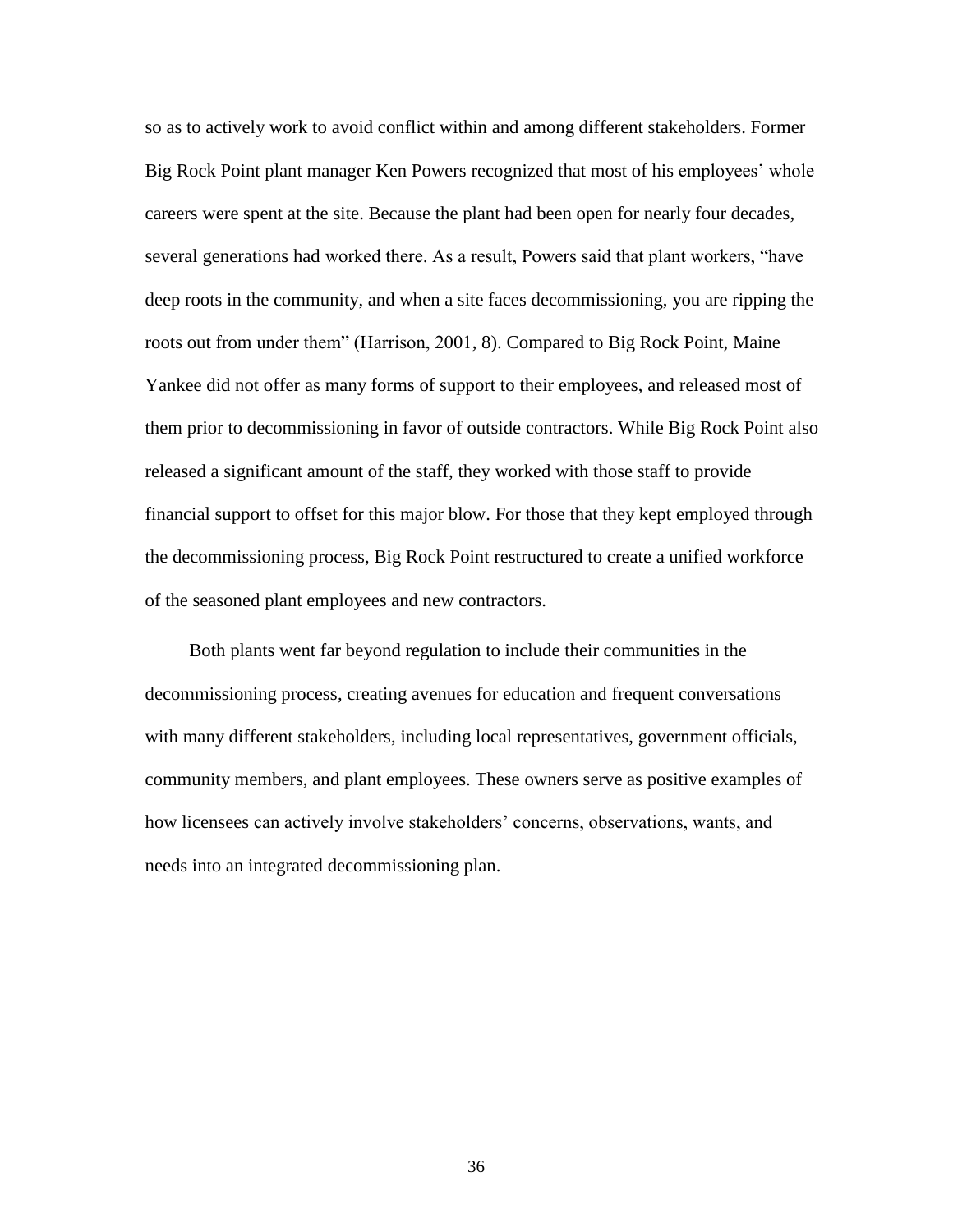#### **Chapter 5: Policy Recommendations for Public Involvement in NRC Decommissioning**

In terms of public involvement in decommissioning, the NRC is legally required to do very little. The NRC has conducted studies of its own public involvement that find their methods of engaging local governments, tribal governments, civic groups, the general public, and all directly affected parties are inadequate, infrequent, and ineffective. The Public Communications Task Force published these results in 2003 (ML032740052, 2003). Sixteen years later, this task force has published no follow-up, nor has the NRC formally changed any of its public communication techniques. To review its legallyrequired engagement, the NRC publishes almost all documents from the decommissioning process so that they can be viewed and shared amongst shared stakeholders. They also include public comment periods for three of the main documents developed during the decommissioning process. As part of decommissioning, the NRC holds two public meetings so stakeholders can observe discussions between the Commission and the licensee to learn about how their plant is being decommissioned. Outside of these three mechanisms, the NRC is not legally required to involve the public in decommissioning in any other way.

The NRC's postings of decommissioning documents to their website as well as to the *Federal Register,* usually within 24 hours of the documents having been received, is important because it quickly provides information to stakeholders. However, there are no regulations that mandate that these documents remain on the NRC website and, as a result, they are often removed. For example, Maine Yankee's PSDAR report has been removed from the NRC website, while Big Rock Point's PSDAR is still available at the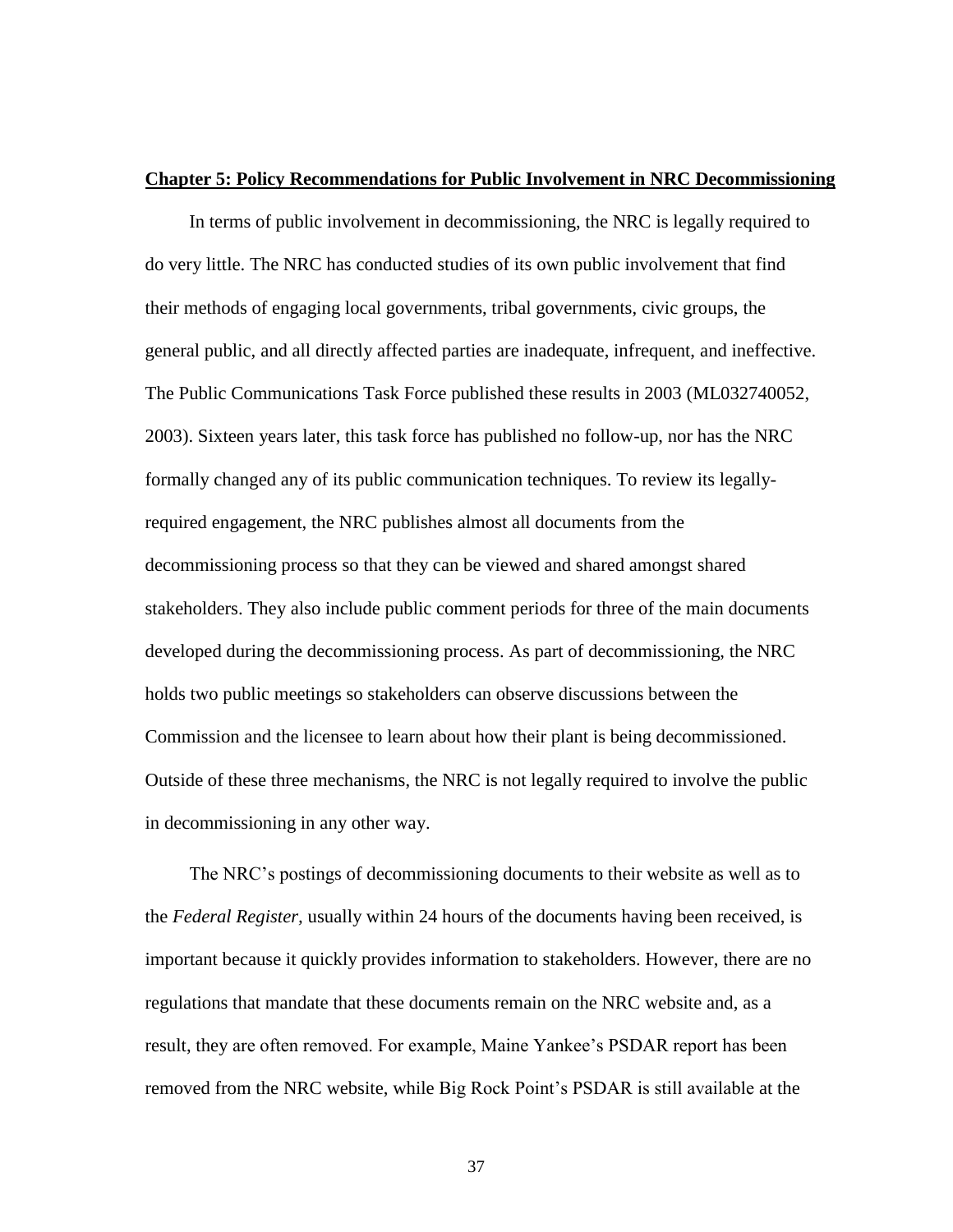time of writing (NRC, 2005). These documents are important to local communities, so allowing those communities to review them at any time should be required of the NRC. While the NRC does keep some documents available, there is no requirement for them to keep an PSDAR and LTP online after decommissioning. Since hard copies of these documents are not distributed to the entire community, for some people this is one of the only ways to access them. Ensuring that these documents are available after decommissioning has ceased should be considered a right of local communities. Maintaining the availability of PSDAR and LTP documents on the NRC website is also important for other communities facing decommissioning of their own nuclear power plants to view past decommissioning plans so that they can participate in decision-making during their own decommissioning process based on what they have learned.

New regulations should require the NRC should require the agency review and respond to public comments, as well as discuss them with licensees and, whenever possible, integrate them into the decommissioning planning. Currently, the only requirement of the NRC is that the PSDAR, LTP, and license amendments must be open to public comment. New regulations should ensure that the public comment period is complete before the NRC can approve the documents. Right now, the NRC can approve license amendments before the public comment period ends, resulting in low confidence that public comments are considered in the approval processes  $(10 \text{ C.F.R.} \$ § 50.91 $(a)(2)$ , 2017). The NRC's Public Communications Task Force Report (2003), suggests that the Commission, "should consider communications issues and their impacts before decisions are made and actions taken" (ML032740052, 2003). Further regulations should mandate the NRC will respond to public comment. As of now, there is no assurance that public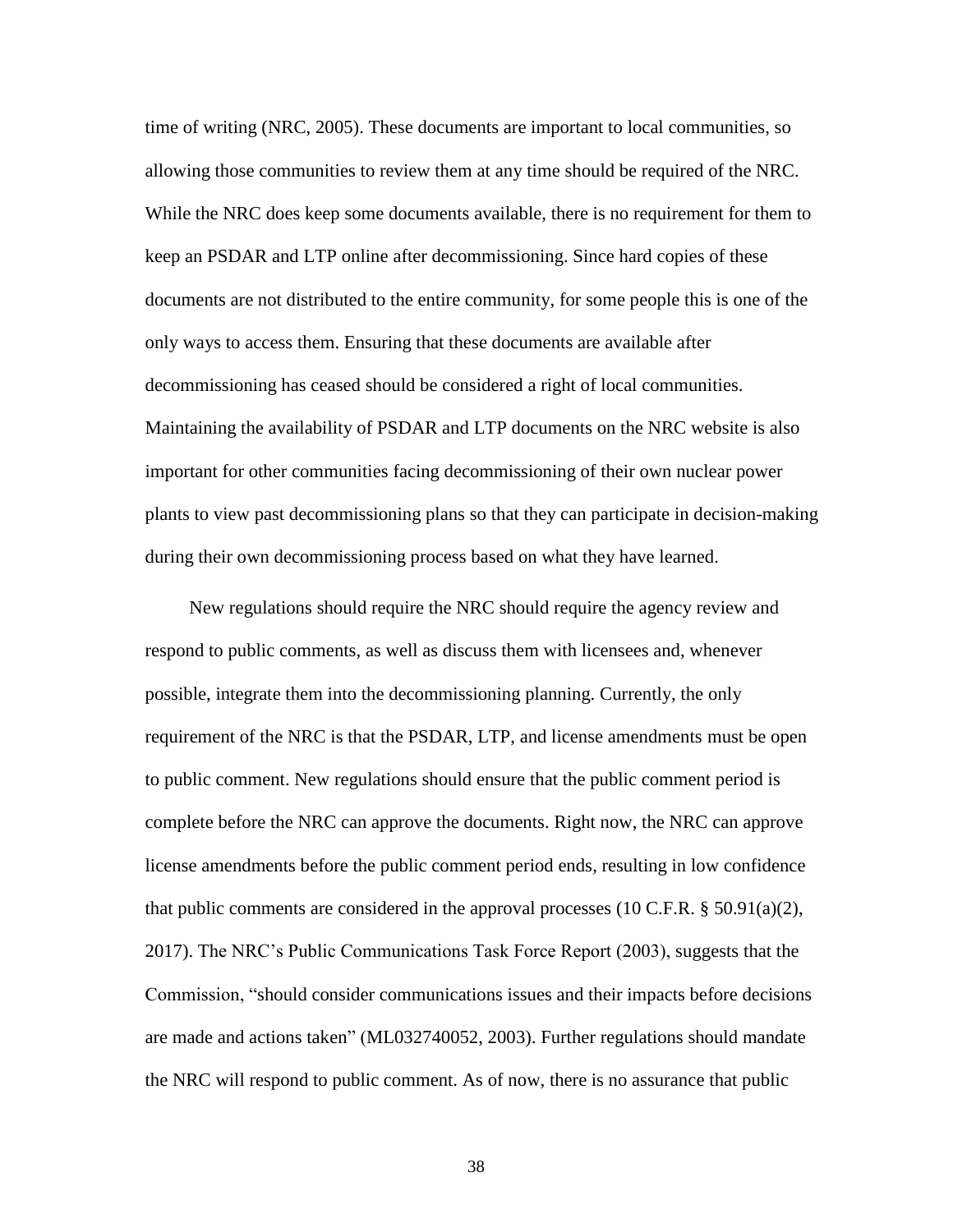comments are read, let alone considered in decision making. Protocols already exist in the NRC's public meeting format for NRC staff to respond to comments and questions raised during public meetings, so the same system could be applied to public comments (67 FR 36920-36924, 2002). Such a requirement would restore confidence that stakeholders' concerns are being taken seriously. In a letter addressed to the NRC's Chairman, Senators Ed Markey from Massachusetts, Kirsten Gillibrand from New York, Bernie Sanders from Vermont, and Kamala Harris from California voiced their dissatisfaction with the NRC for their lack of response to public comments on a proposed decommissioning rule and urged the Commission to more seriously consider public input in rulemaking processes. The Senators stated that the proposed rule notes that the NRC staff "considered" public comments; however, there is no documentation, since they did not respond to any public comment (U.S. Senate, 2018). By comparison, the UK's Nuclear Decommissioning Authority is required to update documents following public comment periods to reflect the comments that have been received (IAEA, 2009). A similar rule in the United States would be an important step for the NRC to integrate public comments into the decommissioning process.

The NRC should be required to approve each post-shutdown decommissioning activities report (PSDAR). Although this document is the one that begins the decommissioning process, it does not require the approval of the NRC. As of now, the licensee waits 90 days after submission of a PSDAR to begin major decommissioning activities. While there is a public comment period for the PSDAR, the NRC does not need to approve the report, so there is no mechanism to integrate those comments into the report. It is necessary that the NRC review and subsequently approve this document to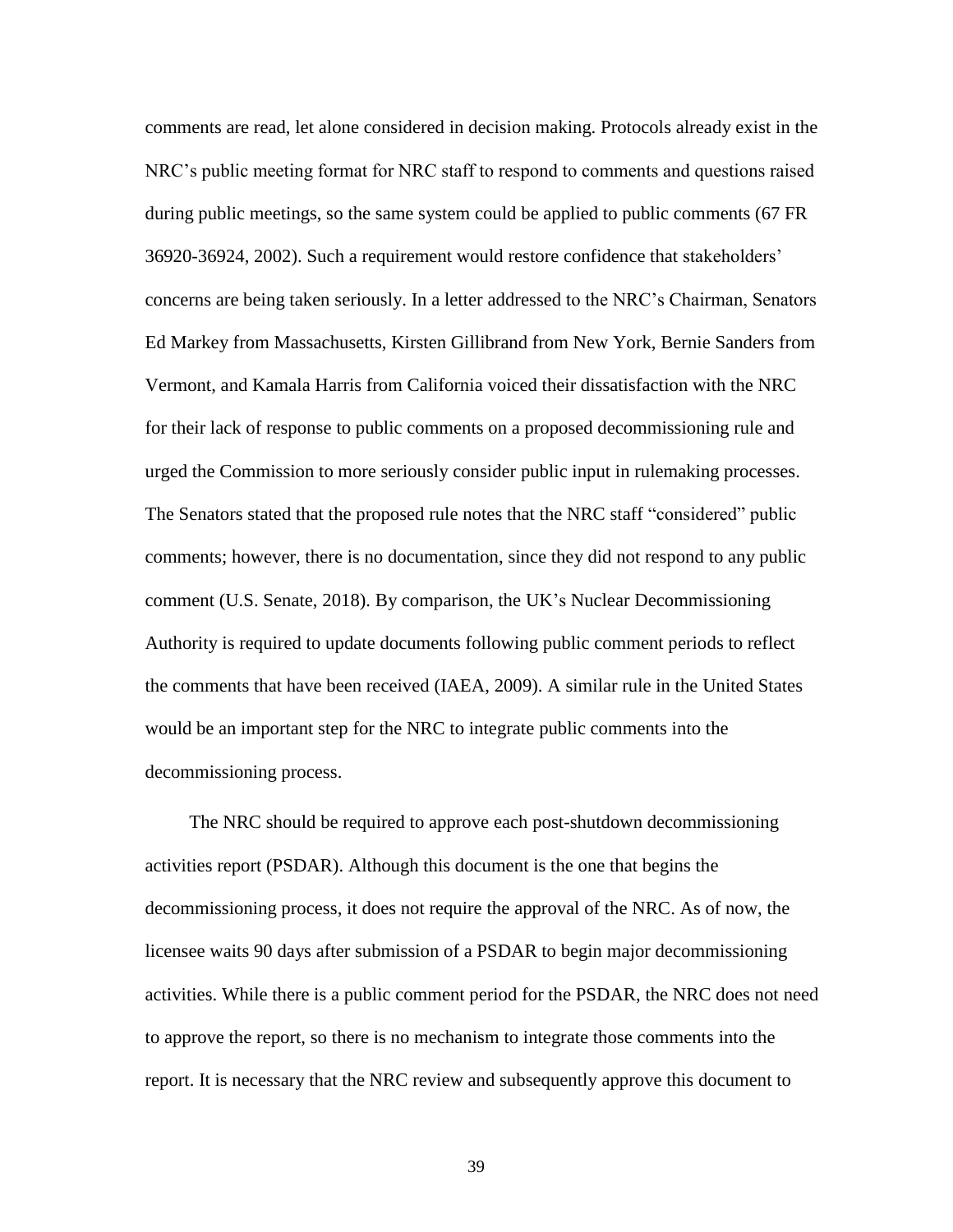increase the level of oversight. Until recently, the NRC has avoided the issue of PSDAR approval, but now the issue has been raised by numerous Senators and the general public (U.S. Senate, 2018). At an American Nuclear Society Conference in 2016, the NRC stated that they received feedback on an Advance Notice of Proposed Rulemaking (ANPR) that they should be required to review and approve each PSDAR (NRC, 2016).

The NRC must communicate with stakeholders outside of the public meeting context and generally improve the methods, frequency, and timeliness of their communication with stakeholders. The two public meetings are the only communication required of the NRC has with stakeholders. In the NRC's Public Communications Task Force Report, they interviewed local civic groups, the general public, local and tribal governments, and directly affected parties across the country. All of these groups ranked their communication with the Commission as poor, inadequate and ineffective. Local governments, tribal governments, local civic groups, and directly affected parties all said that the NRC had failed to contact them outside of a public meeting context (ML032740052, 2003). This means that the NRC only contacts the stakeholders twice throughout the entire decommissioning process – the minimum of what they are legally bound to do. Local governments, civic/social groups, and tribal governments all said that there is no coordinated communications strategy to reach them outside the public meeting. Local governments said that the NRC does little to maintain communication in general. They note that the NRC occasionally arranges a separate briefing for them before a scheduled public meeting, but this is rare. Tribal governments made similar comments, and added that the NRC does not communicate nearly as well with them as they do with local governments. Furthermore, the NRC does not routinely meet with tribal officials,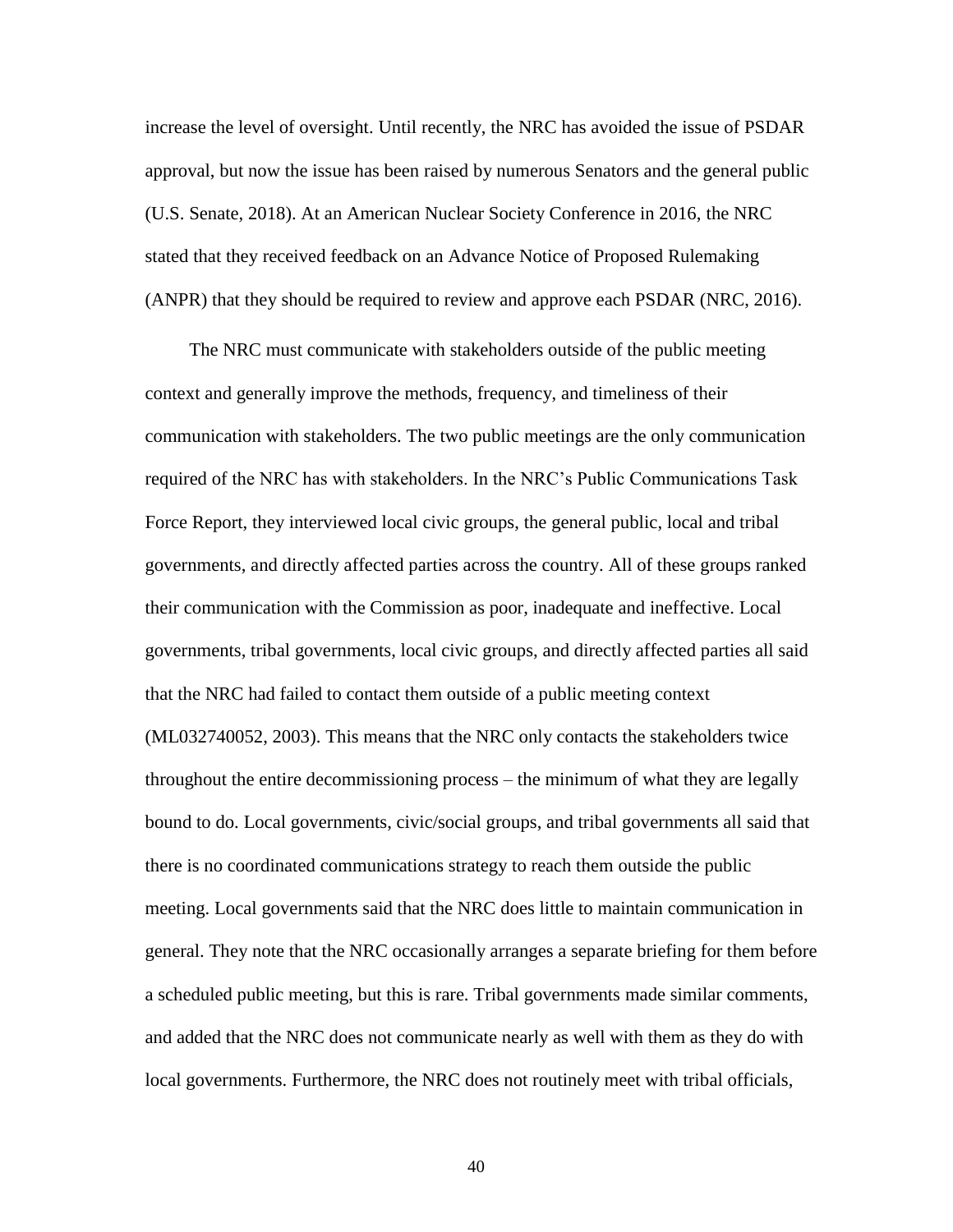and when meetings are organized, they are never held on tribal land, which makes learning about and attending those meetings difficult. Local civic and social groups/organizations feel that while they communicate well with the NRC, these communications are inconsistent and infrequent. Directly affected parties are people living near an NRC-licensed facility and medical patients who receive diagnostic or therapeutic radioisotopes. Directly affected parties said that the NRC has few, if any, targeted communications with them. The same comment was made by the general public, who reported that the NRC does not have a targeted communications strategy to ensure that they have the necessary information about its activities (ML032740052, 2003). Clearly, communication with stakeholders needs to be frequent and reliable. The NRC needs to develop different communication methods based on the needs of each stakeholder group, and make a concerted effort to improve communication with tribal governments and the directly affected parties. According to the NRC's task force, "the agency should move away from a decide, announce, defend strategy and embrace practices that support a proactive, open, and responsive decision-making process consistent with our policies" (ML032740052, 2003). To actively accomplish this goal, the task force advocated for the integration of public affairs officers and/or communication specialists within all program offices at the NRC (ML032740052, 2003). Communication with stakeholders needs to be more of an exchange or discussion so that all parties can listen and learn from each other, to ensure everyone is educated about the various aspects of a plant's decommissioning status. There should be, at a minimum, mandatory public meetings held before the submission and after the comment periods of every document that is submitted during the decommissioning process. This way, stakeholders can be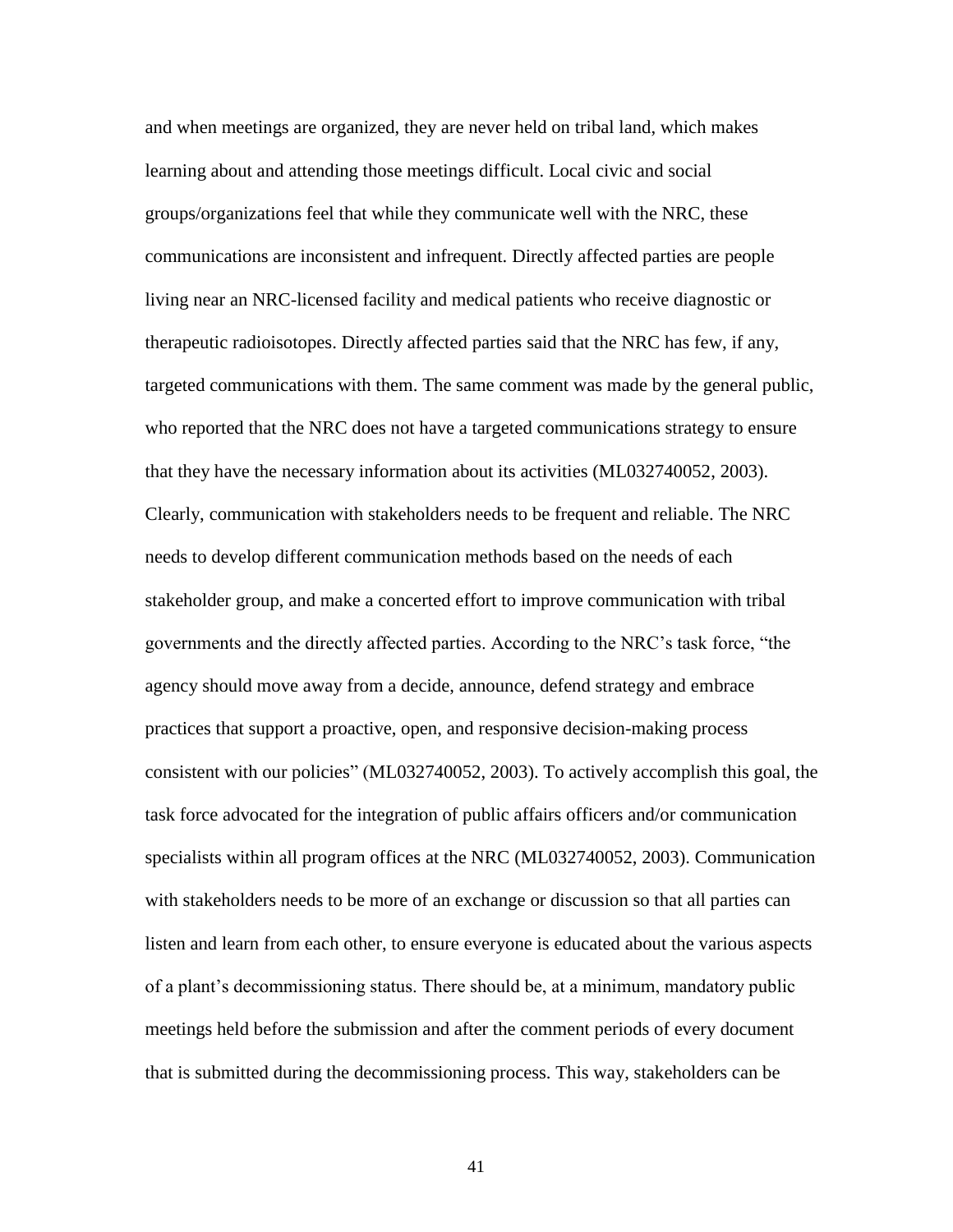involved in the beginning of document development, through the drafting process, and hear the results of the approved/final documents so as they can know what next steps to take with all key parties, including the NRC and licensee. Anytime that a health or safety concern is voiced by stakeholders, the NRC should hold a Category 3 public meeting to ensure that the community is heard, and their concerns addressed through proactive action by the Commission. After all, the role of the NRC is to regulate the nuclear industry to the benefit all people.

All mandatory public meetings held during decommissioning should be Category 2 or 3 public meetings. Category 1 public meetings are a discussion between the licensee and the NRC, to which other stakeholders are able to listen but not respond. Throughout the decommissioning process, stakeholders need to be active members of the discussion because they all have important and valuable knowledge that can inform a more equitable decommissioning process. Category 2 and 3 public meetings enable more active public participation in a variety of settings, from town halls to roundtable discussions, that can be tailored to address the community's wants and needs. Most importantly, both categories of meetings require follow-up to questions, and meeting summaries or transcripts are provided to participants and posted online so that those who are not able to attend can be informed about the process.

The NRC should be required to form Citizen Advisory Boards (CABs) during decommissioning. Citizen Advisory Boards provide a much-needed communication pathway during decommissioning so that all stakeholder groups are represented, and information is disseminated to the whole community. The NRC also said that the requirement of a Citizen Advisory Board for each decommissioning was a common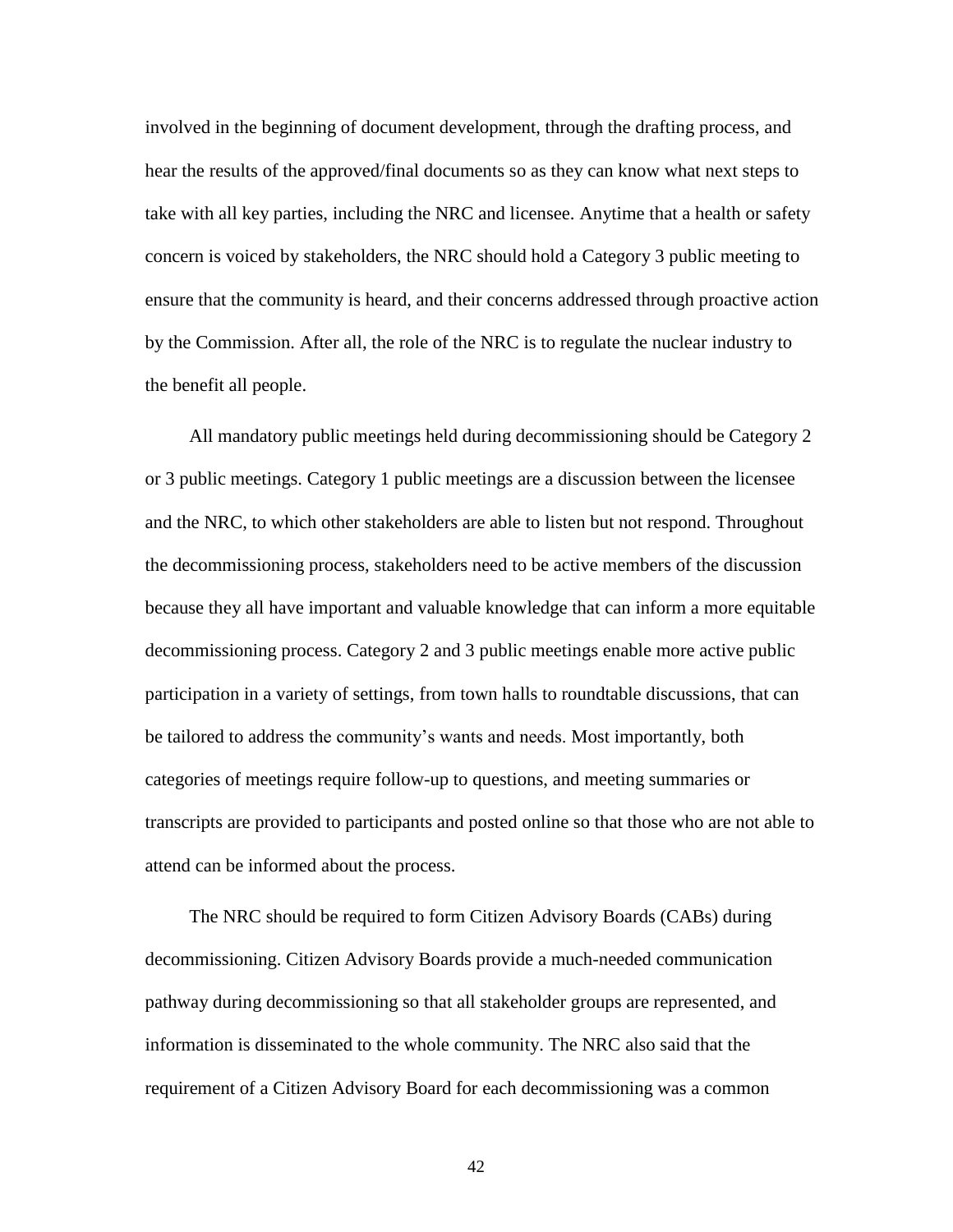response in the feedback they received on the ANPR (NRC, 2016). While there are both pros and cons to having a CAB that was created by members outside of the community, a CAB is a necessary tool. CABs provide new methods and mechanisms for stakeholder involvement and information sharing that target the most affected stakeholders to be members of the board. The case studies of Maine Yankee and Big Rock Point both had citizen panels/boards that were influential during decommissioning and were essential to stakeholder representation. Regardless of whether a CAB is independent or not, their creation should be required in the NRC decommissioning process.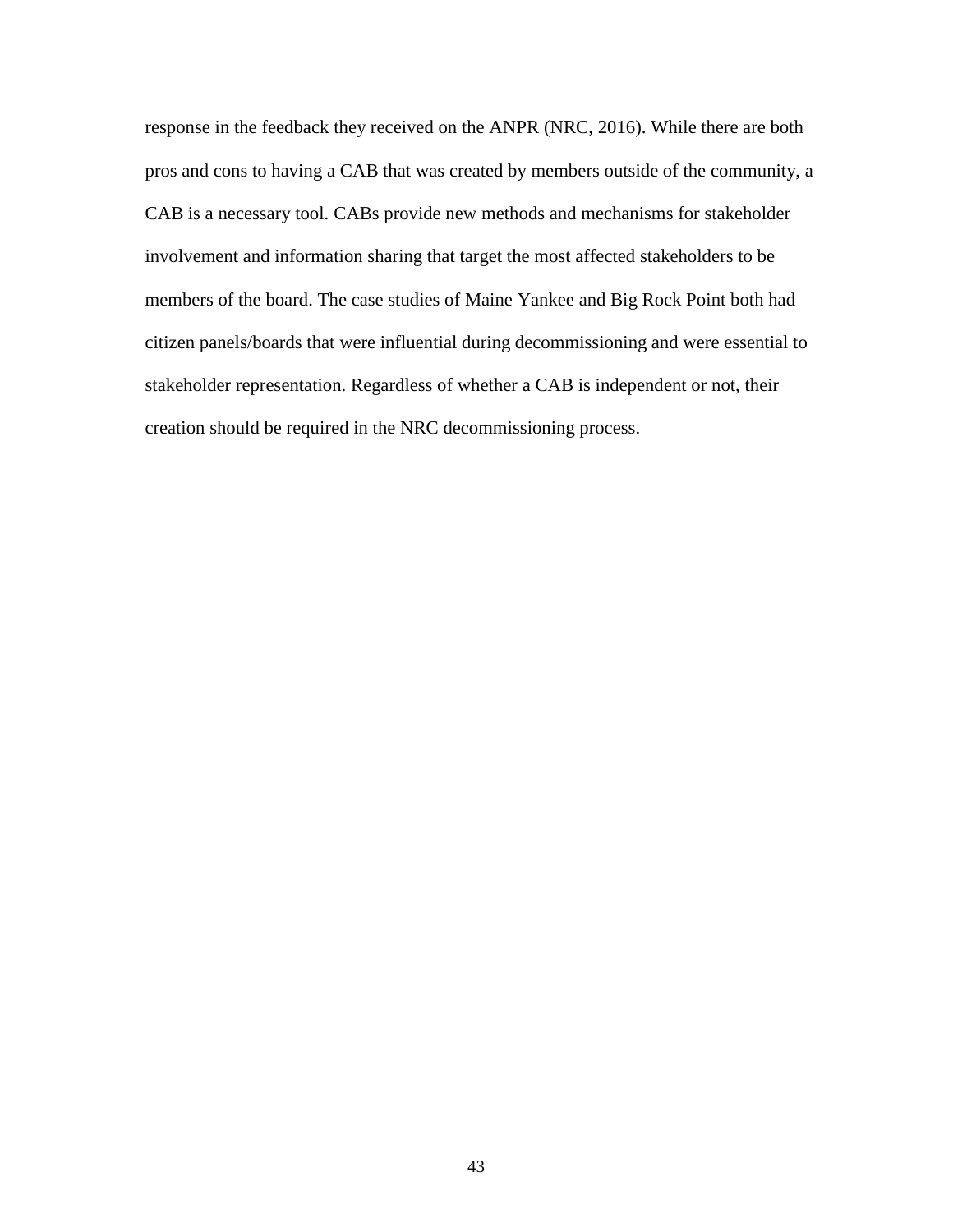#### **Conclusion**

The decommissioning of nuclear power plants is expected to accelerate over the next several decades, as the United States' aging nuclear power plants reach the end of their license period. It is increasingly important to consider how local communities and other affected stakeholders will be involved in and informed about these decommissioning processes. The Nuclear Regulatory Commission (NRC) is the main regulatory body that oversees nuclear decommissioning, and there are a number of regulations regarding public involvement in the decommissioning processes. NRC regulations for public involvement require the Commission to make all formally submitted decommissioning documents available to the public. The NRC must provide comment periods for three of these documents: license amendment requests, the postshutdown decommissioning activities report (PSDAR), and the license termination plan (LTP). There are only two required public meetings in NRC decommissioning: one occurs after submission of the PSDAR, and the other after submission of the LTP.

According to surveys conducted by the NRC itself, a majority of stakeholders feel that the NRC's public involvement methods are inadequate, ineffective, and infrequent. New regulations of the NRC are necessary to enhance public participation in decommissioning based on stakeholder feedback and examples from facilities that have completed decommissioning. In general, the NRC needs to 1) provide more frequent communications that target key stakeholder groups, 2) actively respond to public comments and integrate them into decommissioning planning, 3) increase the frequency of public meetings as well as making a more collaborative environment for the public,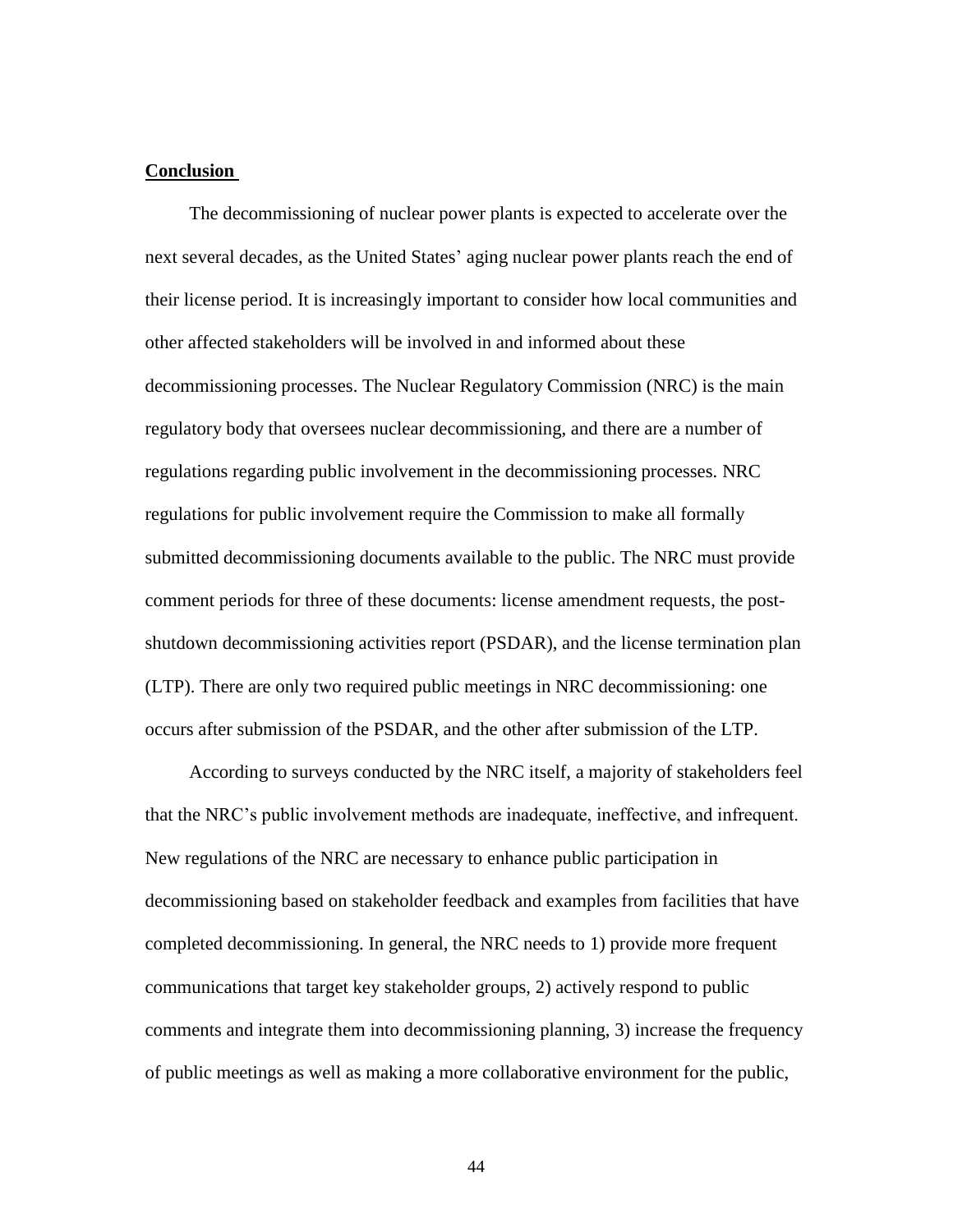licensee, and the Commission, 4) require approval of the PSDAR before decommissioning activities, and 5) require a Citizen Advisory Board during decommissioning. It is a pivotal time for Congress and the NRC to reexamine decommissioning policies and find ways to involve the public in this process so as to create a more informed and egalitarian decommissioning process.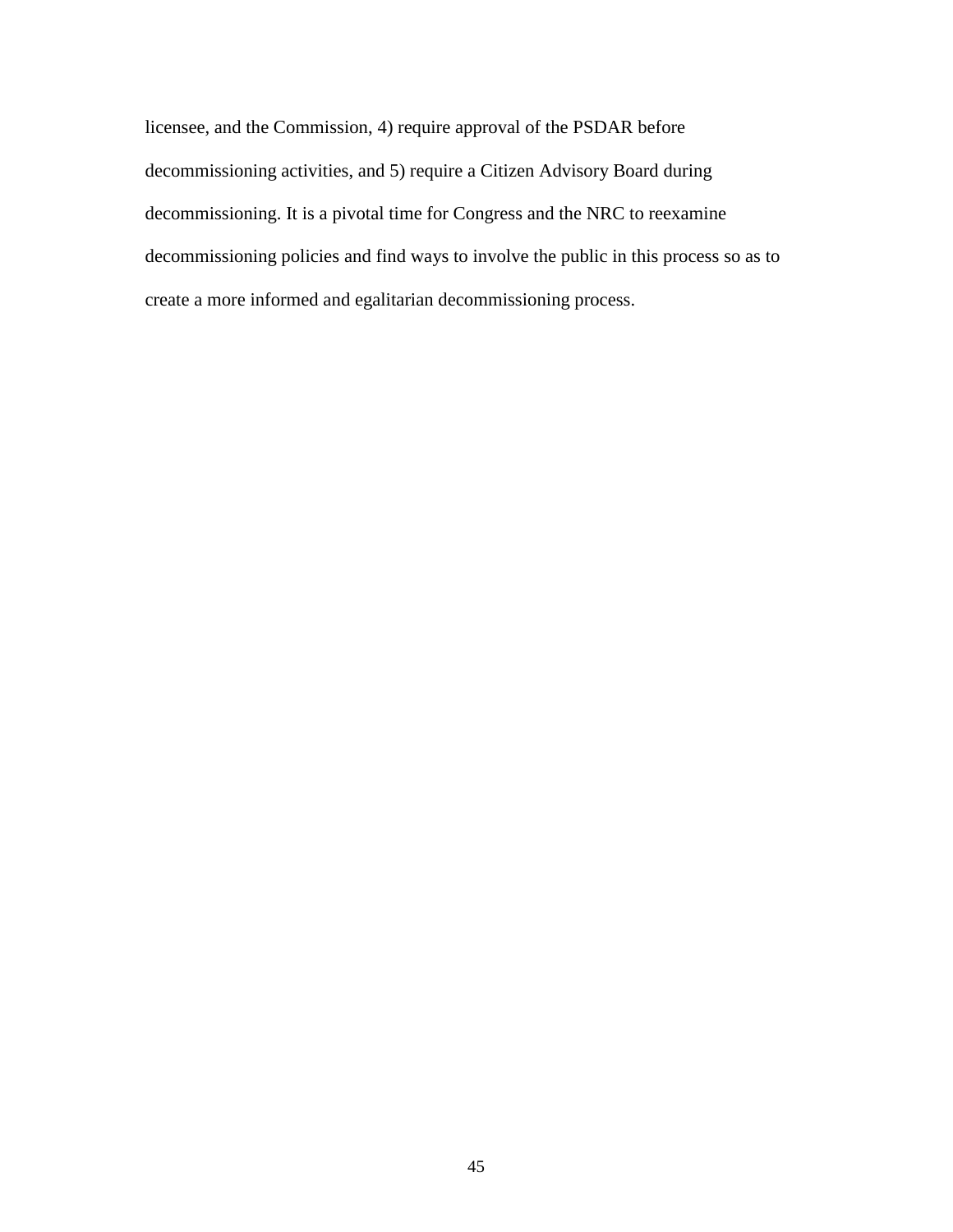**Appendix I: Figures**



## **U.S. Operating Commercial Nuclear Power Reactors**

Figure 1. Map of operating commercial nuclear power reactors in the U.S. The legend shows how many reactors are operating at each site. The different symbology colors are by NRC region, of which there are four. (Retrieved from [https://www.nrc.gov/reactors/operating/map-power-reactors.html\)](https://www.nrc.gov/reactors/operating/map-power-reactors.html)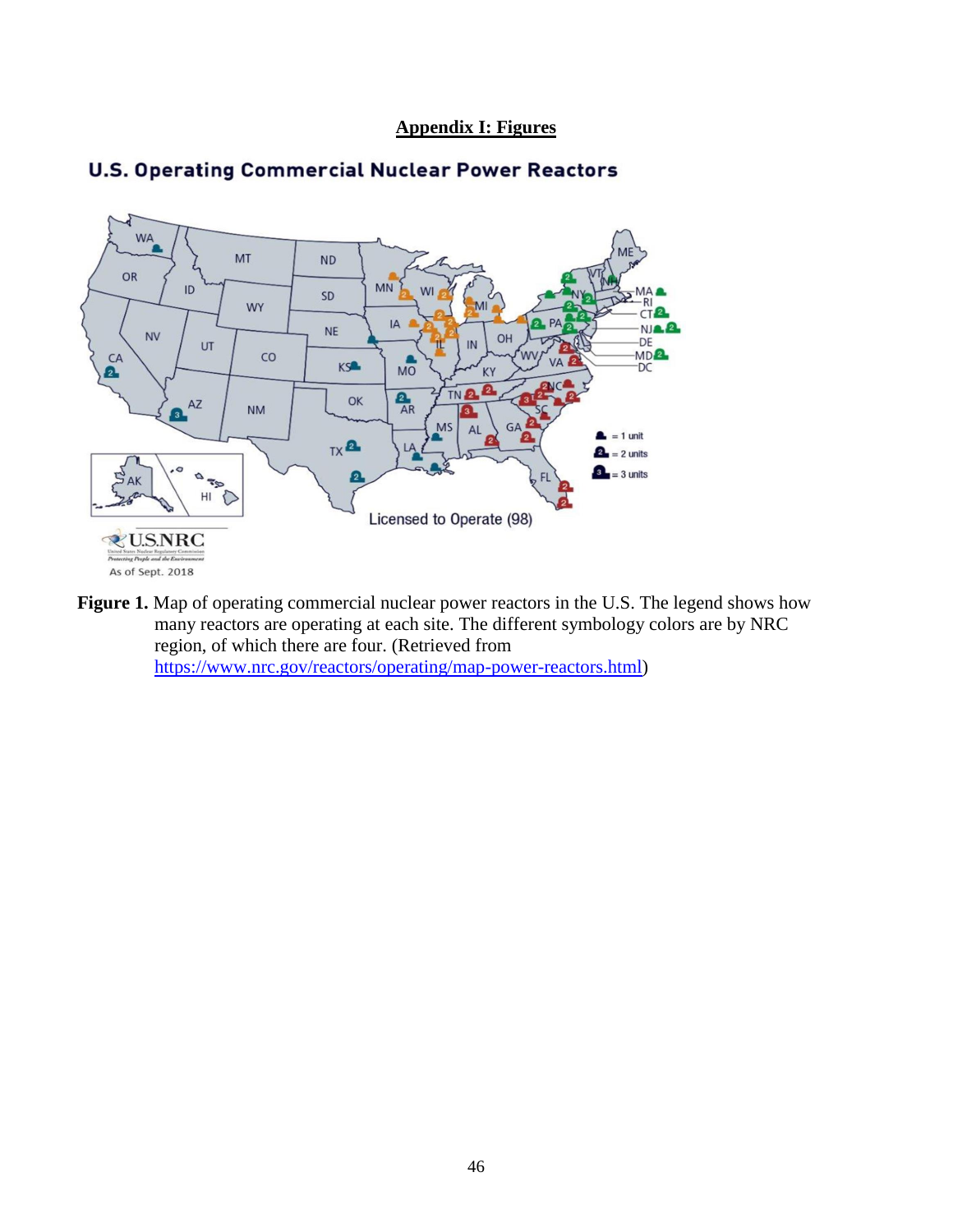| U.S. electricity generation by source, amount, and share of total in 2018 <sup>1</sup> |                    |                       |
|----------------------------------------------------------------------------------------|--------------------|-----------------------|
| <b>Energy source</b>                                                                   | <b>Billion kWh</b> | <b>Share of total</b> |
| <b>Total - all sources</b>                                                             | 4,178              |                       |
| <b>Fossil fuels (total)</b>                                                            | 2,651              | 63.5%                 |
| Natural gas                                                                            | 1,468              | 35.1%                 |
| Coal                                                                                   | 1,146              | 27.4%                 |
| Petroleum (total)                                                                      | 25                 | 0.6%                  |
| Petroleum liquids                                                                      | 16                 | 0.4%                  |
| Petroleum coke                                                                         | 9                  | 0.2%                  |
| Other gases                                                                            | 12                 | 0.3%                  |
| <b>Nuclear</b>                                                                         | 807                | 19.3%                 |
| <b>Renewables (total)</b>                                                              | 713                | 17.1%                 |
| Hydropower                                                                             | 292                | 7.0%                  |
| Wind                                                                                   | 275                | 6.6%                  |
| Biomass (total)                                                                        | 63                 | 1.5%                  |
| Wood                                                                                   | 41                 | 1.0%                  |
| Landfill gas                                                                           | 11                 | 0.3%                  |
| Municipal solid waste (biogenic)                                                       | $\overline{7}$     | 0.2%                  |
| Other biomass waste                                                                    | 3                  | 0.1%                  |
| Solar (total)                                                                          | 67                 | 1.6%                  |
| Photovoltaic                                                                           | 63                 | 1.5%                  |
| Solar thermal                                                                          | $\overline{4}$     | 0.1%                  |
| Geothermal                                                                             | 17                 | 0.4%                  |
| Pumped storage hydropower <sup>3</sup>                                                 | -6                 | $-0.1%$               |
| <b>Other sources</b>                                                                   | 13                 | 0.3%                  |

**Figure 2.** 2018 U.S. electricity generation by source. Nuclear is currently the second largest sector producer of electricity in the United States, after fossil fuels. (Retrieved from [https://www.eia.gov/tools/faqs/faq.php?id=427&t=3\)](https://www.eia.gov/tools/faqs/faq.php?id=427&t=3)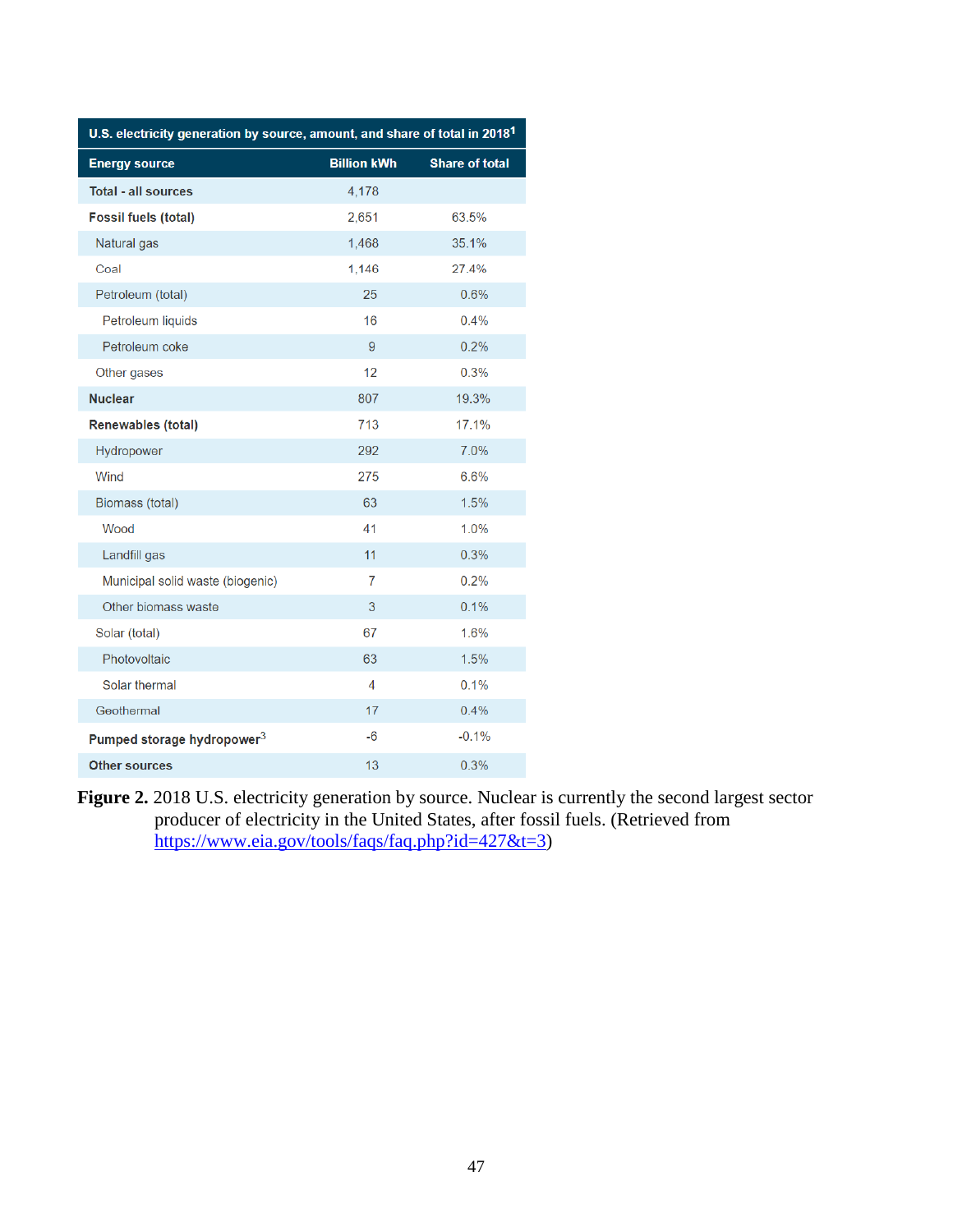

Figure 3. Basic outline of NRC decommissioning processes before, during, and after cleanup. (Retrieved from [https://www.nrc.gov/reading-rm/doc-collections/fact](https://www.nrc.gov/reading-rm/doc-collections/fact-sheets/decommissioning.html#_ftnref1)[sheets/decommissioning.html#\\_ftnref1](https://www.nrc.gov/reading-rm/doc-collections/fact-sheets/decommissioning.html#_ftnref1))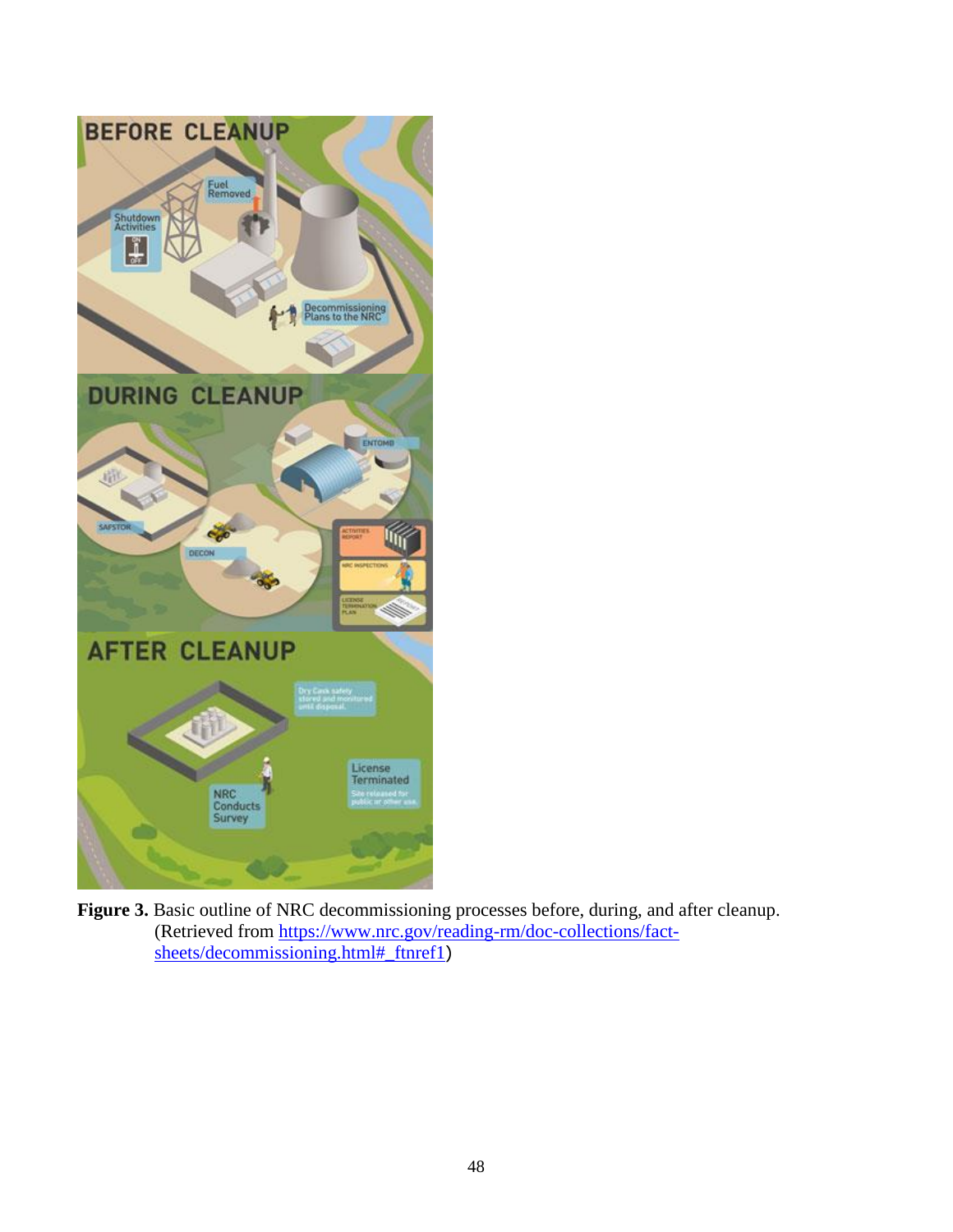

## **Power Reactors Decommissioning Status**

**Figure 4.** NRC power reactors decommissioning status map as of 2018. (Retrieved from [https://www.nrc.gov/reading-rm/doc-collections/fact](https://www.nrc.gov/reading-rm/doc-collections/fact-sheets/decommissioning.html#_ftnref1)[sheets/decommissioning.html#\\_ftnref1](https://www.nrc.gov/reading-rm/doc-collections/fact-sheets/decommissioning.html#_ftnref1))

#### Decommissioned or decommissioning U.S. nuclear reactors



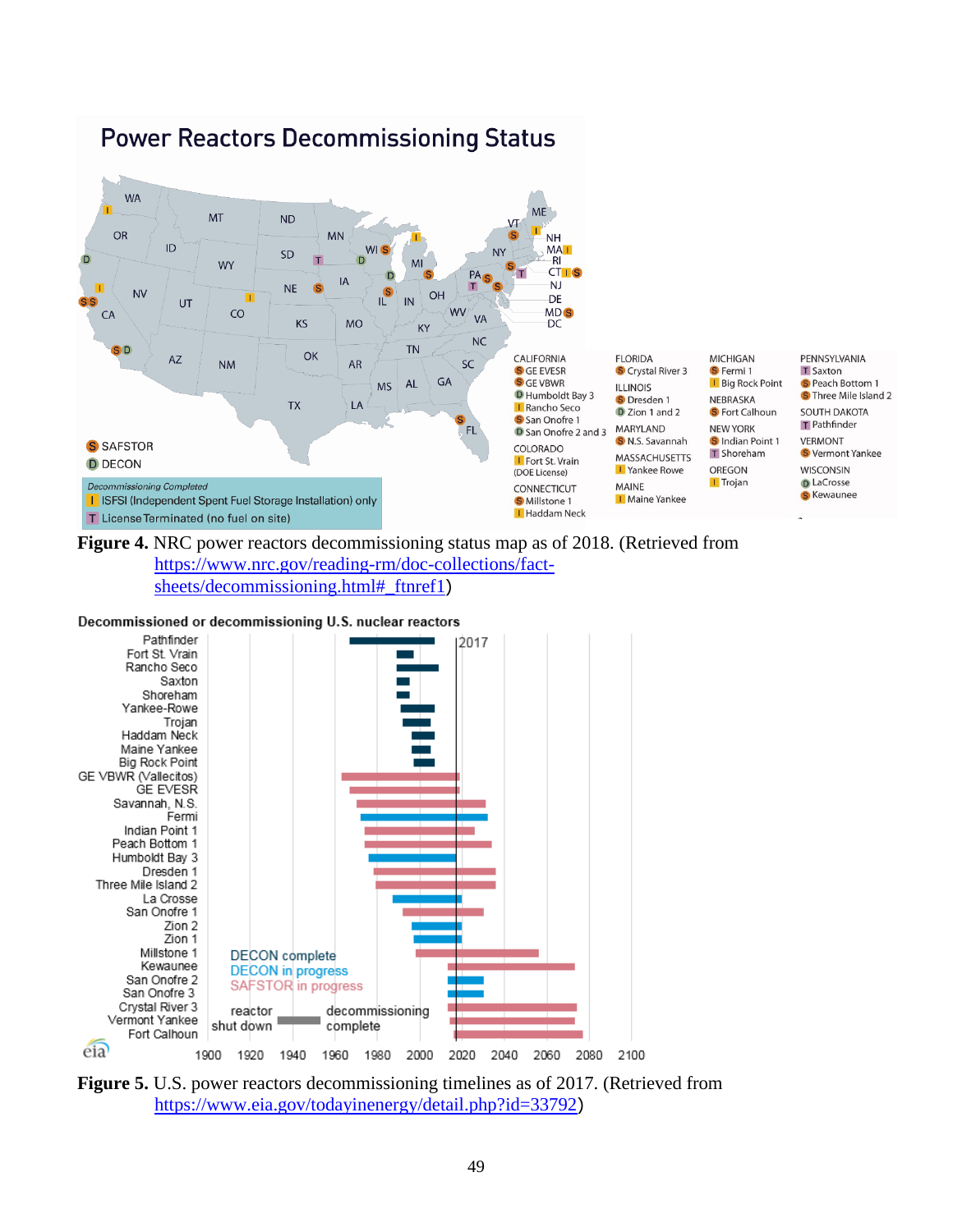## **Appendix II: Glossary**

## **External Stakeholder**

According to 67 FR 36920-36924 (2002), an external stakeholder is anyone who is not:

- An NRC employee;
- Under contract to the NRC;
- Acting as an official consultant to the NRC;
- Acting as an official representative of an agency of the executive, legislative, or judicial branch of the U.S. Government (except on matters where the agency is subject to NRC regulatory oversight);
- Acting as an official representative of a foreign government;
- Acting as an official representative of a State or local government or Tribal official (except when specific NRC licensing or regulatory matters are discussed).

## **Greater-Than-Class C Waste**

The NRC classifies low-level radioactive waste (LLW) as Class A, B, C, or Greater-Than-Class C (GTCC). GTCC nuclear waste is LLW with radionuclides that exceed the limits that would have classified it as Class C waste. As Class C is the most hazardous waste on this scale, it could not be classified as something higher (NRC, 2018b).

## **Meetings the Public Are Not Allowed to Attend**

According to 67 FR 36920-36924 (2002), "meetings between the NRC staff and external stakeholders will be designated as public meetings unless the NRC staff determines that the subject matter or information to be discussed meets one or more of the following criteria:

- a) Is specifically authorized by an Executive Order to be withheld in the interests of national defense or foreign policy (classified information) or specifically exempt from public disclosure by statute;
- b) Contains safeguards or other protected information;
- c) Contains trade secrets and commercial or financial information (proprietary information);
- d) Is of a personal nature where such disclosure would constitute a clearly unwarranted invasion of personal privacy;
- e) Is related to a planned, ongoing, or completed investigation and/or contains information compiled for law enforcement purposes;
- f) Could result in the inappropriate disclosure and dissemination of preliminary, predecisional or unverified information;
- g) Is a general information exchange having no direct, substantive connection to a specific NRC regulatory decision or action. However, should discussions in a closed meeting approach issues that might lead to a specific regulatory decision or action, the NRC staff may advise the meeting attendees that such matters cannot be discussed in a closed meeting and propose discussing the issues in a future open meeting.
- h) Indicates that the administrative burden associated with public attendance at the meeting could interfere with the staff's execution of its safety and regulatory responsibilities, such as when the meeting is an integral part of the execution of the NRC inspection program".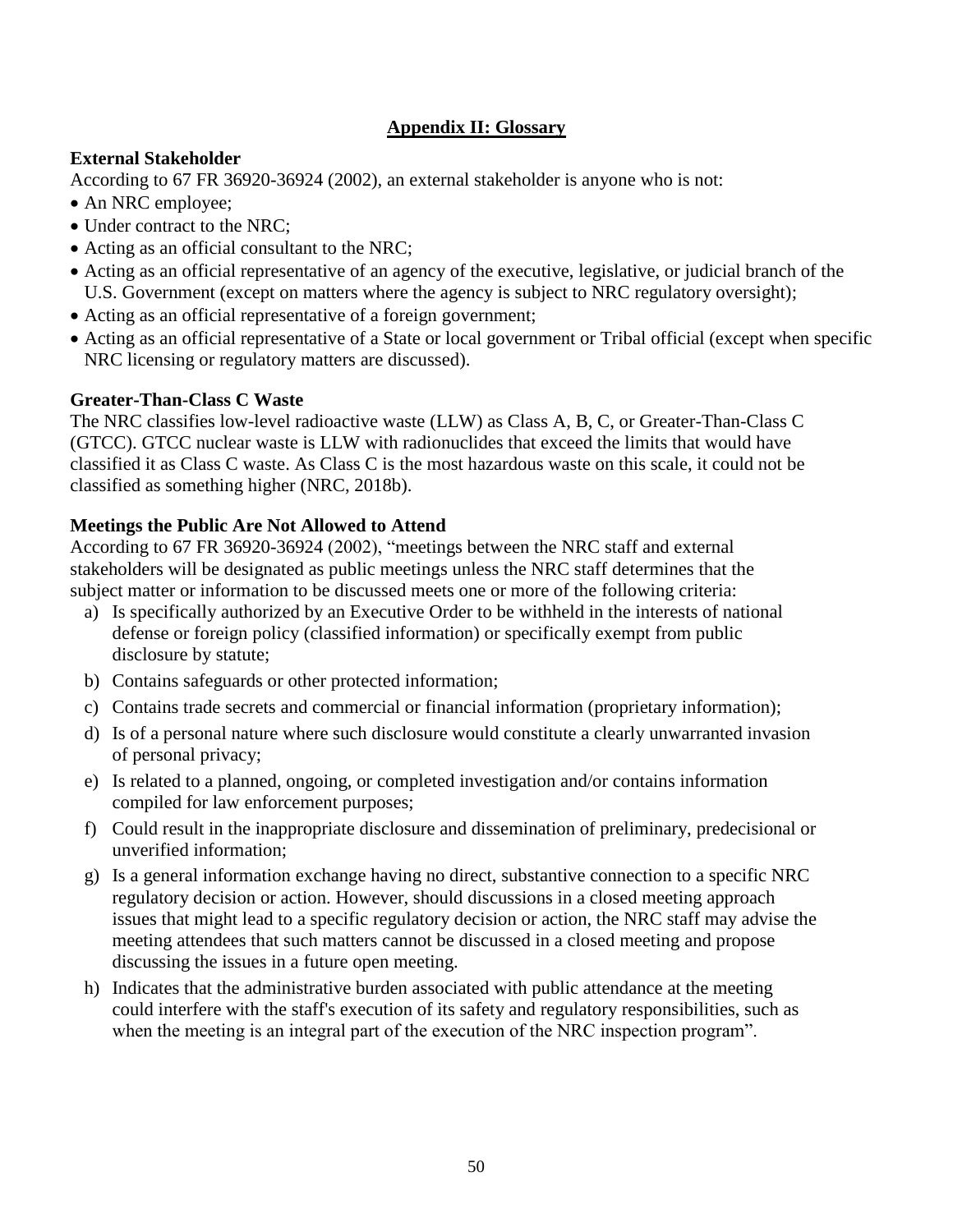| <b>Strategy</b> | <b>Description</b>                                                                                                                                                                                                                                                                                                                                               | <b>Benefits</b>                                                                                                                                                                                                                                                                                                                                                                                                                                                                                    | <b>Costs</b>                                                                                                                                                                                                                                                                                                                                                                                                                                                                          |
|-----------------|------------------------------------------------------------------------------------------------------------------------------------------------------------------------------------------------------------------------------------------------------------------------------------------------------------------------------------------------------------------|----------------------------------------------------------------------------------------------------------------------------------------------------------------------------------------------------------------------------------------------------------------------------------------------------------------------------------------------------------------------------------------------------------------------------------------------------------------------------------------------------|---------------------------------------------------------------------------------------------------------------------------------------------------------------------------------------------------------------------------------------------------------------------------------------------------------------------------------------------------------------------------------------------------------------------------------------------------------------------------------------|
| <b>DECON</b>    | <b>Under DECON</b><br>(immediate dismantling),<br>soon after the nuclear<br>facility closes, equipment,<br>structures, and portions of<br>the facility containing<br>radioactive contaminants<br>are removed or<br>decontaminated to a level<br>that permits release of the<br>property and termination<br>of the NRC license.                                   | • Facility license terminated quickly<br>• Available, highly knowledgeable<br>operating reactor work force<br>• Higher possibility of a just transition<br>for facility employees<br>• Elimination of long-term security,<br>maintenance, and surveillance<br>(assuming no waste is kept onsite)<br>• Greater certainty about available<br>LLW* facilities that would be<br>willing to accept the waste<br>• Lower estimated costs than<br>SAFSTOR (because won't have<br>future price escalation) | • Higher doses of radiation exposure<br>to workers and the public because<br>there is no opportunity for<br>radioactive decay<br>• Larger initial monetary<br>commitment<br>• Larger potential commitment of<br>disposal-site space than SAFSTOR<br>• Potential for spent fuel to remain<br>onsite indefinitely                                                                                                                                                                       |
| <b>SAFSTOR</b>  | Under SAFSTOR, often<br>considered "deferred<br>dismantling," a nuclear<br>facility is maintained and<br>monitored in a condition<br>that allows the<br>radioactivity to decay;<br>afterwards, the plant is<br>dismantled, and the<br>property decontaminated.                                                                                                   | • Substantial reduction in<br>radioactivity as a result of<br>radioactive decay<br>• Reduction in radioactive dose<br>exposure to workers (compared to<br>DECON)<br>• Reduction in public exposure<br>because fewer shipments of<br>radioactive material to the LLW site<br>(compared to DECON)<br>• Potential reduction in amount of<br>required waste disposal space<br>(compare to DECON)<br>• Lower immediate costs<br>• Storage period compatible with the<br>need to store spent fuel onsite | • Shortage of workers familiar with<br>the facility depending on time of<br>dismantlement & decontamination<br>• Low probability of a just transition<br>for facility employees<br>• Site unavailable for alternate uses<br>• Uncertainties on the availability<br>and costs of future LLW facilities<br>• Continued need for maintenance,<br>security, & surveillance<br>• Higher total cost for<br>decontamination & dismantlement<br>period (assuming typical price<br>escalation) |
| <b>ENTOMB</b>   | Under ENTOMB,<br>radioactive contaminants<br>are permanently encased<br>on site in structurally<br>sound material such as<br>concrete. The facility is<br>maintained and monitored<br>until the radioactivity<br>decays to a level<br>permitting restricted<br>release of the property.<br>To date, no NRC-licensed<br>facilities have requested<br>this option. | • Reduced amount of work for<br>encasing the facility<br>• Reduced radioactive dose exposure<br>to workers<br>• Should be reduced exposure to<br>LLW radiation because waste<br>wouldn't be transported<br>$\bullet$ Low cost                                                                                                                                                                                                                                                                      | • Because of radionuclide<br>concentrations, will not be<br>available for unrestricted use for at<br>least 100 years<br>• Continued need for maintenance,<br>security, & surveillance<br>• Limited opportunity for a just<br>transition                                                                                                                                                                                                                                               |

## **NRC Decommissioning Strategies, Descriptions, Costs, & Benefits**

\*LLW = low-level radioactive waste.

Description data: Taboas, Moghissi, & LaGuardia, 2004.

Cost and benefit data: NUREG-1628, 2000.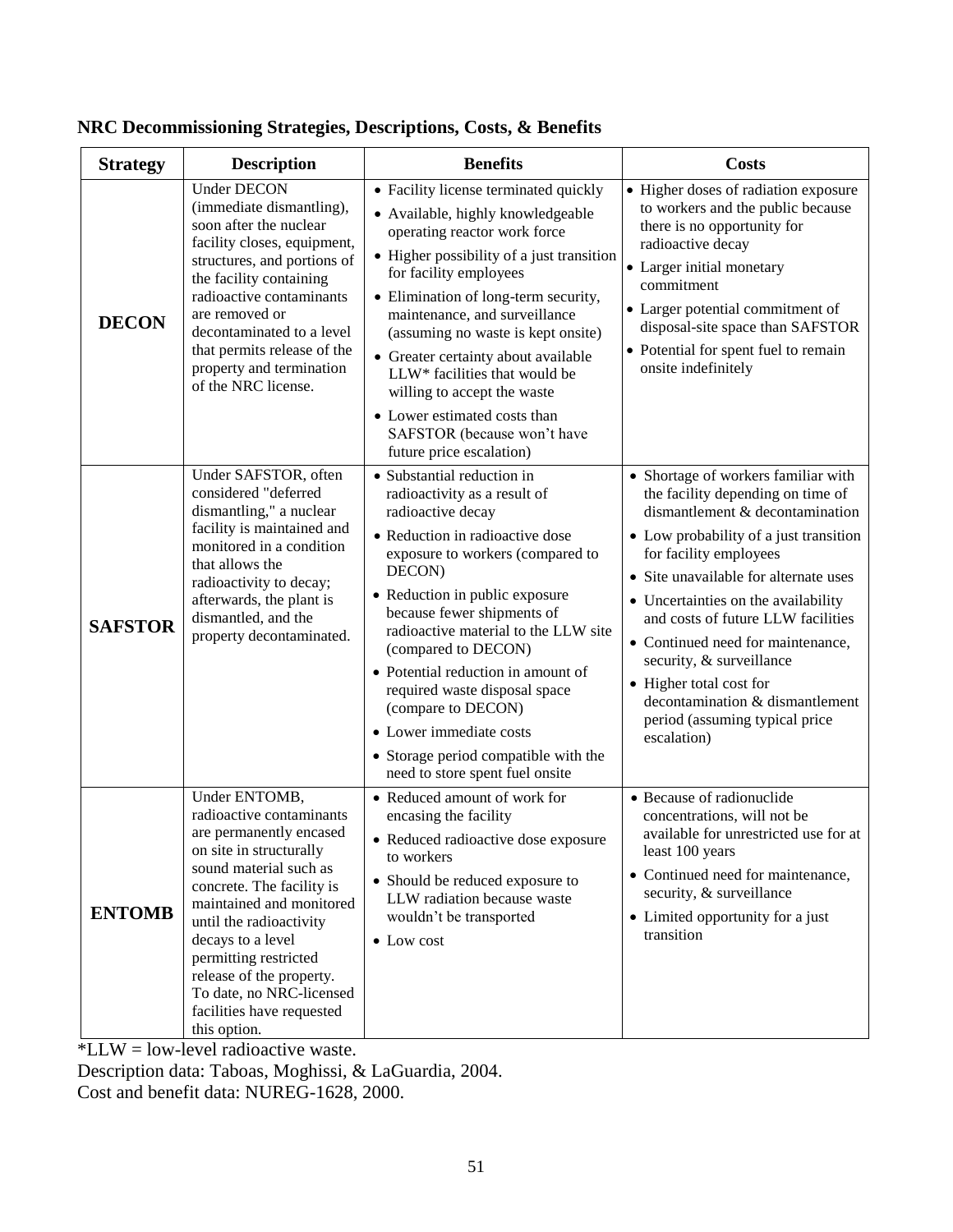### **Public Document Room**

Contact the Public Document Room (PDR) if you don't have access to the NRC website and/or want further clarification on public meetings in your facility (67 FR 36920-36924, 2002). The PDR is open Monday through Friday between 8:00 a.m. and 4:00 p.m., EST (NRC, 2017c). Phone: 1-800-397-4209 (toll free) or 301-415-4737

Email: [pdr.resource@nrc.gov](mailto:pdr.resource@nrc.gov)

### **Public Meeting Categories**

|                                  | <b>Category 1</b>                                                                                                                                                                                                                                                                                                                                                                                                                                                                                                                                                                                                             | <b>Category 2</b>                                                                                                                                                                                                                                                                                                               | <b>Category 3</b>                                                                                                                                                                                                                                                                                                                                    |
|----------------------------------|-------------------------------------------------------------------------------------------------------------------------------------------------------------------------------------------------------------------------------------------------------------------------------------------------------------------------------------------------------------------------------------------------------------------------------------------------------------------------------------------------------------------------------------------------------------------------------------------------------------------------------|---------------------------------------------------------------------------------------------------------------------------------------------------------------------------------------------------------------------------------------------------------------------------------------------------------------------------------|------------------------------------------------------------------------------------------------------------------------------------------------------------------------------------------------------------------------------------------------------------------------------------------------------------------------------------------------------|
| <b>Description</b>               | Meetings in this category are<br>typically held with 1 licensee,<br>vendor, applicant or potential<br>applicant rulemaking to discuss<br>particular regulatory issues<br>regarding their specific facility (or<br>facilities), certificate of compliance,<br>license or license application.                                                                                                                                                                                                                                                                                                                                  | Meetings in this category are<br>typically held with a<br>group of industry<br>representatives, licensees,<br>vendors or nongovernmental<br>organizations.                                                                                                                                                                      | Held with representatives of<br>non-government organizations,<br>private citizens or interested<br>parties, or various businesses or<br>industries (other than those<br>covered under Category 2) to<br>fully engage them in a<br>discussion on regulatory issues.                                                                                   |
| <b>Meeting</b><br><b>Purpose</b> | To discuss 1 particular facility or<br>site, or certified system or device,<br>with an applicant or licensee. At this<br>type of meeting, NRC anticipates<br>that the public would obtain factual<br>information to assist in their<br>understanding of the applicable<br>regulatory issues and NRC actions.                                                                                                                                                                                                                                                                                                                  | For NRC to obtain feedback<br>from the regulated community<br>and other external stakeholders<br>on issues that could potentially<br>affect more than 1 licensee. The<br>public would obtain factual<br>information and provide the<br>agency with feedback on the<br>analysis of the issues,<br>alternatives and/or decisions. | To maximize discussions with<br>the public to ensure their issues<br>and concerns are presented,<br>understood and considered by<br>the NRC. The public would<br>work with the agency to<br>facilitate the widest exchange of<br>information, views, concerns and<br>suggestions with regard to<br>license-specific or generic<br>regulatory issues. |
| <b>Examples</b>                  | • Annual public meetings to discuss<br>plant performance<br>• Regulatory conferences<br>• Predecisional enforcement<br>conferences<br>• Meetings held prior to a facility<br>restarting<br>• Meetings held on licensing actions<br>(or applications)<br>• Renewals and amendments<br>• New facilities<br>• Away-from reactor storage sites<br>• Large or complex fuel cycle<br>facilities<br>• Waste disposal sites<br>Certain inspection exit meetings<br>such as those for Incident<br><b>Investigation Teams, Augmented</b><br>Inspection Teams, or others, as<br>appropriate, would also be included<br>in this category. | • Task force groups<br>• Industry groups (such as the<br>Nuclear Energy Institute or<br>owners' groups)<br>• Public interest and citizen<br>group discussions that focus<br>on issues that could apply to<br>several facilities                                                                                                 | • Town hall or roundtable<br>discussions<br>• Environmental Impact<br>Statement scoping meetings<br>• Workshops<br>• The Regulatory Information<br>Conference<br>• The Nuclear Safety Research<br>Conference<br>• Proposed rulemaking meetings                                                                                                       |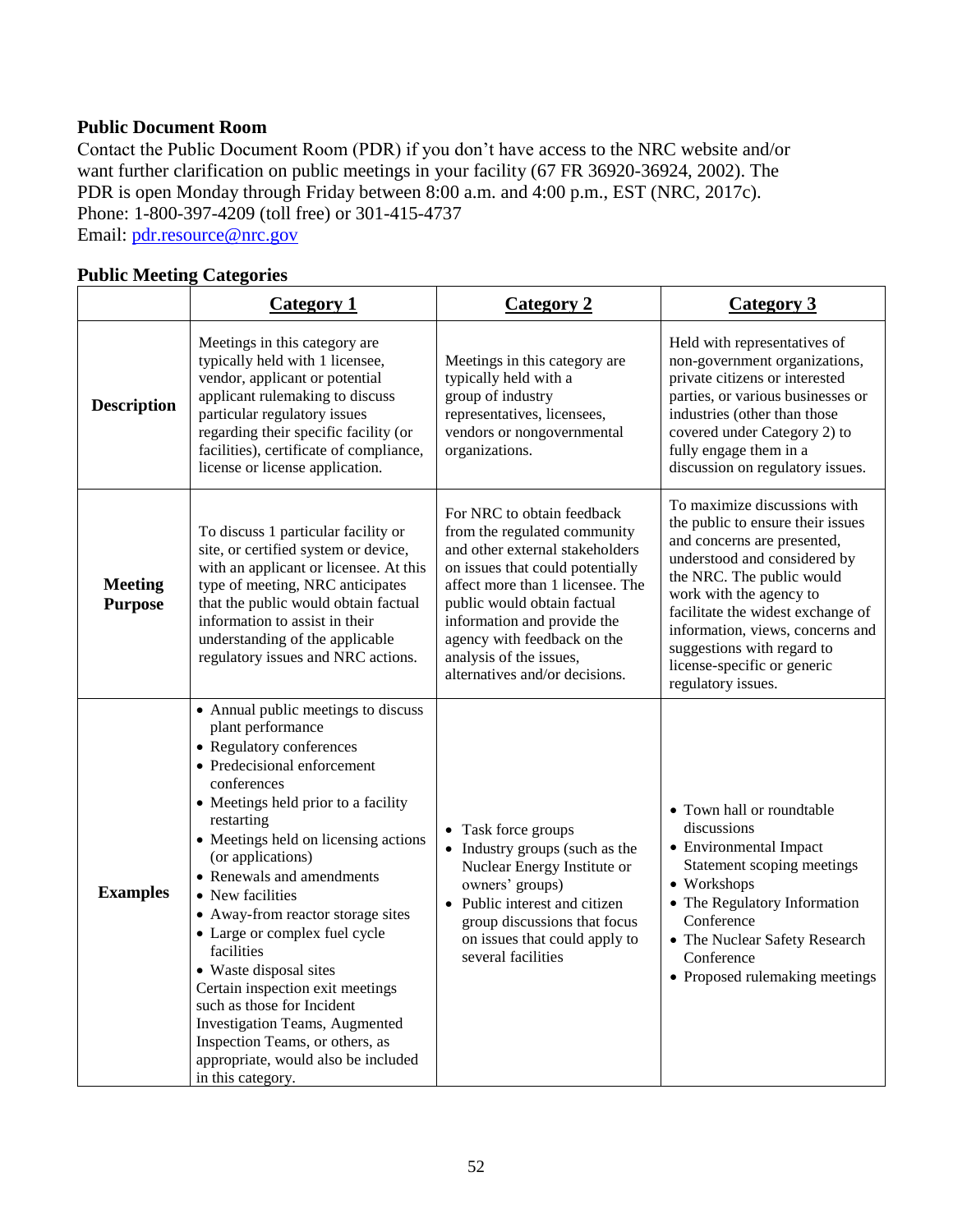| Level of<br><b>Public</b><br>Participation               | Public is invited to observe the<br>meeting, they will have the<br>opportunity to communicate with<br>the NRC after the business portion<br>of the meeting, but before the<br>meeting is adjourned. The licensee<br>may respond to questions if they so<br>choose. Different formats for<br>questions exist depending on the<br>meeting's length and the public's<br>interest in topics.<br>In advance of the meeting,<br>members of the public may request<br>that the meeting coordinator<br>consider changing the meeting to a<br>Category 2. | The public is invited to discuss<br>regulatory issues with the<br>agency at designated points<br>identified on the agenda.<br>Generally, there will be more<br>opportunities provided for the<br>public to ask questions and<br>provide comments at a meeting<br>of this<br>type than at a Category 1<br>meeting.                                                                   | Public participation is actively<br>sought at this type of meeting,<br>which has the widest<br>participation opportunities and is<br>specifically tailored for the<br>public to comment and ask<br>questions throughout the<br>meeting. |
|----------------------------------------------------------|--------------------------------------------------------------------------------------------------------------------------------------------------------------------------------------------------------------------------------------------------------------------------------------------------------------------------------------------------------------------------------------------------------------------------------------------------------------------------------------------------------------------------------------------------|-------------------------------------------------------------------------------------------------------------------------------------------------------------------------------------------------------------------------------------------------------------------------------------------------------------------------------------------------------------------------------------|-----------------------------------------------------------------------------------------------------------------------------------------------------------------------------------------------------------------------------------------|
| <b>Types of</b><br><b>Information</b><br><b>Provided</b> | At minimum, an agenda or a list of<br>items to be discussed will be entered<br>into the Agencywide Documents<br>Access and Management System<br>(ADAMS).                                                                                                                                                                                                                                                                                                                                                                                         | An agenda, names of<br>participants, and background<br>documents will be entered into<br>ADAMS.                                                                                                                                                                                                                                                                                     | An agenda, names of<br>participants and background<br>documents will be entered into<br>ADAMS.                                                                                                                                          |
| Follow-Up                                                | No formal follow-up will be<br>provided. Informal follow-up<br>(telephone or e-mail) may be done<br>for certain questions that cannot be<br>answered at the meeting.<br>Members of the public also have<br>the option of writing or emailing the<br>staff about particular concerns.<br>These concerns will be considered<br>by the staff as it deliberates on the<br>issue. Feedback forms will be<br>provided at the meeting. Meeting<br>summaries and participant lists will<br>be publicly available in ADAMS.                               | Staff will provide answers to<br>questions as appropriate<br>during the meeting. Questions<br>that cannot be answered at the<br>meeting will be assigned to a<br>designated staff person as an<br>action item. Meeting summaries<br>or any transcripts and participant<br>lists would be provided in<br>ADAMS and on the Web.<br>Feedback forms will be provided<br>at the meeting. | Staff follow-up is similar to<br>Category 2, but meeting<br>summaries or transcripts and<br>participant lists will be provided<br>in ADAMS and linked to the<br>Web site. Feedback forms will<br>also be provided at the meeting.       |

(67 FR 36920-36924, 2002).

### **Site Characterization**

According to 10 C.F.R. § 60.17 (2017), site characterization includes 3 main components:

- (1) A general plan for site characterization activities to be conducted at the area to be characterized. There are five components that make up this plan including: a description of the area, planned site characterization activities, plans for decontamination & decommissioning, evaluation of the site to see if its suitable for a geologic repository, and to adhere to any other information the NRC requires.
- (2) A description of the possible waste form or package for high-level radioactive waste to be in a geologic repository. A description of the relationship between such waste form or waste package and the host rock at the site. A description of the activities being conducted by DOE with respect to such possible waste form or waste package or their relationship.
- (3) Conceptual design for the geologic repository operations area given the site's specific requirements.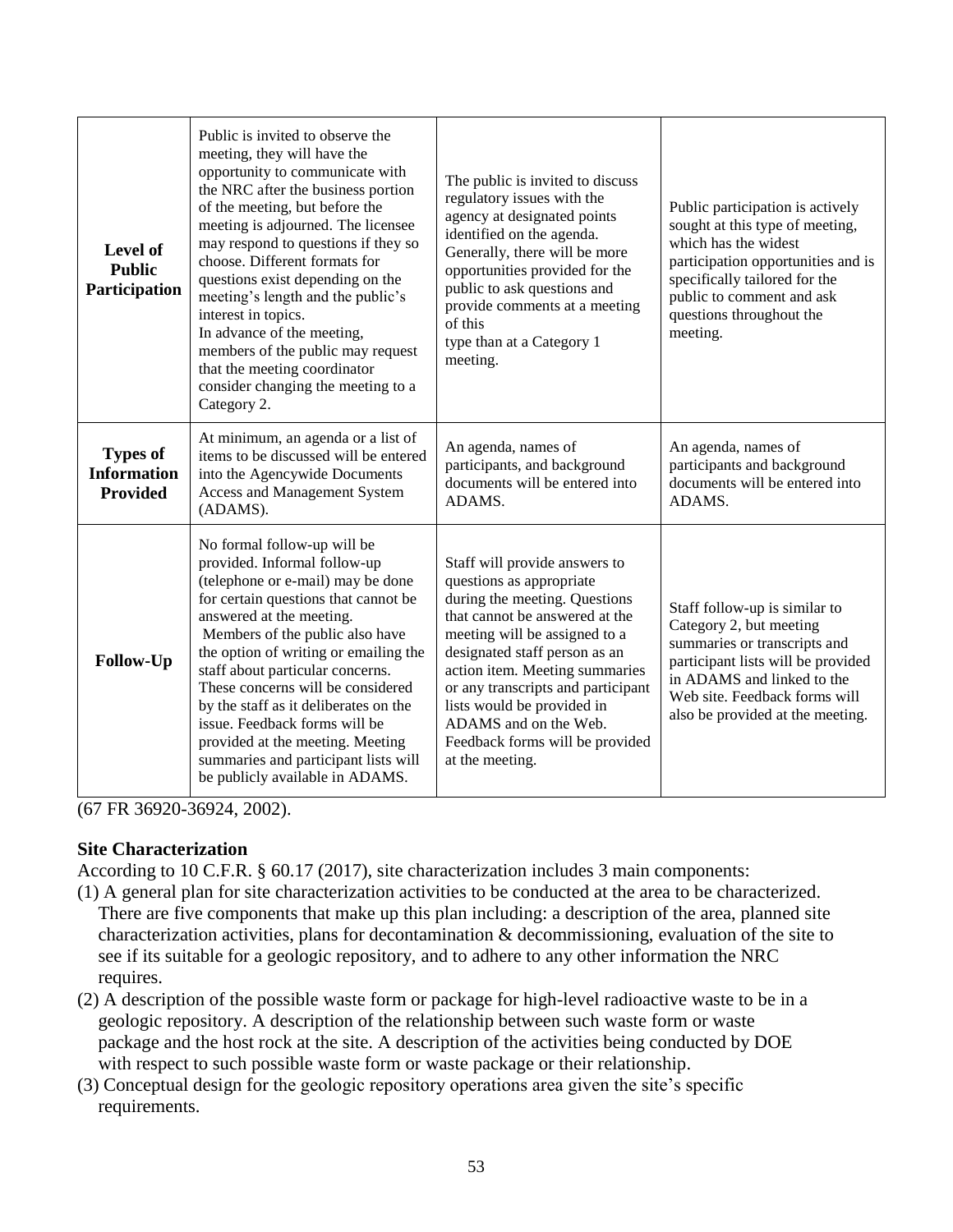### **Bibliography**

- Agyeman, K. O. (2018). Differences between BWRs and PWRs. *Standford University.* Retrieved from<http://large.stanford.edu/courses/2018/ph241/owusu2/> Accessed March 31, 2019
- Bisgaar-Church, E. (2011). Citizens protest against Maine Yankee Nuclear Power Plant, Wiscasset, Maine, 1979-87. *Swarthmore College.* Retrieved from [https://nvdatabase.swarthmore.edu/content/citizens-protest-against-maine-yankee-nuclear](https://nvdatabase.swarthmore.edu/content/citizens-protest-against-maine-yankee-nuclear-power-plant-wiscasset-maine-1979-87)[power-plant-wiscasset-maine-1979-87](https://nvdatabase.swarthmore.edu/content/citizens-protest-against-maine-yankee-nuclear-power-plant-wiscasset-maine-1979-87) Accessed March 31, 2019
- Bodansky, D. (2007). *Nuclear energy: Principles, practices, and prospects*. New York, NY: Springer Science & Business Media.
- Bradshaw, G. B., & Gruber, C. O. (2007). New nuclear power plants learning from history to understand costs and mitigate risks. *2007 AACE International Transactions,* p. 09.1-09.8. [http://goddard40.clarku.edu:2048/login?url=http://search.ebscohost.com/login.aspx?direct=t](http://goddard40.clarku.edu:2048/login?url=http://search.ebscohost.com/login.aspx?direct=true&db=buh&AN=25912735&site=eds-live) [rue&db=buh&AN=25912735&site=eds-live](http://goddard40.clarku.edu:2048/login?url=http://search.ebscohost.com/login.aspx?direct=true&db=buh&AN=25912735&site=eds-live) Accessed March 31, 2019
- Clemmer, S., Richardson, J., Sattler, S., & Lochbaum, D. (2018). The nuclear power dilemma: Declining profits, plant closures, and the threat of rising carbon emissions. *Union of Concerned Scientists.* Retrieved from [https://www.ucsusa.org/sites/default/files/attach/2018/11/Nuclear-Power-Dilemma-full](https://www.ucsusa.org/sites/default/files/attach/2018/11/Nuclear-Power-Dilemma-full-report.pdf)[report.pdf](https://www.ucsusa.org/sites/default/files/attach/2018/11/Nuclear-Power-Dilemma-full-report.pdf) Accessed March 31, 2019
- Duke Energy. (2012). Communities reap economic benefits from neighborhood nuclear power plants. *Duke Energy Corporation.* Retrieved from [https://nuclear.duke](https://nuclear.duke-energy.com/2012/06/19/communities-reap-economic-benefits-from-neighborhood-nuclear-power-plants)[energy.com/2012/06/19/communities-reap-economic-benefits-from-neighborhood-nuclear](https://nuclear.duke-energy.com/2012/06/19/communities-reap-economic-benefits-from-neighborhood-nuclear-power-plants)[power-plants](https://nuclear.duke-energy.com/2012/06/19/communities-reap-economic-benefits-from-neighborhood-nuclear-power-plants) Accessed March 31, 2019
- EA-96-299. (1998, October 8). Escalated enforcement actions issued to licensees: Maine Yankee (Maine Yankee Atomic Power Company). *U.S. Nuclear Regulatory Commission.* Retrieved from [https://www.nrc.gov/reading-rm/doc](https://www.nrc.gov/reading-rm/doc-collections/enforcement/actions/reactors/ea96299.html)[collections/enforcement/actions/reactors/ea96299.html](https://www.nrc.gov/reading-rm/doc-collections/enforcement/actions/reactors/ea96299.html) Accessed March 31, 2019
- EIA (2018). How old are U.S. nuclear power plants, and when was the newest one built? *U.S. Energy Information Administration.* Retrieved from <https://www.eia.gov/tools/faqs/faq.php?id=228&t=21> Accessed March 31, 2019
- EIA (2019). What is U.S. electricity generation by energy source? *U.S. Energy Information Administration.* Retrieved from<https://www.eia.gov/tools/faqs/faq.php?id=427&t=3> Accessed March 31, 2019
- Gospodarczyk, M. M., & Kincer, J. (2017). Decommissioning nuclear reactors is a long-term and costly process. *U.S. Energy Information Administration.* Retrieved from <https://www.eia.gov/todayinenergy/detail.php?id=33792>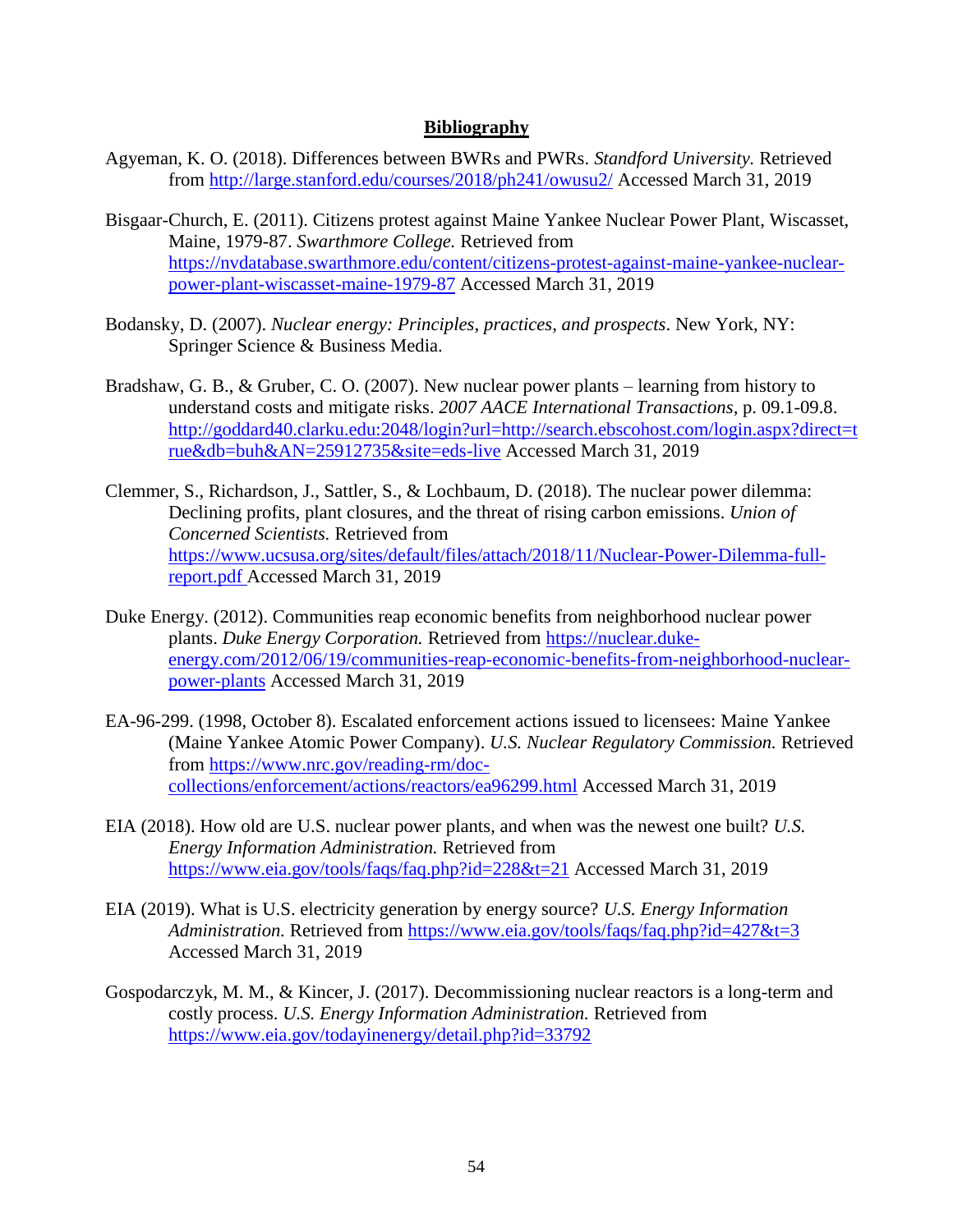- Hamilton, G. (2017, October 11). 20 years later, nuclear waste still at Maine Yankee. *Wiscasset Newspaper.* Retrieved from [https://www.wiscassetnewspaper.com/article/20-years-later](https://www.wiscassetnewspaper.com/article/20-years-later-nuclear-waste-still-maine-yankee/93162)[nuclear-waste-still-maine-yankee/93162](https://www.wiscassetnewspaper.com/article/20-years-later-nuclear-waste-still-maine-yankee/93162) Accessed March 31, 2019
- Harrison, L. (2001). The faces of decommissioning and site cleanup: How "people" issues affect work progress. *Radwaste Solutions 7: January/February 2001.* Retrieved from <http://www.ans.org/pubs/magazines/rs/features/> Accessed March 31, 2019
- IAEA. (2009). IAEA nuclear energy series (No. NW-T-2.5): An overview of stakeholder involvement in decommissioning. *International Atomic Energy Agency*. Retrieved from [https://www-pub.iaea.org/MTCD/Publications/PDF/Pub1341\\_web.pdf](https://www-pub.iaea.org/MTCD/Publications/PDF/Pub1341_web.pdf) Accessed March 31, 2019
- Kessides, I. (2012). The future of the nuclear industry reconsidered: Risks, uncertainties, and continued promise. *Energy Policy 48,* 185-208.<https://doi.org/10.1016/j.enpol.2012.05.008> Accessed March 31, 2019
- Maine Yankee CAP. (2005). *The Maine Yankee decommissioning advisory panel: A model for public participation in nuclear projects*. Ferdinand, C. W. (Ed.). Retrieved from <http://www.maineyankee.com/public/cap%20final.pdf> Accessed March 31, 2019
- McCarthy, J. (2012, May 22). Maine Yankee wins \$81.69M lawsuit against federal government. *Bangor Daily News.* Retrieved from [https://bangordailynews.com/2012/05/22/news/midcoast/maine-yankee-wins-81-69m](https://bangordailynews.com/2012/05/22/news/midcoast/maine-yankee-wins-81-69m-lawsuit-against-federal-government/)[lawsuit-against-federal-government/#](https://bangordailynews.com/2012/05/22/news/midcoast/maine-yankee-wins-81-69m-lawsuit-against-federal-government/) Accessed March 31, 2019
- Miller, S. E., & Sagan, S. D. (2009). Nuclear power without nuclear proliferation? *Dædalus 138*(4), 7-18.<https://doi.org/10.1162/daed.2009.138.4.7> Accessed March 31, 2019
- ML032740052. (2003). Report of the public communications task force. *U.S. Nuclear Regulatory Commission.* Retrieved from <https://www.nrc.gov/docs/ML0327/ML032740052.html> Accessed March 31, 2019
- NEA (2016). Costs of decommissioning nuclear power plants. *Nuclear Development 2016.*  Retrieved from<https://www.oecd-nea.org/ndd/pubs/2016/7201-costs-decom-npp.pdf> Accessed March 31, 2019
- NRC (2003). Responses to July 22, 2003 Stakeholder Meeting. *U.S. Nuclear Regulatory Commission.* Retrieved from <https://www.nrc.gov/public-involve/july22responses.pdf> Accessed March 31, 2019
- NRC (2005). Big Rock Point Plant Post shutdown decommissioning activities report (PSDAR); Revision 4. *U.S. Nuclear Regulatory Commission.* Retrieved from <https://www.nrc.gov/docs/ML0509/ML050940217.pdf> Accessed March 31, 2019
- NRC (2013). Big Rock Point License Termination Plan, Revision 3. U.S. Nuclear Regulatory Commission. Retrieved from<https://www.nrc.gov/docs/ML1320/ML13204A012.pdf> Accessed March 31, 2019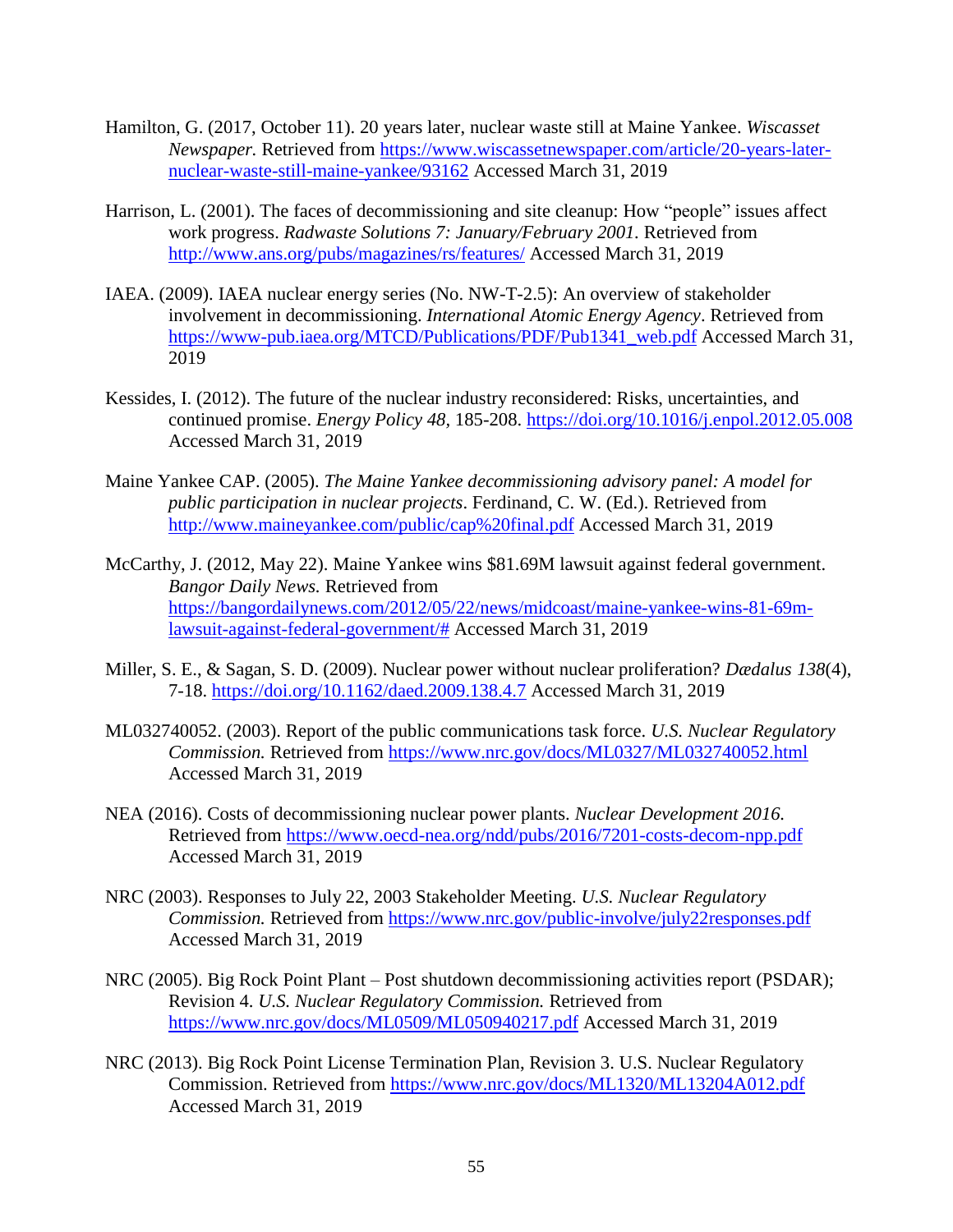- NRC (2016a). Big Rock Point. *U.S. Nuclear Regulatory Commission.* Retrieved from <https://www.nrc.gov/info-finder/decommissioning/power-reactor/big-rock-point.html> Accessed March 31, 2019
- NRC (2016b). Nuclear regulatory experience in the decommissioning nuclear power plants. *American Nuclear Society: Decommissioning and Remote Systems Topical Meeting.* Retrieved from<https://www.nrc.gov/docs/ML1620/ML16207A661.pdf> Accessed March 31, 2019
- NRC (2017a). Decommissioning Process. *U.S. Nuclear Regulatory Commission.* Retrieved from <https://www.nrc.gov/waste/decommissioning/process.html> Accessed March 31, 2019
- NRC (2017b). Frequently Asked Questions About Reactor Decommissioning. *U.S. Nuclear Regulatory Commission.* Retrieved from <https://www.nrc.gov/waste/decommissioning/faq.html#19> Accessed March 31, 2019
- NRC (2017c). Public Document Room. *U.S. Nuclear Regulatory Commission.* Retrieved from <https://www.nrc.gov/reading-rm/pdr.html> Accessed March 31, 2019
- NRC (2018a). Backgrounder on Decommissioning Nuclear Power Plants. *U.S. Nuclear Regulatory Commission.* Retrieved from [https://www.nrc.gov/reading-rm/doc-collections/fact](https://www.nrc.gov/reading-rm/doc-collections/fact-sheets/decommissioning.html#_ftnref1)[sheets/decommissioning.html#\\_ftnref1](https://www.nrc.gov/reading-rm/doc-collections/fact-sheets/decommissioning.html#_ftnref1) Accessed March 31, 2019
- NRC (2018b). Greater-Than-Class C and Transuranic Waste. *U.S. Nuclear Regulatory Commission.*  Retrieved from [https://www.nrc.gov/waste/llw-disposal/llw-pa/gtcc-transuranic-waste](https://www.nrc.gov/waste/llw-disposal/llw-pa/gtcc-transuranic-waste-disposal.html)[disposal.html](https://www.nrc.gov/waste/llw-disposal/llw-pa/gtcc-transuranic-waste-disposal.html) Accessed March 31, 2019
- NRC (2018c). Public Involvement in Decommissioning. *U.S. Nuclear Regulatory Commission.*  Retrieved from <https://www.nrc.gov/waste/decommissioning/public-involve.html> Accessed March 31, 2019
- NRC (2018d). Regulatory Guides. *U.S. Nuclear Regulatory Commission.* Retrieved from <https://www.nrc.gov/reading-rm/doc-collections/reg-guides/> Accessed March 31, 2019
- NRC (2019a). Decommissioning. *U.S. Nuclear Regulatory Commission.* Retrieved from <https://www.nrc.gov/reading-rm/basic-ref/glossary/decommissioning.html> Accessed March 31, 2019
- NRC (2019b). Documents for Comment. *U.S. Nuclear Regulatory Commission.* Retrieved from <https://www.nrc.gov/public-involve/doc-comment.html#rg> Accessed March 31, 2019
- NRC (2019c). History. *U.S. Nuclear Regulatory Commission.* Retrieved from <https://www.nrc.gov/about-nrc/history.html> Accessed March 31, 2019
- NRC (2019d). List of power reactor units. *U.S. Nuclear Regulatory Commission.* Retrieved from <https://www.nrc.gov/reactors/operating/list-power-reactor-units.html> Accessed March 31, 2019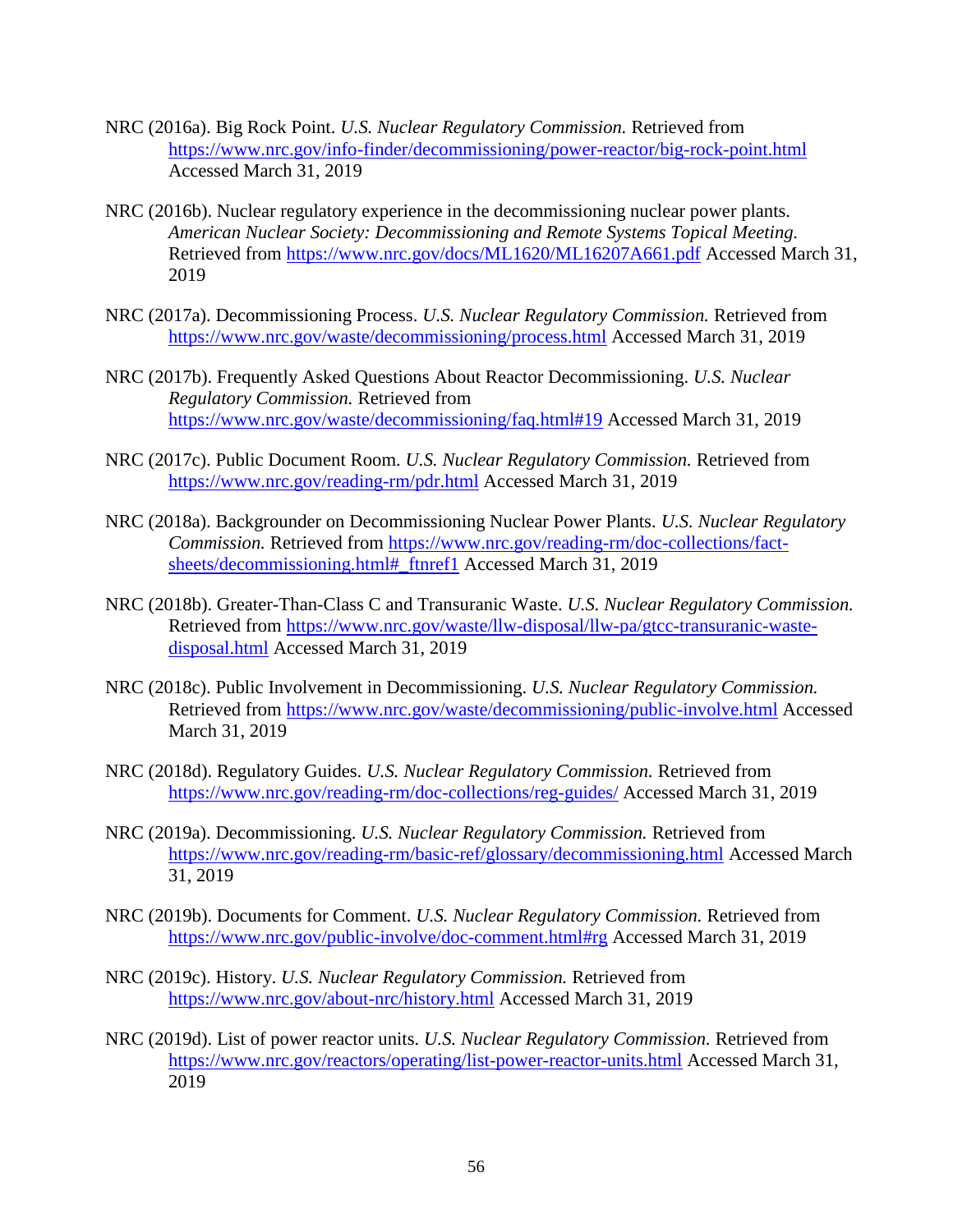- NRC (2019e). Power Reactors. *U.S. Nuclear Regulatory Commission.* Retrieved from <https://www.nrc.gov/reactors/power.html> Accessed March 31, 2019
- NUREG-1628. (2000). Staff responses to frequently asked questions concerning decommissioning of nuclear power plants: Final report. *U.S. Nuclear Regulatory Commission.* Retrieved from <https://www.nrc.gov/docs/ML0037/ML003726190.pdf> Accessed March 31, 2019
- Parker, L., & Holt, M. (2007). *Nuclear power: Outlook for new U.S. reactors* (CRS Report No. RL33442). Retrieved from Congressional Research Service website: <https://fas.org/sgp/crs/misc/RL33442.pdf> Accessed March 31, 2019
- Petrosky, T. (2007). Michigan historical marker for Big Rock Point site. *Radwaste Solutions Buyers Guide: November/December 2007.* Retrieved from <http://www.ans.org/pubs/magazines/rs/features/> Accessed March 31, 2019
- NRC. (2017). *Status of the decommissioning program*: *2017 annual report.* Washington, DC: Division of Decommissioning, Uranium Recovery, and Waste Programs; Office of Nuclear Material Safety and Safeguards; U.S. Nuclear Regulatory Commission. Retrieved from <https://www.nrc.gov/docs/ML1727/ML17276B120.pdf> Accessed March 31, 2019
- Taboas, A. L., Moghissi, A. A., & LaGuardia, T. S. (Eds.). (2004). *The Decommissioning Handbook.* New York, NY: ASME.
- Tompkins, B. (2006). Big Rock Point: From groundbreaking to greenfield. *Nuclear News: November 2006.* Retrieved from<http://www2.ans.org/pubs/magazines/nn/docs/2006-11-3.pdf> Accessed March 31, 2019
- U.S. DOE. (1994). The History of nuclear energy. Washington: U.S. Department of Energy. Retrieved from [https://www.energy.gov/sites/prod/files/The%20History%20of%20Nuclear%20Energy\\_0.p](https://www.energy.gov/sites/prod/files/The%20History%20of%20Nuclear%20Energy_0.pdf) [df](https://www.energy.gov/sites/prod/files/The%20History%20of%20Nuclear%20Energy_0.pdf) Accessed March 31, 2019
- Voosen, P. (2009, November 20). How long can a nuclear reactor last? *Scientific American.*  Retrieved from [https://www.scientificamerican.com/article/nuclear-power-plant-aging](https://www.scientificamerican.com/article/nuclear-power-plant-aging-reactor-replacement-/)[reactor-replacement-/](https://www.scientificamerican.com/article/nuclear-power-plant-aging-reactor-replacement-/) Accessed March 31, 2019
- Walker, J. S., & Wellock, T. R. (2010). A short history of nuclear regulation, 1946-2009. *U.S. Nuclear Regulatory Commission.* Retrieved from <https://www.nrc.gov/docs/ML1029/ML102980443.pdf> Accessed March 31, 2019
- WM Symposia. (1999). Big Rock Point decommissioning. *WM Symposia.* Retrieved from <http://archive.wmsym.org/1999/50/50-6.pdf> Accessed March 31, 2019
- 10 C.F.R. § 2.700. (2018). Rules of formal adjudications Scope of subpart G. *U.S. Nuclear Regulatory Commission.* Retrieved from [https://www.nrc.gov/reading-rm/doc](https://www.nrc.gov/reading-rm/doc-collections/cfr/part002/part002-0700.html)[collections/cfr/part002/part002-0700.html](https://www.nrc.gov/reading-rm/doc-collections/cfr/part002/part002-0700.html) Accessed March 31, 2019